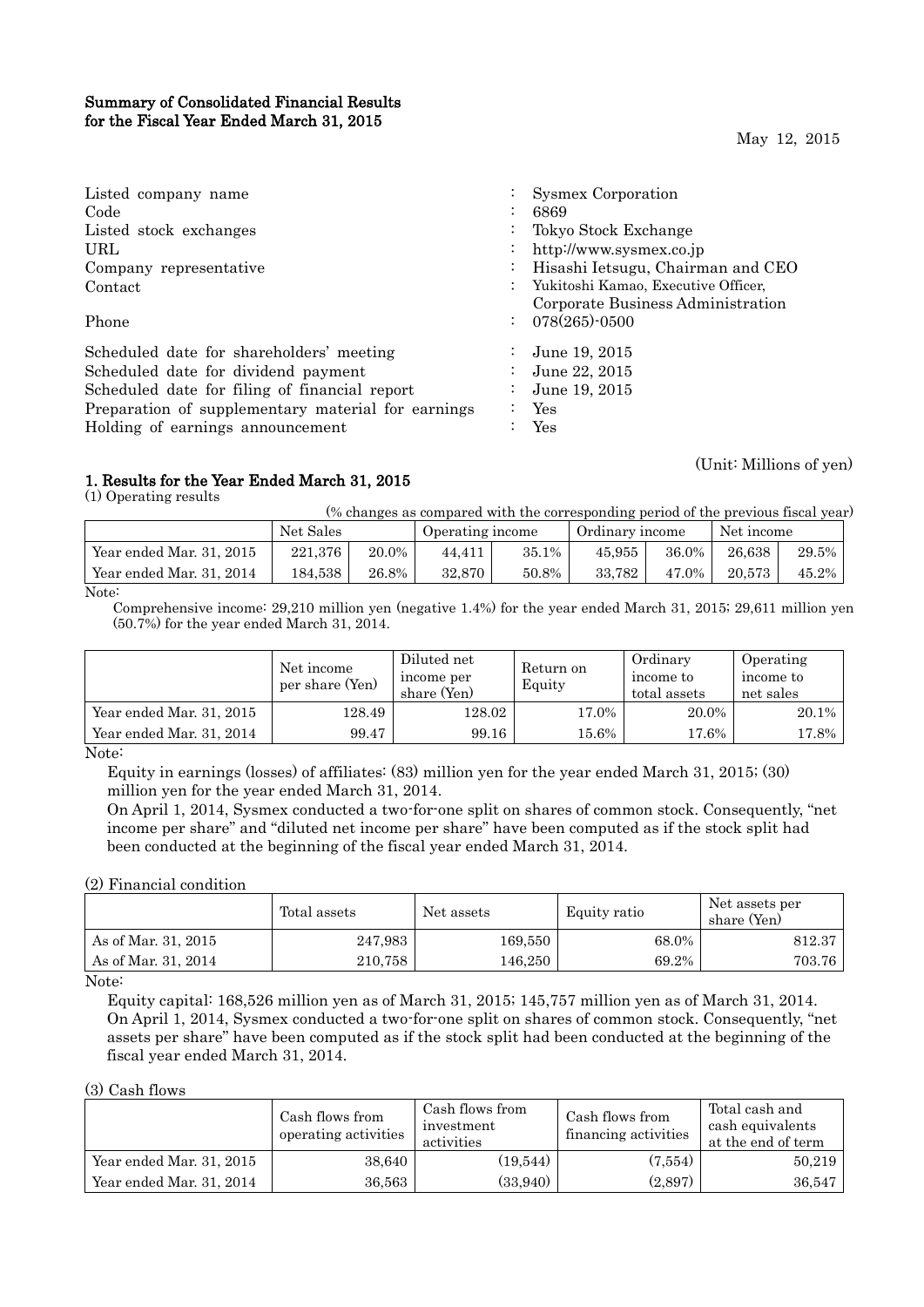## 2. Dividend

|                                            |                  | Dividend per share |                  |              | Total  |                      |                          |                       |
|--------------------------------------------|------------------|--------------------|------------------|--------------|--------|----------------------|--------------------------|-----------------------|
|                                            | First<br>quarter | Second<br>quarter  | Third<br>quarter | Year-<br>end | Annual | dividend<br>payment  | Dividend<br>payout ratio | Dividend to<br>equity |
|                                            | (Yen)            | (Yen)              | (Yen)            | (Yen)        | (Yen)  | (Millions of<br>yen) | (Consolidated)           | (Consolidated)        |
| Year ended<br>Mar. 31, 2014                |                  | 21.00              |                  | 33.00        | 54.00  | 5,588                | 27.1%                    | 4.2%                  |
| Year ended<br>Mar. 31, 2015                |                  | 16.00              |                  | 22.00        | 38.00  | 7,880                | 29.6%                    | $5.0\%$               |
| Year ending<br>Mar. 31, 2016<br>(Forecast) | _                | 20.00              |                  | 20.00        | 40.00  |                      | 26.1%                    |                       |

Note:

On April 1, 2014, Sysmex conducted a two-for-one split on shares of common stock. Year-end dividends for fiscal year ended March 31, 2014, are indicated at the amounts prior to the stock split.

## 3. Business Forecast for the Year Ending March 31, 2016

(% changes as compared with the corresponding period of the previous fiscal year)

|                                    | Net sales |       | Operating income |       | Ordinary income |       | Net income<br>attributable to<br>owners of the<br>parent |       | Net income<br>per share (Yen) |
|------------------------------------|-----------|-------|------------------|-------|-----------------|-------|----------------------------------------------------------|-------|-------------------------------|
| Six months ending Sep. 30,<br>2015 | 115.000   | 16.0% | 24,000           | 19.4% | 24,000          | 17.6% | 15,500                                                   | 21.7% | 74.72                         |
| Year ending Mar. 31,<br>2016       | 245,000   | 10.7% | 50,000           | 12.6% | 50,000          | 8.8%  | 31,800                                                   | 19.4% | 153.29                        |

## 4. Other Information

(1) Changes in significant consolidated subsidiaries (which resulted in changes in scope of consolidation): No

(2) Changes in accounting policies, accounting estimates and restatement of corrections

1) Changes in accounting policies resulting from the revision of the accounting standards and other regulations: Yes

- 2) Other changes in accounting policies: Yes
- 3) Changes in accounting estimates: No
- 4) Restatement of corrections: No

Note:

For details, please refer to "5) Notes to consolidated financial statements (Changes in accounting policies)" within "4. Consolidated Financial Statements" on page 18 of the attached materials.

(3) Number of shares outstanding (Ordinary shares)

- 1) Number of shares outstanding at the end of each fiscal period (including treasury stock): 207,894,432 shares as of Mar. 31, 2015; 207,553,632 shares as of Mar. 31, 2014
- 2) Number of treasury stock at the end of each fiscal period:
- 443,380 shares as of Mar. 31, 2015; 440,556 shares as of Mar. 31, 2014

3) Average number of outstanding stock for each period:

207,311,568 shares for the year ended Mar. 31, 2015; 206,828,436 shares for the year ended Mar. 31, 2014

Note:

On April 1, 2014, Sysmex conducted a two-for-one split on shares of common stock. Consequently, "number of shares outstanding at the end of the fiscal period," "number of treasury stock at the end of each fiscal period" and "average number of outstanding stock for each period" have been computed as if the stock split had been conducted at the beginning of the fiscal year ended March 31, 2014.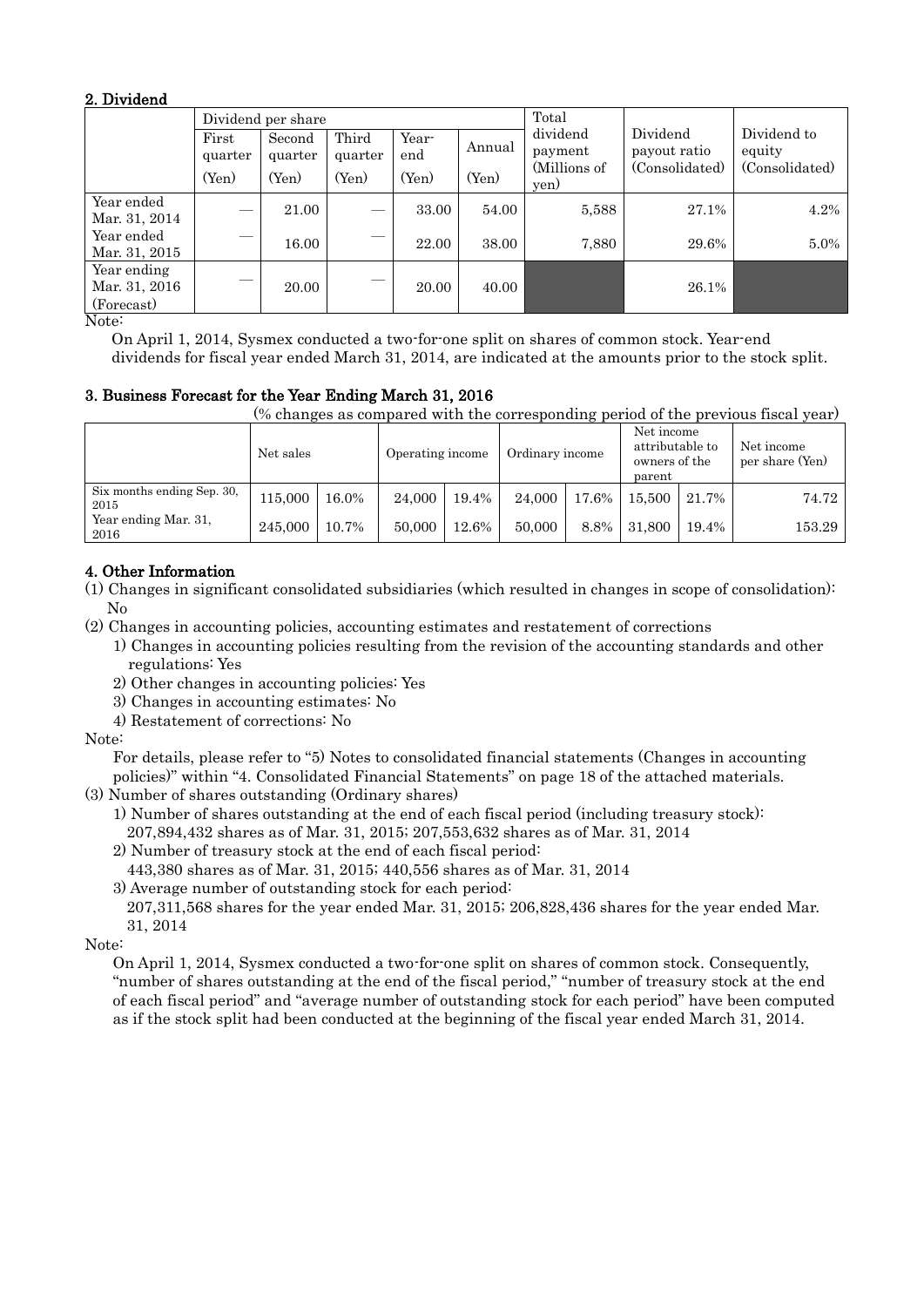## (Reference) Summary of Non-Consolidated Financial Results

Non-consolidated financial results for the year ended March 31, 2015

## (1) Non-consolidated business results

(% changes as compared with the corresponding period of the previous fiscal year)

|                          | Net sales |       | Operating income |          | Ordinary income |       | Net income |       |
|--------------------------|-----------|-------|------------------|----------|-----------------|-------|------------|-------|
| Year ended Mar. 31, 2015 | 121.894   | 18.8% | 29.543           | $55.0\%$ | 31.758 +        | 25.9% | 20.781     | 19.7% |
| Year ended Mar. 31, 2014 | 102.617   | 17.7% | 19.058           | 80.3%    | 25.215          | 88.2% | 17.356     | 87.3% |

|                          | Net income<br>per share (Yen) | Diluted net<br>income per share<br>(Yen |
|--------------------------|-------------------------------|-----------------------------------------|
| Year ended Mar. 31, 2015 | 100.24                        | 99.87                                   |
| Year ended Mar. 31, 2014 | 83.92                         | 83.66                                   |

Note:

On April 1, 2014, Sysmex conducted a two-for-one split on shares of common stock. Consequently, "net income per share" and "diluted net income per share" have been computed as if the stock split had been conducted at the beginning of the fiscal year ended March 31, 2014.

#### (2) Non-consolidated financial position

|                     | Total assets | Net assets | Equity ratio | Net assets per<br>share (Yen) |
|---------------------|--------------|------------|--------------|-------------------------------|
| As of Mar. 31, 2015 | 171,237      | 120,970    | 70.1%        | 578.19                        |
| As of Mar. 31, 2014 | 139.743      | 105,891    | 75.4%        | 508.89                        |
| $\mathbf{v}$        |              |            |              |                               |

Note:

Equity capital: 119,946 million yen as of March 31, 2015; 105,397 million yen as of March 31, 2014. On April 1, 2014, Sysmex conducted a two-for-one split on shares of common stock. Consequently, "net assets per share" have been computed as if the stock split had been conducted at the beginning of the fiscal year ended March 31, 2014.

\* Disclosure in relation to the status of the audit procedure

This report of financial results is not subject to the audit procedures of the Financial Instruments and Exchange Act. As of the time of disclosure of this report of financial results, the process of audit the financial statements in accordance with the Financial Instruments and Exchange Act had not been completed.

\* Explanation regarding the appropriate use of forecasts of business results and other information

- 1. The forecasts and future projections contained herein have been prepared on the basis of rational decisions given the information available as of the date of announcement of this document. These forecasts do not represent a commitment by the Company, and actual performance may differ substantially from forecasts for a variety of reasons. Please refer to "1) Performance analysis" within "1. Financial Performance" on page 2 of the attachment to this document for cautionary statements concerning the conditions and performance forecasts that serve as the basis for these forecasts.
- 2. Supplementary financial materials (in Japanese and English) will be posted on the Sysmex website on Tuesday, May 12, 2015.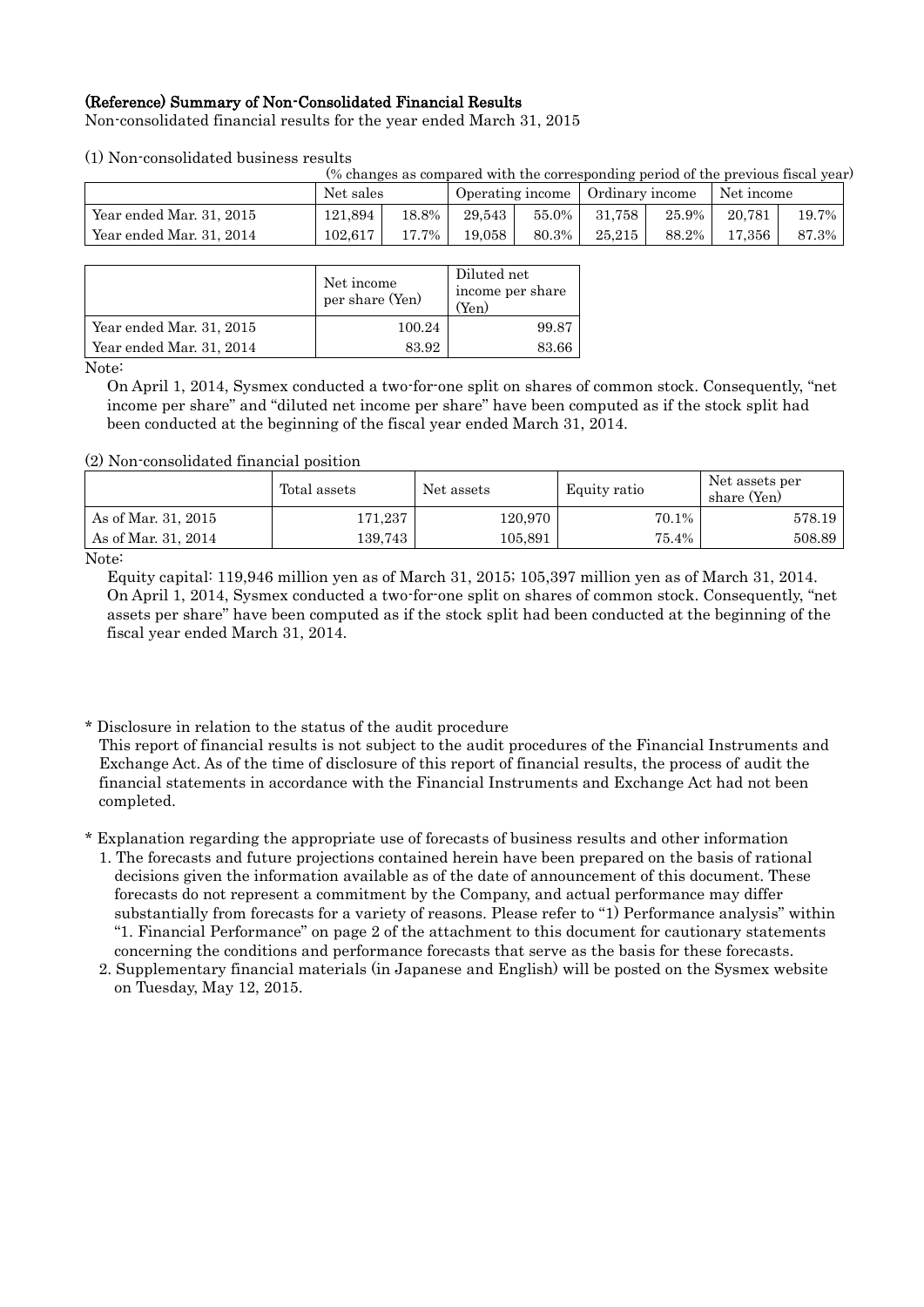## Content of Supplementary Materials

| 1. Financial Performance                                                                 | $\overline{2}$   |
|------------------------------------------------------------------------------------------|------------------|
| 1) Performance analysis                                                                  | $\boldsymbol{2}$ |
| 2) Financial conditions analysis                                                         | 4                |
| 3) Basic policy on distribution of profit and dividends for the fiscal years to          | 5                |
| March 31, 2014 and 2015                                                                  |                  |
| Corporate Philosophy and Strategy<br>2.                                                  | 7                |
| 1) Corporate philosophy                                                                  | 7                |
| 2) Targets of the mid-term plan                                                          | 7                |
| 3) Mid-term strategy and objectives                                                      | 7                |
| 3. Basic Perspective on Selection of Accounting Standards                                | 7                |
| 4. Consolidated Financial Statements                                                     | 8                |
| 1) Consolidated balance sheets                                                           | 8                |
| 2) Consolidated statements of income and consolidated statements of comprehensive income | 10               |
| Consolidated statements of income                                                        | 10               |
| Consolidated statements of comprehensive income                                          | 11               |
| 3) Consolidated statements of changes in net assets                                      | 12               |
| 4) Consolidated statements of cash flows                                                 | 14               |
| 5) Notes to consolidated financial statements                                            | 15               |
| (Notes regarding going concern assumptions)                                              | 15               |
| (Significant items concerning the basis for preparing consolidated financial statements) | 15               |
| (Changes in accounting policies)                                                         | 18               |
| (Changes in presentation method)                                                         | 20               |
| (Segment information)                                                                    | 20               |
| (Per-share information)                                                                  | 25               |
| (Important subsequent events)                                                            | 26               |
| (Omissions from presentation)                                                            | 26               |
| 5. Non-Consolidated Financial Statements                                                 | 27               |
| 1) Non-consolidated balance sheets                                                       | 27               |
| 2) Non-consolidated statements of income                                                 | 29               |
| 3) Non-consolidated statements of changes in net assets                                  | 30               |
| 6. Others                                                                                | 32               |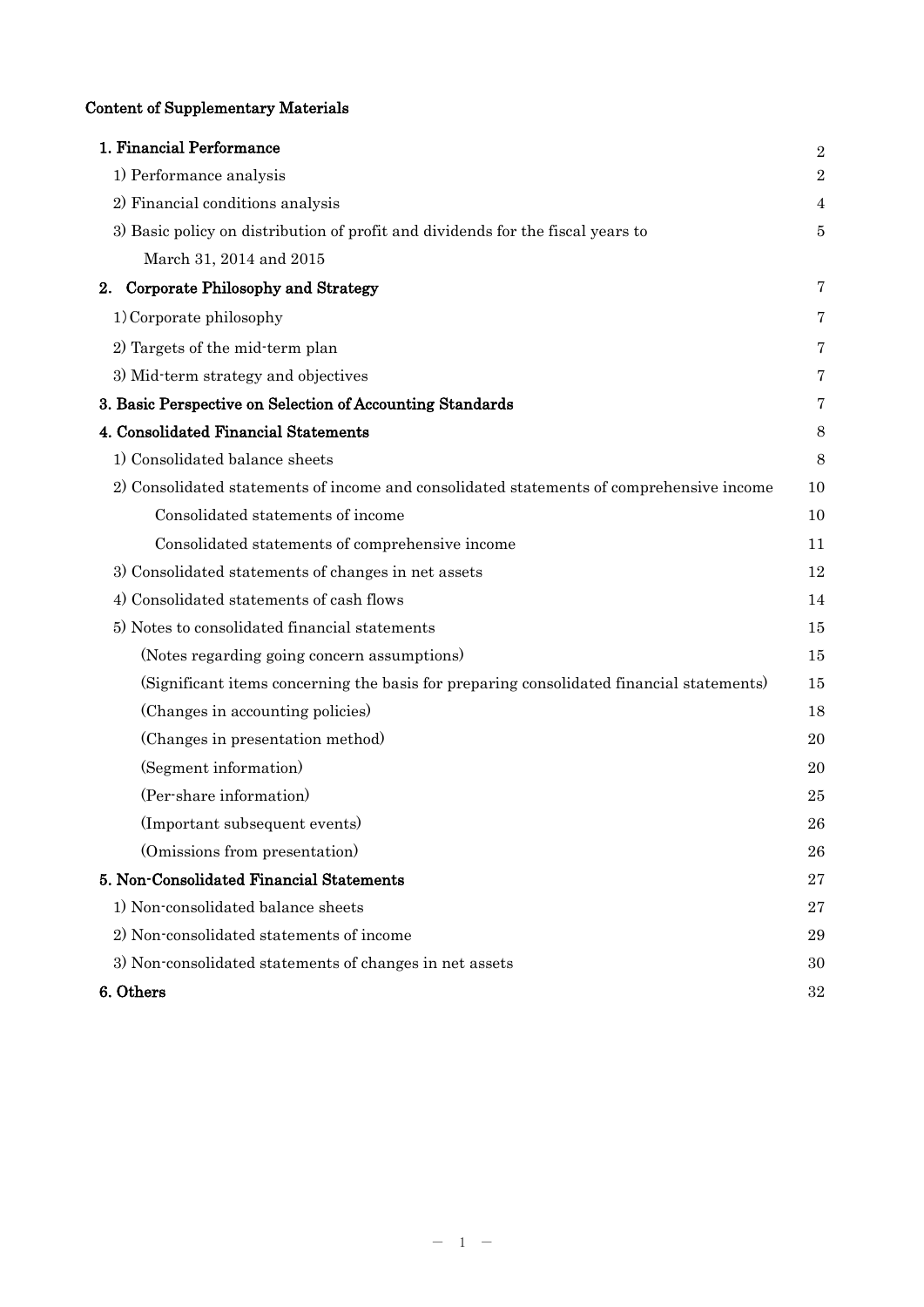## 1. Financial Performance

## 1) Performance analysis

During the fiscal year ended March 31, 2015, the Japanese economy continued on its path to recovery thanks to improvements in employment and income conditions and an upturn in capital investment, despite the impact of a slowdown in demand in reaction to the consumption tax hike. In general, overseas economies were characterized by gradual ongoing recovery. In the United States, employment conditions continued to improve, and the corporate sector was in a expansionary phase. The European economy also sustained a slight ongoing recovery. In China, economic growth decelerated but the economy trended upward, bolstered by government financial policies and measures. The Asia Pacific region experienced a modest expansion in economic activity, centering on ASEAN countries.

On the healthcare front, the Japanese government is positioning the healthcare industry as a pillar of its strategies for national growth, which is expected to invigorate healthcare-related industries going forward. In advanced countries in Europe and the United States, efforts are underway to curtail medical expenses and reform health insurance systems. In the United States, efforts to reduce the number of people without medical insurance are moving into high gear. In China, medical system reform that is underway, including to the medical insurance system, aims to build infrastructures that provide uniform medical services in cities and farming villages throughout the country. Therefore, although some causes for uncertainty remain, the foundations of healthcare-related demand remain solid.

Under these circumstances, the Sysmex Group has established and commenced manufacturing at i-Square, its new instrument factory in the city of Kakogawa, Hyogo Prefecture, increasing the Group's instrument manufacturing capacity to meet growing demand for *in-vitro* diagnostic (IVD) instruments in the Japanese and overseas markets. We have completed factory expansions at two domestic affiliated companies, Sysmex Medica Co., Ltd., and Sysmex RA Co., Ltd., boosting the Sysmex Group's overall IVD instrument production capacity. With these factories, plus our existing Kakogawa Factory, we are making a full-fledged transition to a four-factory structure that will gradually enable us to approximately triple our IVD instrument production capacity compared with our pre-expansion level.

Sysmex has invested in RIKEN GENESIS Co., Ltd., a subsidiary of Toppan Printing Co., Ltd. Through this capital alliance, we will promote technological development to further improve the quality and efficiency of gene analysis testing. At the same time, we aim to accelerate initiatives targeting personalized medicine.

| Fiscal years ended March 31 |              | 2014                                                            |       | 2015                                                            | YoY   |                                     |
|-----------------------------|--------------|-----------------------------------------------------------------|-------|-----------------------------------------------------------------|-------|-------------------------------------|
|                             |              | Amount<br>Percentage<br>(Millions of<br>of total $(\%)$<br>yen) |       | Amount<br>Percentage of<br>(Millions of<br>total $(\%)$<br>yen) |       | (Previous<br>$ period = 100\rangle$ |
| Japan                       |              | 40,317                                                          | 21.8  | 40,553                                                          | 18.3  | 100.6                               |
|                             | Americas     | 39,926                                                          | 21.7  | 49,551                                                          | 22.4  | 124.1                               |
|                             | <b>EMEA</b>  | 53,385                                                          | 28.9  | 63,598                                                          | 28.7  | 119.1                               |
|                             | China        | 36,268                                                          | 19.7  | 49,849                                                          | 22.5  | 137.4                               |
|                             | Asia Pacific | 14,639                                                          | 7.9   | 17,823                                                          | 8.1   | 121.8                               |
| Overseas subtotal           |              | 144,220                                                         | 78.2  | 180,822                                                         | 81.7  | 125.4                               |
| Total                       |              | 184,538                                                         | 100.0 | 221,376                                                         | 100.0 | 120.0                               |

Net sales by destination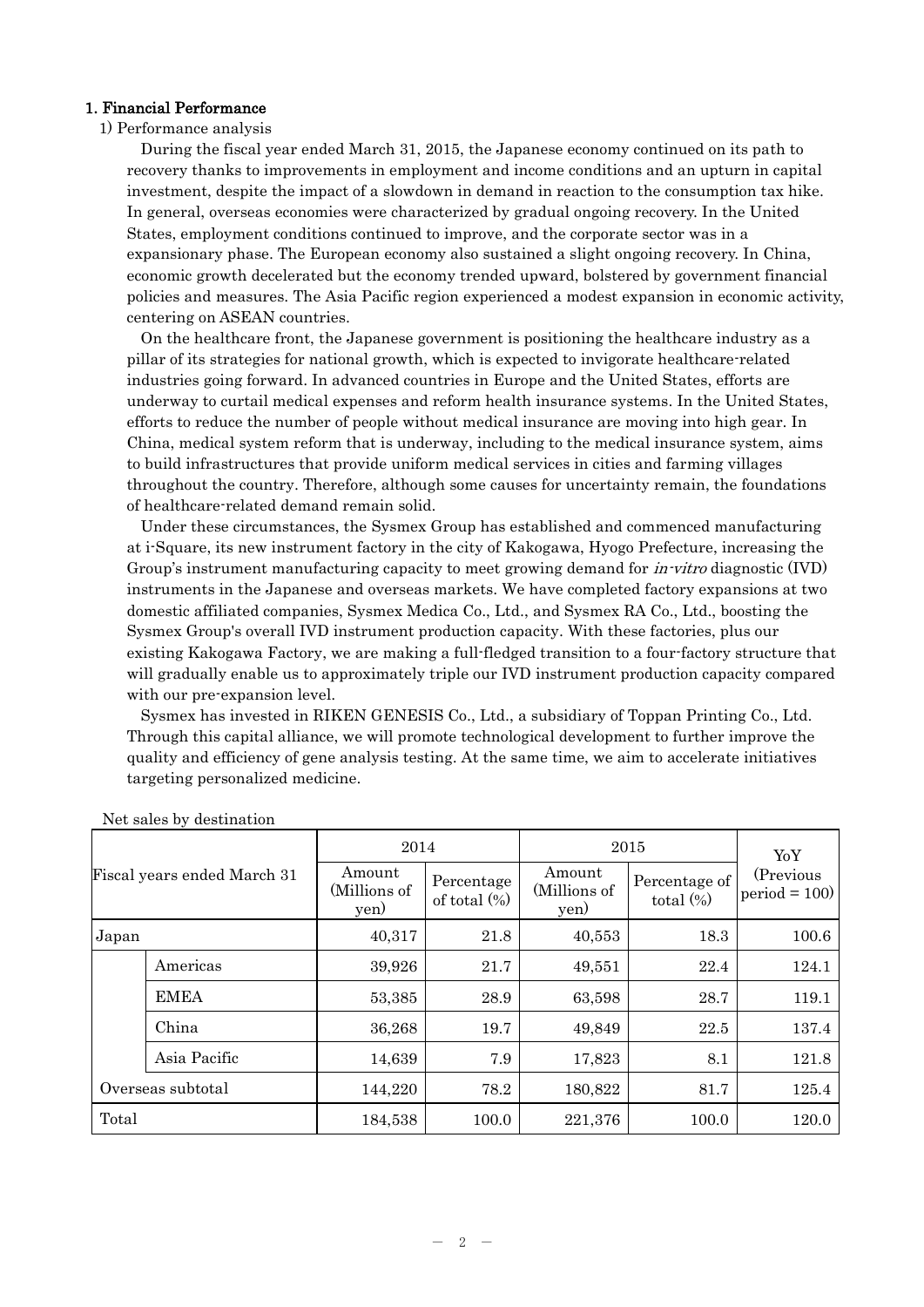In Japan, sales of *in-vitro* diagnostic (IVD) instruments were down year on year, as healthcare institutions curtailed capital investments due to fiscal 2014 revisions to medical compensation under the national healthcare system and the consumption tax hike. However, sales of IVD reagents in the hematology, hemostasis and immunochemistry fields in line with an increase in the installed instrument base. As a result, sales in Japan grew 0.6% year on year, to ¥40,553 million.

In overseas markets, we made progress in the strengthening of sales and support structures and the provision of solutions, leading to higher sales of instruments centered on the fields of hematology and hemostasis. Sales of reagents and services also rose, benefiting from an increase in the installed instrument base. These factors caused the Sysmex Group's overseas sales to surge 25.4% year on year, to ¥180,822 million. The overseas sales ratio accordingly rose 3.5 percentage points, to 81.7%.

As a result, during the fiscal year the Group recorded consolidated net sales of ¥221,376 million, up 20.0% year on year. Operating income rose 35.1%, to ¥44,411 million; ordinary income grew 36.0%, to ¥45,955 million; and net income increased 29.5%, to ¥26,638 million.

#### Performance by segment

#### $(1)$  Japan

Although sales of IVD instruments were down year on year owing to such factors as healthcare institutions tended to curtail capital investments, an increase in the installed instrument base led to higher sales of reagents in the hematology, hemostasis and immunochemistry fields, and export sales rose. Sales in the segment consequently expanded 3.9% year on year, to ¥43,399 million.

On the profit front, such factors as the growth of export sales to Group companies and higher trademark royalty income led to a 54.8% rise in segment profit (operating income), to ¥31,163 million.

#### (2) Americas

In the United States, sales of instruments were up, particularly in the hematology field, and an increase the installed instrument base led to higher sales of reagents and support services, pushing up sales in the country. In Central and South America, the Group acquired government projects in Mexico and Costa Rica, and sales rose in Colombia, boosting sales in the Americas 21.8% year on year, to ¥47,013 million.

Segment profit (operating income) fell 3.0%, to ¥2,401 million, as the increase in operating expenses outpaced the effect of higher sales.

#### (3) EMEA

Sales rose in the United Kingdom, France and Germany, and in Turkey sales benefited from our commencement of direct sales and support services. Also, sales expanded in Saudi Arabia, the United Arab Emirates and other parts of the Middle East, as well as Africa. Accordingly, segment sales were robust, centering on the hematology and hemostasis fields, growing 18.9%, to ¥63,257 million.

Segment profit (operating income), however, fell 39.6%, to ¥5,198 million, due to higher payments of Group trademark royalties and rising operating expenses accompanying business expansion.

#### (4) China

In this market, sales remained sluggish in some areas. However, sales of instruments grew in the hematology field, and the launch of a fully automated immunochemistry analyzer (the HISCL) pushed up instrument sales in the immunochemistry field. Furthermore, sales of reagents were firm as a result of a greater installed instrument base. Segment sales accordingly grew 37.5%, to ¥49,839 million.

Segment profit (operating income) expanded 62.1%, to ¥6,802 million, as higher sales more than compensated for the increased operating expenses.

#### (5) Asia Pacific

Sales in the hematology field increased in Southeast Asia, owing to higher sales in Thailand and Malaysia and enhanced direct sales and services in Vietnam. Hematology sales also grew in India, as well as in Australia, thanks to the acquisition of bid projects for diagnostic centers. Robust sales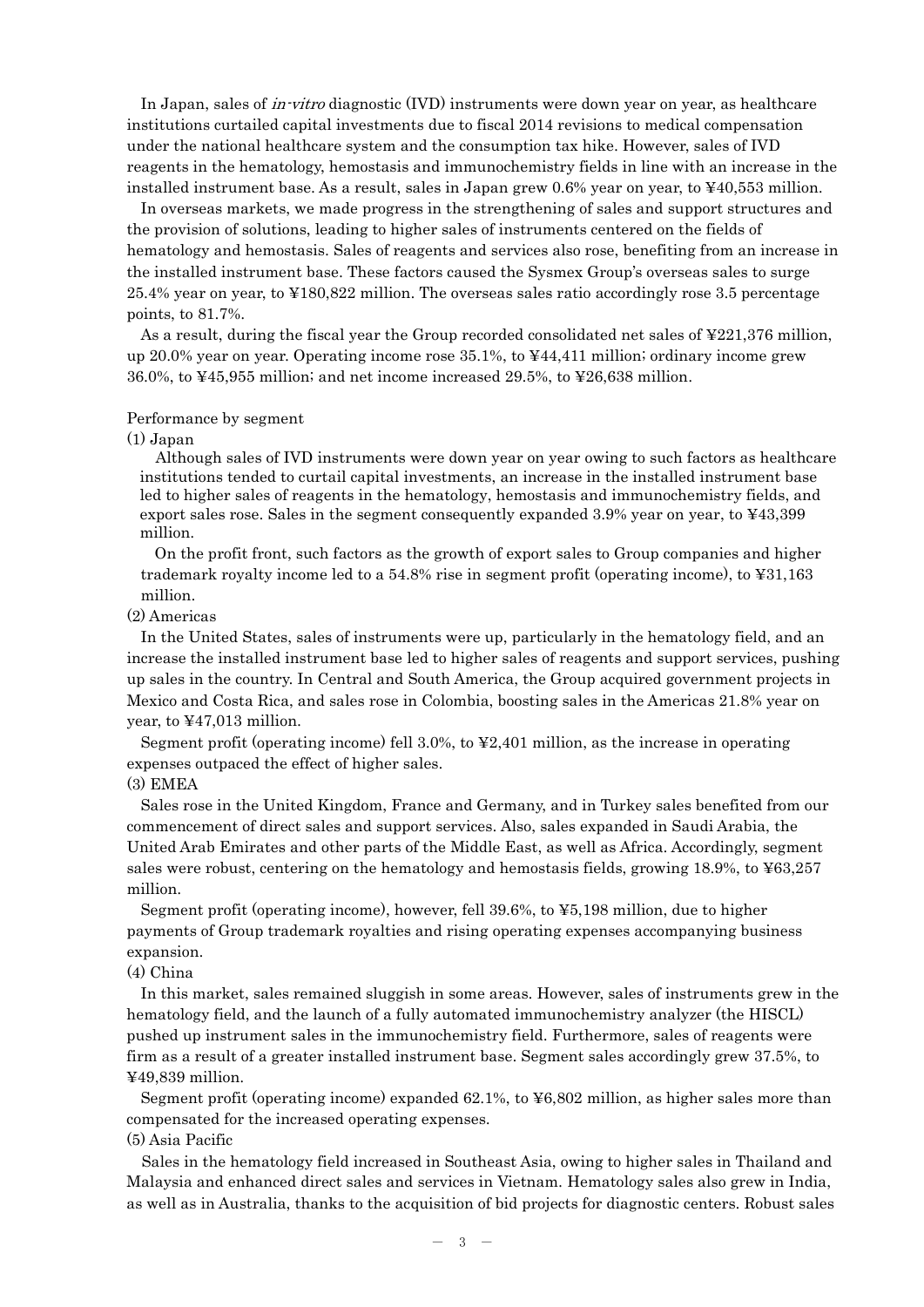of the XN-Series automated hematology analyzer also boosted sales in the hematology field in South Korea. As a result, sales grew 21.3%, to ¥17,866 million.

Segment profit (operating income) dropped 11.5%, to ¥1,226 million, as intragroup transaction prices were revised and operating expenses expanded to cover the building of sales and support structures, outpacing the effect of higher sales.

| Forecast for the fiscal years to March 31          |         | (Unit: Millions of yen) |        |                                 |
|----------------------------------------------------|---------|-------------------------|--------|---------------------------------|
|                                                    | 2016    | 2015                    |        | Increase /<br>decrease<br>ratio |
| Sales                                              | 245,000 | 221,376                 | 23,623 | 10.7%                           |
| Operating income                                   | 50,000  | 44,411                  | 5,588  | 12.6%                           |
| Ordinary income                                    | 50,000  | 45,955                  | 4,044  | $8.8\%$                         |
| Net income attributable<br>to owners of the parent | 31,800  | 26,638                  | 5,161  | 19.4%                           |

For the fiscal year ending March 31, 2016, we expect the Japanese economy to demonstrate a gradual recovery, as prices fall along with the decline in crude oil prices and with the effects of the consumption tax rise having run their course. We anticipate steady growth in the United States, centered on personal consumption, although remain concerned about the potential impact of changes in monetary policy. We anticipate a modest economic recovery in Europe, despite the risk of government debt crises negatively affecting business activity. In addition, a falloff in growth in China and growing geopolitical risk in the Middle East lead us to be less than optimistic about the global economic outlook.

Looking at the healthcare environment, demand in developed countries to curtail medical expenses by augmenting efficiency and advances in healthcare infrastructure in emerging markets in line with economic expansion lead us to expect that growth will continue. We also anticipate new growth opportunities, owing to progress in genetic/molecular diagnostic technologies, advances in regenerative medicine, and the proactive application of information technology.

Against this backdrop, the Sysmex Group launched a new mid-term management plan in April 2015 for the fiscal years ending March 31, 2016 through 2018. As a distinctive global healthcare testing company, we will augment our lineup of products in the hematology, hemostasis and urinalysis fields. Among other initiatives, we also aim to expand global sales and support, enhance our immunochemistry business in Asia and leverage proprietary technologies to expand our gene testing business.

For the upcoming fiscal year, Sysmex forecasts consolidated net sales of ¥245,000 million, up 10.7% year on year; operating income of ¥50,000 million, up 12.6%; ordinary income of ¥50,000 million, up 8.8%; and net income attributable to owners of the parent of ¥31,800 million, up 19.4%. Our assumptions for annual average interest rates are US\$1=¥115 and  $\epsilon$ 1 = ¥130.

## 2) Financial conditions analysis

(1) Assets, liabilities and net assets

As of March 31, 2015, total assets amounted to ¥247,983 million, up ¥37,224 million from a year earlier. The main reasons were an increase in cash and deposits of ¥13,574 million, ¥7,524 million higher trade notes and accounts receivable, ¥1,495 million higher merchandise and finished goods, ¥3,569 million increase in buildings and structures, ¥1,689 million expansion in tools, furniture and fixtures and ¥2,501 million higher investment securities.

Total liabilities were up ¥13,924 million, to ¥78,432 million at March 31, 2015, due mainly to a ¥2,701 million increase in trade notes and accounts payable, ¥1,939 million higher income taxes payable, a ¥1,729 million expansion in accrued payable in the "others" category within current liabilities and a ¥1,692 million increase in advance receipts and ¥2,914 million rise in deferred tax liabilities (fixed).

Total net assets came to ¥169,550 million at March 31, 2015, up ¥23,300 million from a year earlier. The principal reasons for the increase were a rise of ¥19,727 million in retained earnings.

 $- 4 -$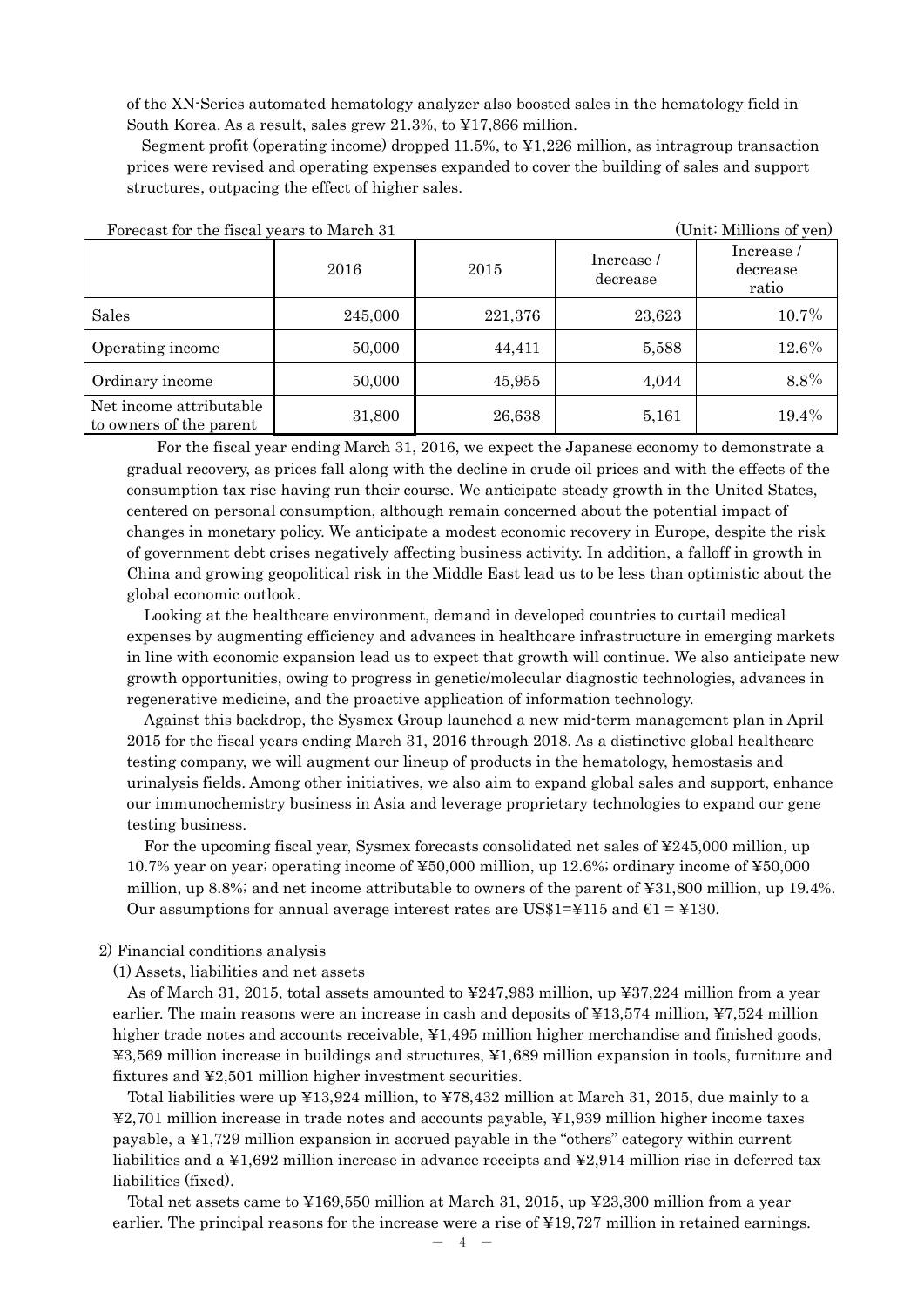The equity ratio as of March 31, 2015, was 68.0%, down 1.2 percentage points from the 69.2% recorded as of March 31, 2014. .

## (2) Cash flows

As of March 31, 2015, cash and cash equivalents amounted to ¥50,219 million, up ¥13,672 million from March 31, 2014.

Cash flows from various activities during the fiscal year are described in more detail below. (Operating cash flow)

Net cash provided by operating activities was ¥38,640 million, ¥2,076 million more than in the preceding fiscal year. As principal factors, income before income taxes provided ¥45,727 million, ¥12,276 million more than in the preceding fiscal year, and depreciation and amortization provided ¥11,258 million, ¥1,298 million more than in the preceding fiscal year. The increase in notes and accounts receivable used ¥6,849 million, compared with ¥713 million provided by a decrease in the previous year, and income taxes paid used ¥15,551 million, , ¥5,319 million more than in the preceding fiscal year.

(Investing cash flow)

Net cash used in investing activities was ¥19,544 million, ¥14,396 million less than in the preceding fiscal year. Among major factors were purchases of property, plant and equipment, which used ¥13,033 million, down ¥249 million. The purchase of investment securities used ¥2,349 million, ¥2,307 million more than in the preceding fiscal year, and purchase of investments in subsidiaries amounted to an inflow of ¥341 million, ¥16,301 million less than in the preceding fiscal year.

(Financing cash flow)

Net cash used in financing activities was ¥7,554 million, up ¥4,656 million from the previous year. This was mainly due to a net decrease in short-term loans payable of ¥1,000 million, compared with a net increase of ¥854 million in the year ended March 31, 2014, and cash dividends paid of ¥6,734 million, which used ¥2,190 million more in cash than in the preceding fiscal year.

| Cash flow indices                                   |       |       |       |         |         |
|-----------------------------------------------------|-------|-------|-------|---------|---------|
| Fiscal years ended<br>March 31                      | 2011  | 2012  | 2013  | 2014    | 2015    |
| Equity ratio $(\%)$                                 | 71.9  | 71.6  | 68.7  | 69.2    | 68.0    |
| Equity ratio at market<br>price $(\%)$              | 232.8 | 241.8 | 346.0 | 324.0   | 559.2   |
| Interest-bearing debt to<br>cash flow ratio (years) | 0.1   | 0.1   | 0.0   | 0.1     | 0.0     |
| Interest coverage ratio<br>(times)                  | 200.0 | 340.3 | 609.8 | 2,347.7 | 1,569.2 |

Notes:

Equity ratio = shareholders' equity / total assets

Equity ratio at market price = aggregate market value of shares / total assets

Interest-bearing debt to cash flow ratio = balance of interest-bearing liabilities / cash flows from operating activities

Interest coverage ratio = cash flows from operating activities / interest payments

- 1. Indices are calculated using consolidated financial figures.
- 2. The total market value of shares is calculated as the share price at the end of the fiscal year times the total number of shares outstanding at that date.
- 3. Cash flows from operating activities correspond to net cash provided by operating activities in the Consolidated Statements of Cash Flows.
- 4. The balance of interest-bearing liabilities corresponds to interest-bearing liabilities included in the Consolidated Balance Sheets.
- 5. Interest payments corresponds the amount of interest paid, as indicated in the Consolidated Statements of Cash Flows.
- 3) Basic policy on distribution of profit and dividends for the fiscal years to March 31, 2015 and 2016 We aim to maintain a proper balance between internal reserves for R&D and capital expenditure,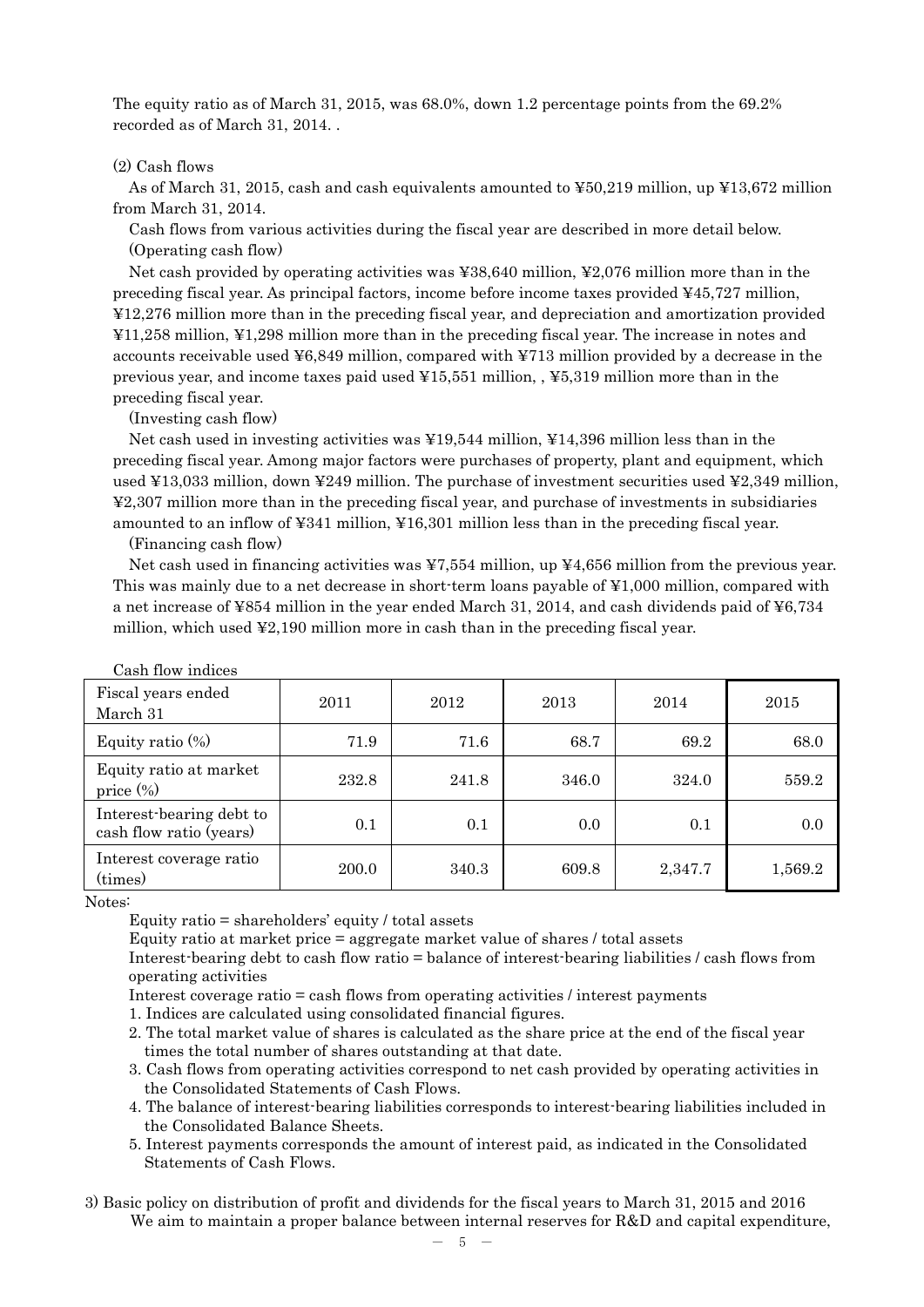which are designed to sustain steady high growth, and returns to our shareholders as our earning power increases. In terms of returns to shareholders, we intend to provide a stable dividend on a continuous basis and aim for a consolidated payout ratio of 30% under our basic policy of sharing the successes of our operations in line with business performance.

In tandem with this policy, at the 48th Ordinary General Meeting of Shareholders we intend to propose a year-end dividend of ¥22 per share. This amount would bring total annual dividends to ¥38 per share, for a consolidated payout ratio of 29.6%. Taking into account the stock split conducted in April 1, 2014, this dividend amount would be ¥22 higher than the ¥54 per share paid for the fiscal year ended March 31, 2014.

Also in accordance with the above-stated policy and taking our operating performance forecast into account, for the upcoming fiscal year we forecast a dividend of ¥40 per share (an interim dividend of ¥20 per share and a year-end dividend of ¥20).

We retain our commitment to bolstering operating performance and reinforcing our management base.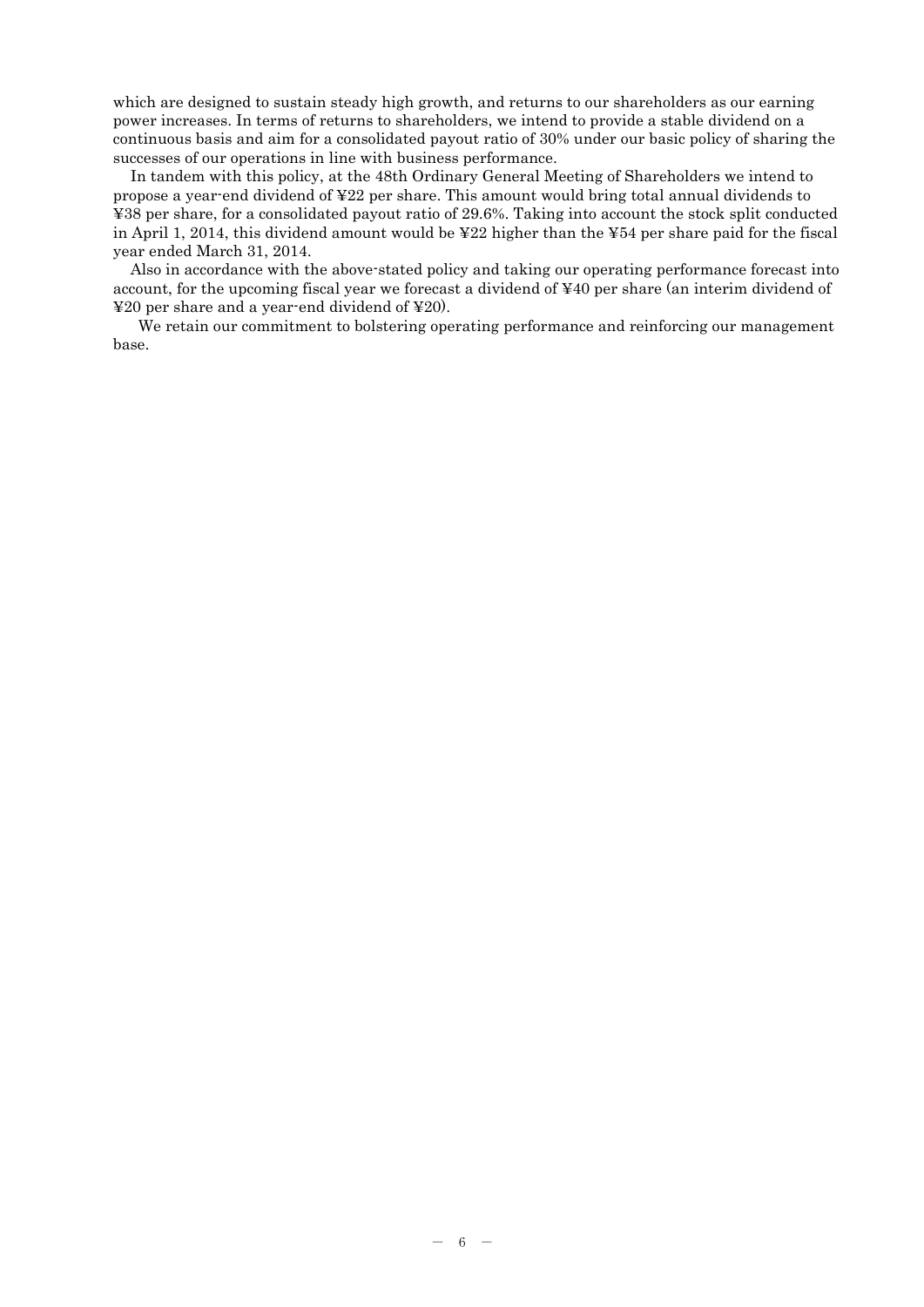## 2. Corporate Philosophy and Strategy

## 1)Corporate philosophy

We have established the Sysmex Way, corporate philosophy on April 1 2007. Sysmex way is success from our "Three confidence" which is nominated since our foundation. In addition, in accordance with the Sysmex Way we have established "Our Core Behaviors" which states our promise to our diversity of stakeholders.

| <b>Sysmex Way</b> |                                                                                                       |  |  |  |  |  |
|-------------------|-------------------------------------------------------------------------------------------------------|--|--|--|--|--|
| [Mission]         | Shaping the advancement of healthcare.                                                                |  |  |  |  |  |
| [Value]           | We continue to create unique and innovative values,<br>while building trust and confidence.           |  |  |  |  |  |
| [Mind]            | With passion and flexibility,<br>we demonstrate our individual competence and unsurpassed<br>teamwork |  |  |  |  |  |

We are heading for social confidence in accordance with Sysmex Way.

## 2) Targets of the mid-term plan

The Sysmex's Group mid-term management plan calls for consolidated net sales of ¥300.0 billion and consolidated operating income of ¥63.0 billion by the final year of the plan, the fiscal year ending March 31, 2018.

3) Mid-term strategy and objectives

The Sysmex Group will work to grow and boost profitability in its mainstay hematology, hemostasis and urinalysis fields and in Asia. At the same time, the Group will make focused investments in the immunochemistry field, in relation to flow cytometry and in the life science field, as well as furthering transformation and reinforcing Group management.

The Sysmex Group will implement management strategies with the following key objectives. <Reinforce growth and profitability>

- (1) Augment our product lineup in the hematology, hemostasis and urinalysis fields Enhance global sales and support services
- (2) Reinforce comprehensive proposals in the Asian IVD market Develop products and strengthen our sales and support networks tailored to regional needs

<Invest in growth>

- (3) Accelerate introduction of the HISCL, which features unique parameters Enhance support service structure
- (4) Leverage proprietary technology to expand the gene testing business
- <Promote transformation>

(5) Enhance the communication and interaction with diverse stakeholders

(6) Recruit and cultivate globally effective human resources

Strengthen risk management and reinforce Group management foundations by making use of ICT

## 3. Basic Perspective on Selection of Accounting Standards

The Sysmex Group is preparing to adopt International Financial Reporting Standards (IFRS) in the aim of improving the comparability of its financial information in capital markets and to increase business standardization and efficiency by enabling the consistent groupwide application of accounting standards.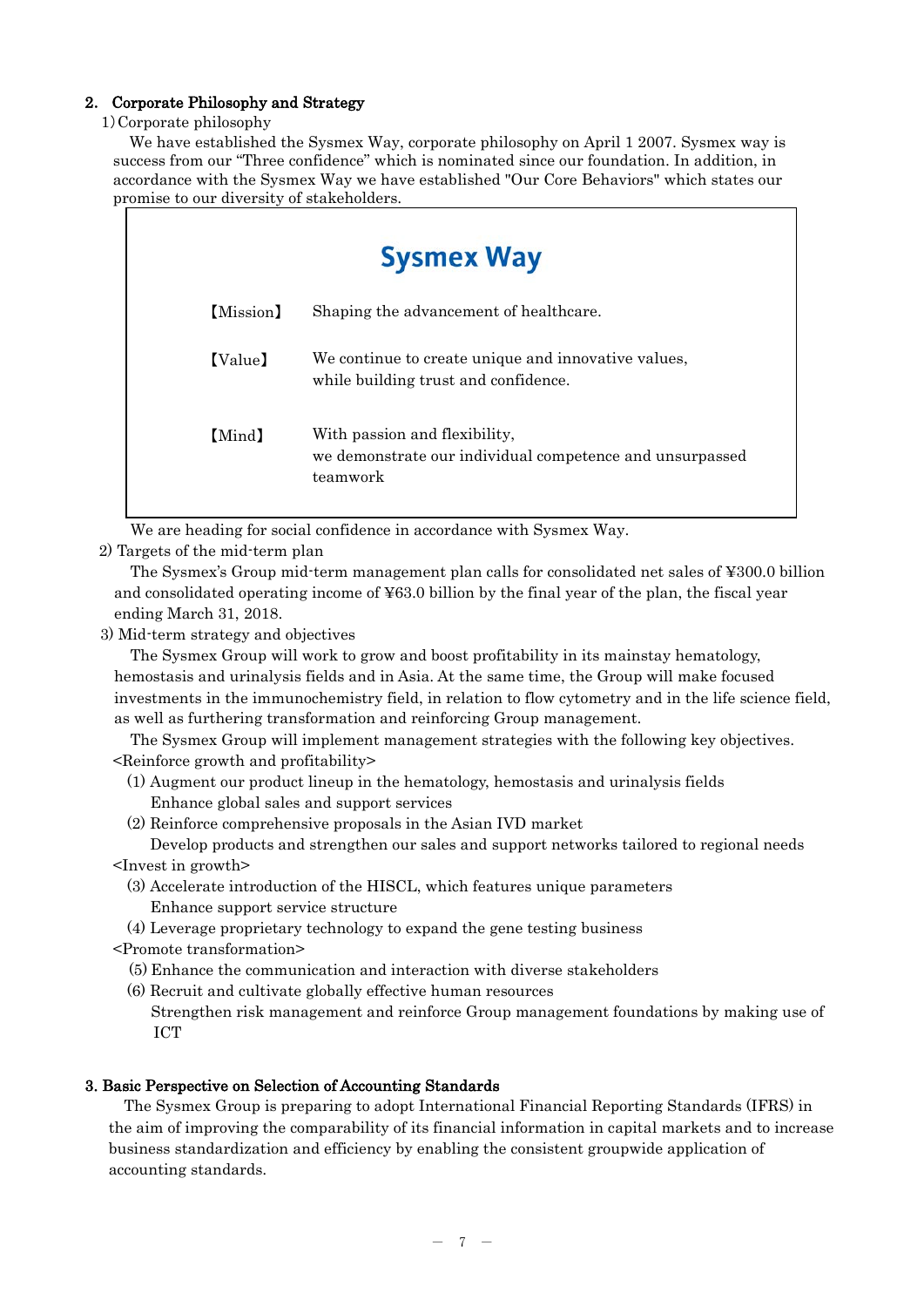## 4. Consolidated Financial Statements

1) Consolidated balance sheets

| Items                                  | As of Mar. 31, 2014 | As of Mar. 31, 2015 |
|----------------------------------------|---------------------|---------------------|
| (Assets)                               |                     |                     |
| Current assets                         |                     |                     |
| Cash and deposits                      | 36,698              | 50,272              |
| Notes and accounts receivable-trade    | 45,514              | 53,038              |
| Lease investment assets                | 4,640               | 5,413               |
| Short-term investment securities       | 131                 | 240                 |
| Merchandise and finished goods         | 21,242              | 22,737              |
| Work in process                        | 1,725               | 2,869               |
| Raw materials and supplies             | 4,351               | 4,281               |
| Deferred tax assets                    | 8,011               | 8,987               |
| Prepaid expenses                       | 1,600               | 1,991               |
| Short-term loans receivable            | 1                   | 1                   |
| Others                                 | 2,793               | 4,890               |
| Allowance for doubtful accounts        | (889)               | (575)               |
| Total current assets                   | 125,823             | 154,148             |
| Noncurrent assets                      |                     |                     |
| Property, plant and equipment          |                     |                     |
| Buildings and structures               | 32,756              | 38,007              |
| Accumulated depreciation               | (13,900)            | (15,582)            |
| Buildings and structures, net          | 18,855              | 22,425              |
| Machinery, equipment and vehicles      | 9,460               | 10,523              |
| Accumulated depreciation               | (6,225)             | (6,628)             |
| Machinery, equipment and vehicles, net | 3,235               | 3,895               |
| Tools, furniture and fixtures          | 42,687              | 47,446              |
| Accumulated depreciation               | (27, 542)           | (30,612)            |
| Tools, furniture and fixtures, net     | 15,145              | 16,834              |
| Land                                   | 11,264              | 11,259              |
| Lease assets                           | 2,536               | 2,629               |
| Accumulated depreciation               | (1,940)             | (2,118)             |
| Lease assets, net                      | 595                 | 510                 |
| Construction in progress               | 4,678               | 4,136               |
| Total property, plant and equipment    | 53,774              | 59,061              |
| Intangible assets                      |                     |                     |
| Goodwill                               | 13,115              | 12,114              |
| Software                               | 5,969               | 7,112               |
| Others                                 | 4,773               | 4,555               |
| Total intangible assets                | 23,858              | 23,783              |
| Investments and other assets           |                     |                     |
| Investment securities                  | 4,672               | 7,174               |
| Long-term loans receivable             | 13                  | 11                  |
| Deferred tax assets                    | 132                 | 267                 |
| Net defined benefit assets             | 13                  | 960                 |
| Long-term prepaid expenses             | 353                 | 419                 |
| Others                                 | 2,121               | 2,161               |
| Allowance for doubtful accounts        | (3)                 | (3)                 |
| Total investments and other assets     | 7,303               | 10,990              |
| <b>Total Noncurrent assets</b>         | 84,935              | 93,835              |
| Total assets                           | 210,758             | 247,983             |

(Unit: Millions of yen)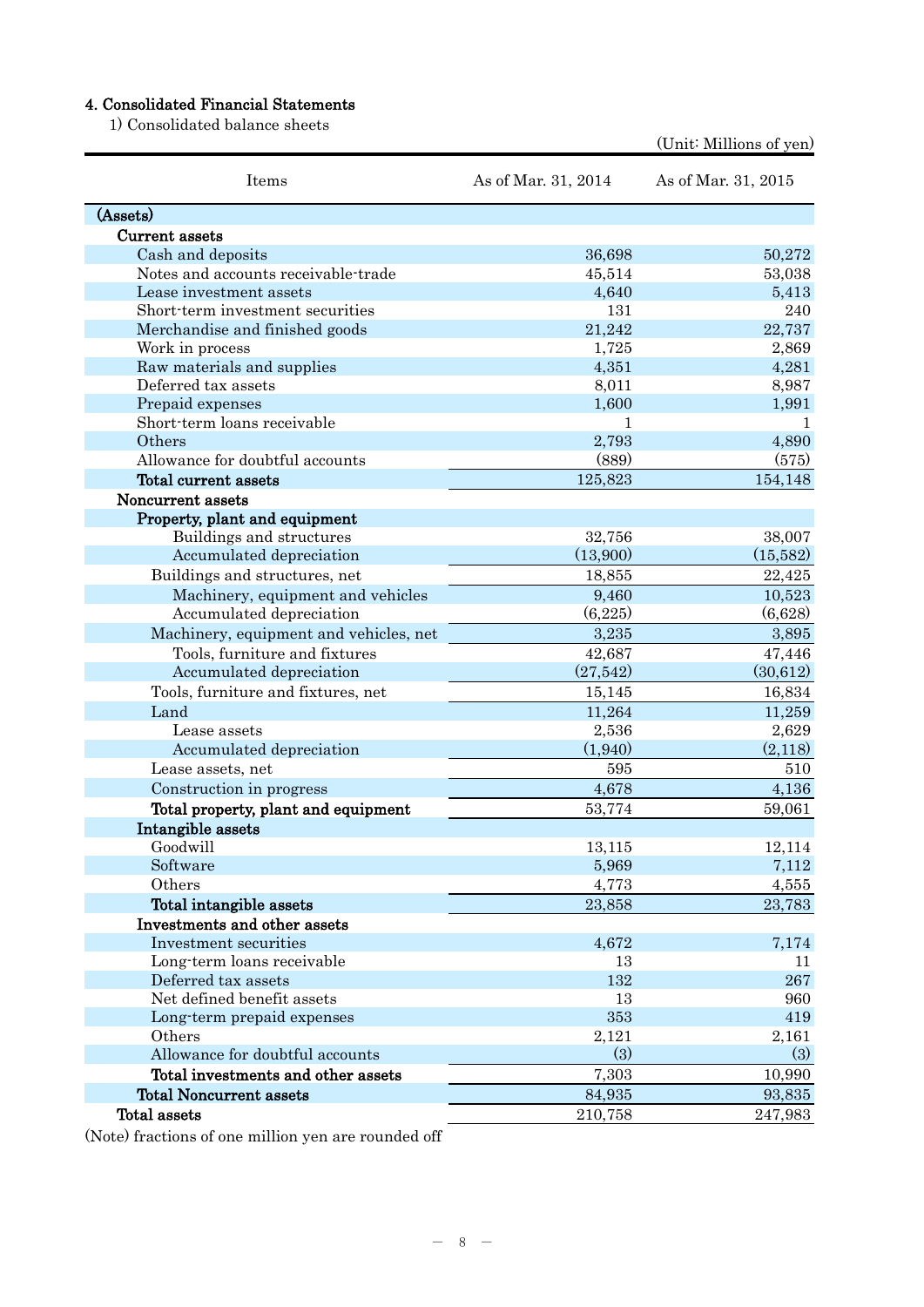| Items                                                 |                | As of Mar. 31, 2014 As of Mar. 31, 2015 |
|-------------------------------------------------------|----------------|-----------------------------------------|
| (Liabilities)                                         |                |                                         |
| <b>Current liabilities</b>                            |                |                                         |
| Notes and accounts payable-trade                      | 13,263         | 15,965                                  |
| Short-term loans payable                              | 1,050          |                                         |
| Current portion of lease obligations                  | 57             | 50                                      |
| Accrued expenses                                      | 7,115          | 8,301                                   |
| Income taxes payable                                  | 7,699          | 9,639                                   |
| Deferred tax liabilities                              | 8              | 101                                     |
| Provision for bonuses                                 | 5,047          | 6,119                                   |
| Provision for directors' bonuses                      | 269            | 411                                     |
| Provision for product warranties                      | 291            | 456                                     |
| Others                                                | 19,205         | 24,124                                  |
| <b>Total current liabilities</b>                      | 54,010         | 65,170                                  |
| Noncurrent liabilities                                |                |                                         |
| Long-term loans payable                               | 105            |                                         |
| Lease obligations                                     | 251            | 199                                     |
| Deferred tax liabilities                              | 6,078          | 8,993                                   |
| Provision for directors' retirement benefits          | 102            | 102                                     |
| Net defined benefit liabilities                       | 631            | 460                                     |
| Others                                                | 3,329          | 3,507                                   |
| <b>Total Noncurrent liabilities</b>                   | 10,498         | 13,262                                  |
| <b>Total liabilities</b>                              | 64,508         | 78,432                                  |
| (Net assets)                                          |                |                                         |
| Shareholders' equity                                  |                |                                         |
| Capital stock                                         | 10,243         | 10,483                                  |
| Capital surplus                                       | 15,183         | 15,423                                  |
| Retained earnings                                     | 109,976        | 129,703                                 |
| Treasury stock                                        | (270)          | (280)                                   |
| Total shareholders' equity                            | 135,133        | 155,330                                 |
| Accumulated other comprehensive income                |                |                                         |
| Valuation difference on available-for-sale securities | 1,134          | 1,366                                   |
| Deferred gains or losses on hedges                    |                | $\Omega$                                |
| Foreign currency translation adjustment               | 8,652          | 10,428                                  |
| Remeasurements of defined benefit plans               | 836            | 1,400                                   |
| Total accumulated other comprehensive income          | 10,623         | 13,196                                  |
| Subscription rights to shares                         | 493            | 1,024                                   |
| Minority interests                                    | $\overline{0}$ |                                         |
| Total net assets                                      | 146,250        | 169,550                                 |
| Total liabilities and net assets                      | 210,758        | 247,983                                 |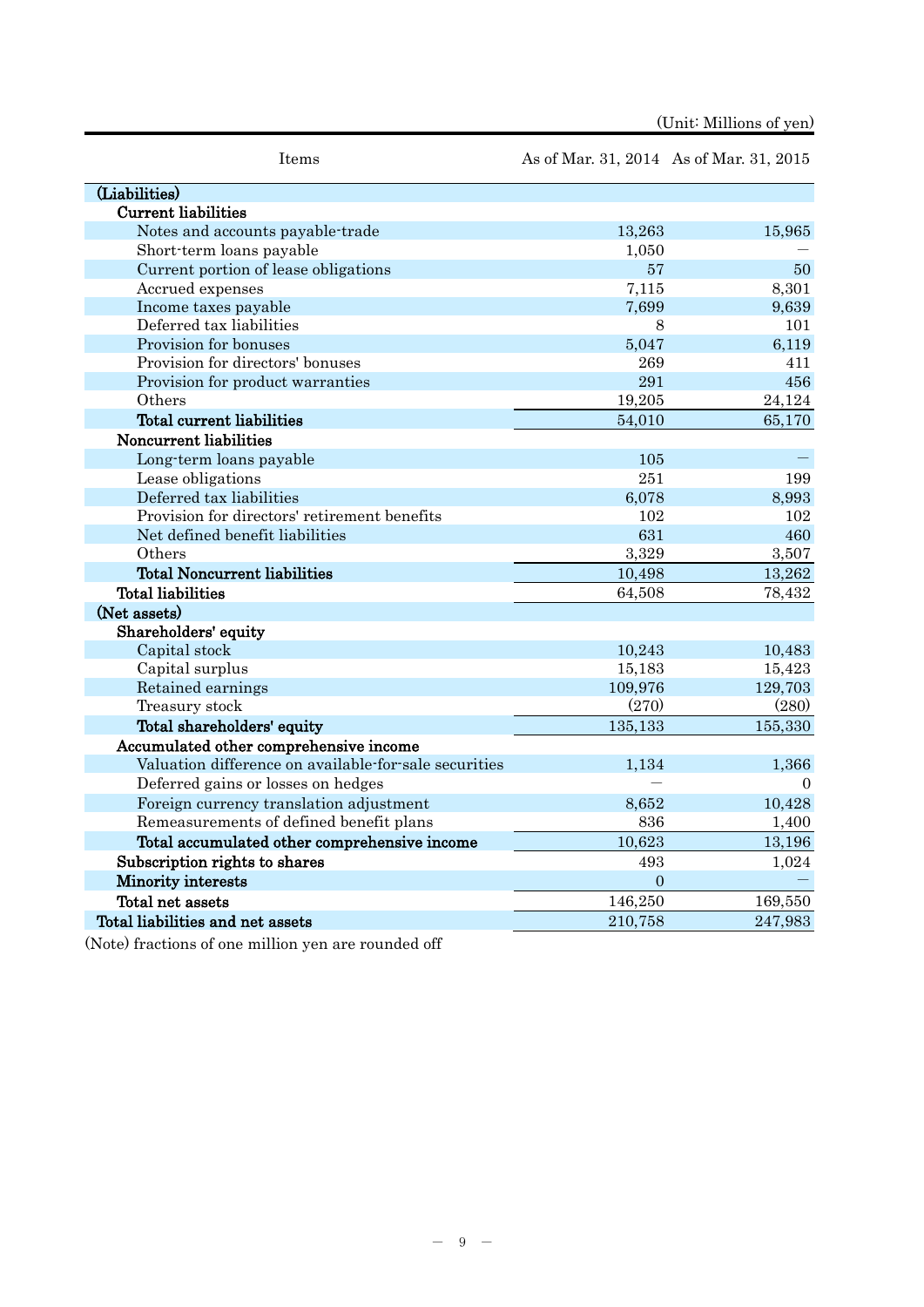2) Consolidated statements of income and consolidated statements of comprehensive income Consolidated statements of income

|                                                      |                             | (Unit: Millions of yen)     |
|------------------------------------------------------|-----------------------------|-----------------------------|
| Items                                                | Year ended<br>Mar. 31, 2014 | Year ended<br>Mar. 31, 2015 |
| Net sales                                            | 184,538                     | 221,376                     |
| Cost of sales                                        | 69,942                      | 95,358                      |
| Gross profit                                         | 114,595                     | 126,018                     |
| Selling, general and administrative expenses         | 81,724                      | 81,606                      |
| Operating income                                     | 32,870                      | 44,411                      |
| Non-operating income                                 |                             |                             |
| Interest income                                      | 170                         | 232                         |
| Dividends income                                     | 58                          | 75                          |
| Subsidy income                                       | 129                         | 290                         |
| Foreign exchange gains                               | 410                         | 932                         |
| Others                                               | 333                         | 322                         |
| Total non-operating income                           | 1,103                       | 1,854                       |
| Non-operating expenses                               |                             |                             |
| Interest expenses                                    | 41                          | 44                          |
| Sales discounts                                      | 40                          | 42                          |
| Equity in losses of affiliates                       | 30                          | 83                          |
| Others                                               | 80                          | 140                         |
| Total non-operating expenses                         | 191                         | 310                         |
| Ordinary income                                      | 33,782                      | 45,955                      |
| <b>Extraordinary profits</b>                         |                             |                             |
| Gain on sales of noncurrent assets                   | 10                          | 28                          |
| Gain on sales of investment securities               | $\overline{0}$              | $\mathbf{0}$                |
| Insurance income                                     | 246                         |                             |
| Gain on reversal of subscription rights to<br>shares | $\mathbf{0}$                |                             |
| Gain on reversal of asset retirement                 | 8                           |                             |
| obligation                                           |                             |                             |
| Total extraordinary profits                          | 266                         | 28                          |
| <b>Extraordinary loss</b>                            |                             |                             |
| Loss on sales and retirement of noncurrent           | 204                         | 143                         |
| assets                                               |                             |                             |
| Impairment loss                                      | 231                         | 111                         |
| Loss on valuation of investment securities           | 46                          |                             |
| Loss on valuation of membership                      |                             | $\mathbf{1}$                |
| Loss on transport accident                           | 116                         |                             |
| Total extraordinary loss                             | 598                         | 256                         |
| Income before income taxes and minority<br>interest  | 33,451                      | 45,727                      |
| Income taxes-current                                 | 13,734                      | 17,118                      |
| Income taxes-deferred                                | (857)                       | 1,970                       |
| Total income taxes                                   | 12,877                      | 19,089                      |
| Income before minority interests                     | 20,573                      | 26,638                      |
| <b>Minority</b> interests                            | 0                           | (0)                         |
| Net income                                           | 20,573                      | 26,638                      |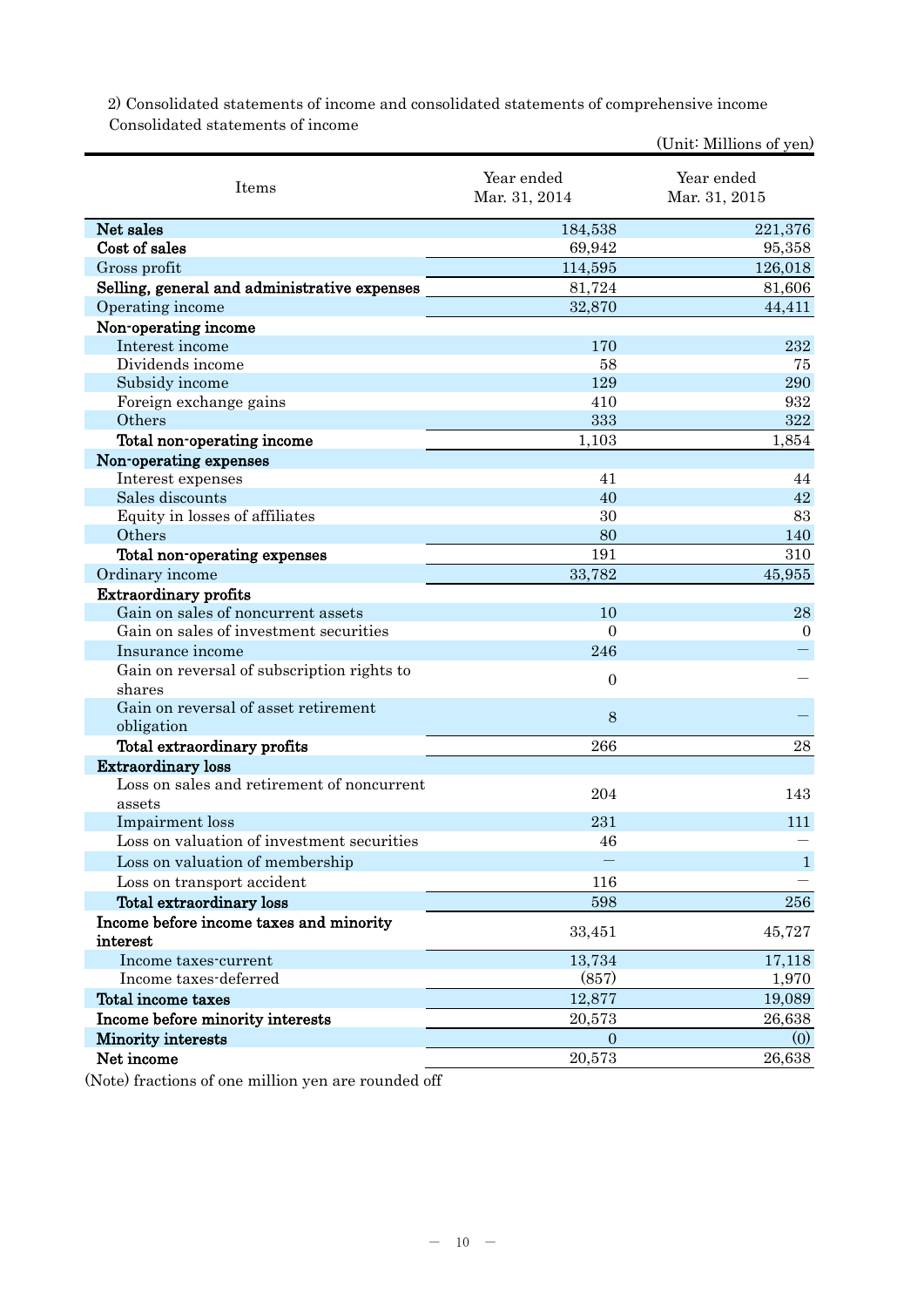Consolidated statements of comprehensive income

(Unit: Millions of yen)

| <b>Items</b>                                                 | Year ended<br>Mar. 31, 2014 | Year ended<br>Mar. 31, 2015 |
|--------------------------------------------------------------|-----------------------------|-----------------------------|
| Income before minority interests                             | 20,573                      | 26,638                      |
| Other comprehensive income                                   |                             |                             |
| Valuation difference on available-for-sale<br>securities     | 426                         | 232                         |
| Deferred gains or losses on hedges                           |                             | $\overline{0}$              |
| Foreign currency translation adjustment                      | 8,611                       | 1,775                       |
| Remeasurements of defined benefit plans                      |                             | 563                         |
| Total other comprehensive income                             | 9,037                       | 2,572                       |
| Comprehensive income                                         | 29,611                      | 29,210                      |
| Comprehensive income attributable to<br>owners of the parent | 29,611                      | 29,210                      |
| Comprehensive income attributable to<br>minority interests   | $\left( 0 \right)$          | (0)                         |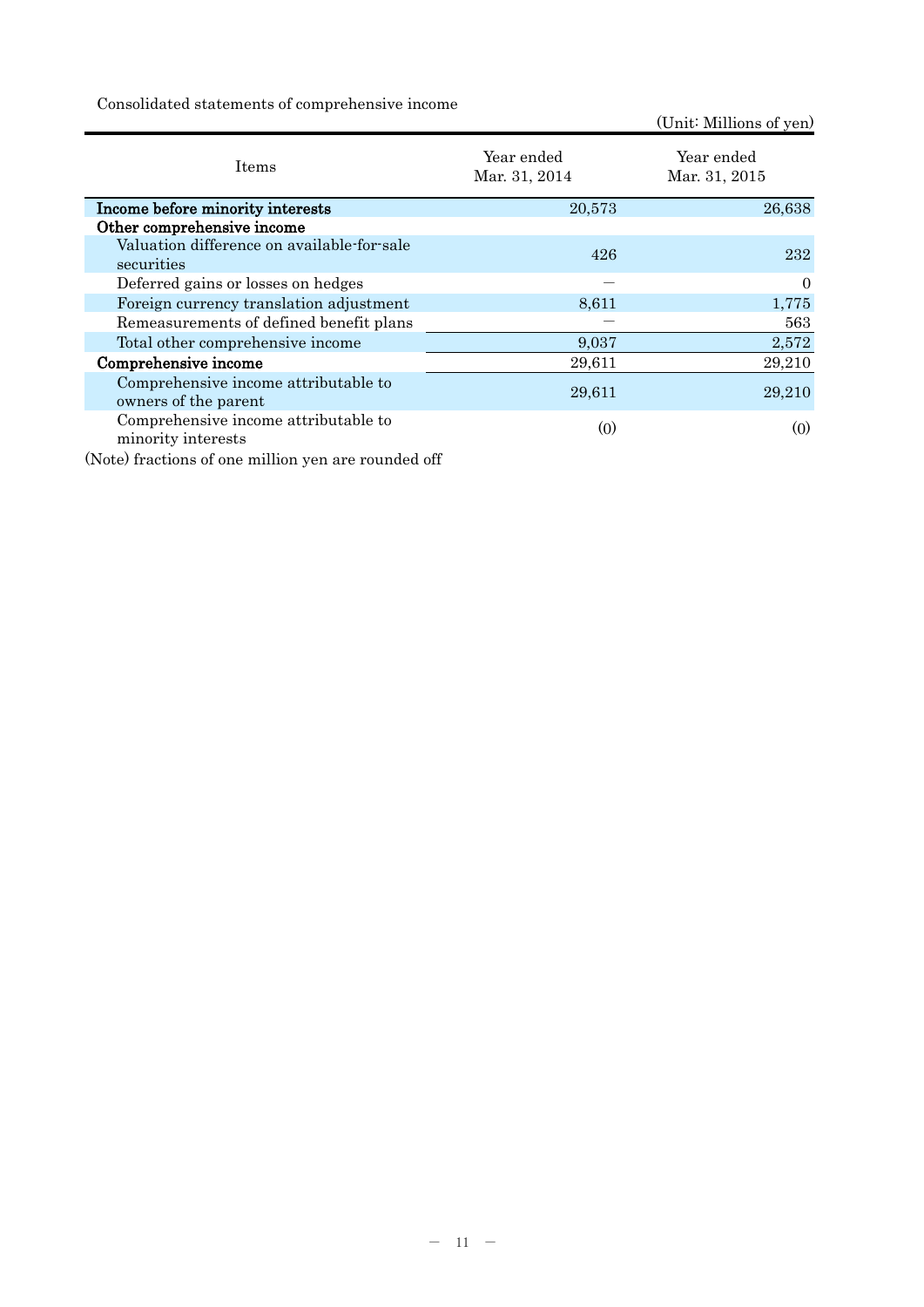## 3) Consolidated statements of changes in net assets Year ended March 31,2014 (Unit: Millions of yen)

|                                                                         |               |                 | Shareholders' equity |                |                               |
|-------------------------------------------------------------------------|---------------|-----------------|----------------------|----------------|-------------------------------|
|                                                                         | Capital stock | Capital surplus | Retained earnings    | Treasury stock | Total<br>shareholders' equity |
| Balance at beginning of term                                            | 9,711         | 14,651          | 93,947               | (259)          | 118,050                       |
| Cumulative effects of<br>changes in accounting<br>policies              |               |                 |                      |                |                               |
| Restated balance                                                        | 9,711         | 14,651          | 93,947               | (259)          | 118,050                       |
| Changes of items during the<br>period                                   |               |                 |                      |                |                               |
| Issuance of new shares-<br>exercise of subscription<br>rights to shares | 531           | 531             |                      |                | 1,062                         |
| Dividends from surplus                                                  |               |                 | (4,544)              |                | (4,544)                       |
| Net income                                                              |               |                 | 20,573               |                | 20,573                        |
| Purchase of treasury stock                                              |               |                 |                      | (10)           | (10)                          |
| Disposal of treasury stock                                              |               | $\Omega$        |                      | $\overline{0}$ | $\overline{0}$                |
| Increase due to decrease in<br>affiliates                               |               |                 |                      |                |                               |
| Net changes of items other<br>than shareholders' equity                 |               |                 |                      |                |                               |
| Total changes of items<br>during the period                             | 531           | 531             | 16,029               | (10)           | 17,082                        |
| Balance at end of term                                                  | 10,243        | 15,183          | 109,976              | (270)          | 135,133                       |

|                                                                         | Accumulated other comprehensive income                             |                                             |                                                  |                                                       |                                                          |                                     |                      |                     |
|-------------------------------------------------------------------------|--------------------------------------------------------------------|---------------------------------------------|--------------------------------------------------|-------------------------------------------------------|----------------------------------------------------------|-------------------------------------|----------------------|---------------------|
|                                                                         | Valuation<br>difference on<br>available-for-<br>sale<br>securities | Deferred<br>gains or<br>losses on<br>hedges | Foreign<br>currency<br>translation<br>adjustment | Remeasure-<br>ments<br>of defined<br>benefit<br>plans | Total<br>accumulated<br>other<br>comprehensive<br>income | Subscription<br>rights to<br>shares | Minority<br>interest | Total net<br>assets |
| Balance at beginning of term                                            | 708                                                                |                                             | 41                                               |                                                       | 749                                                      | 353                                 | $\Omega$             | 119,153             |
| Cumulative effects of<br>changes in accounting<br>policies              |                                                                    |                                             |                                                  |                                                       |                                                          |                                     |                      |                     |
| Restated balance                                                        | 708                                                                |                                             | 41                                               |                                                       | 749                                                      | 353                                 | $\Omega$             | 119,153             |
| Changes of items during the<br>period                                   |                                                                    |                                             |                                                  |                                                       |                                                          |                                     |                      |                     |
| Issuance of new shares-<br>exercise of subscription<br>rights to shares |                                                                    |                                             |                                                  |                                                       |                                                          |                                     |                      | 1,062               |
| Dividends from surplus                                                  |                                                                    |                                             |                                                  |                                                       |                                                          |                                     |                      | (4,544)             |
| Net income                                                              |                                                                    |                                             |                                                  |                                                       |                                                          |                                     |                      | 20,573              |
| Purchase of treasury stock                                              |                                                                    |                                             |                                                  |                                                       |                                                          |                                     |                      | (10)                |
| Disposal of treasury stock                                              |                                                                    |                                             |                                                  |                                                       |                                                          |                                     |                      | $\mathbf{0}$        |
| Increase due to decrease in<br>affiliates                               |                                                                    |                                             |                                                  |                                                       |                                                          |                                     |                      |                     |
| Net changes of items other<br>than shareholders' equity                 | 426                                                                |                                             | 8,611                                            | 836                                                   | 9,874                                                    | 140                                 | (0)                  | 10,014              |
| Total changes of items<br>during the period                             | 426                                                                |                                             | 8,611                                            | 836                                                   | 9,874                                                    | 140                                 | (0)                  | 27,096              |
| Balance at end of term                                                  | 1,134                                                              |                                             | 8,652                                            | 836                                                   | 10,623                                                   | 493                                 | $\mathbf{0}$         | 146,250             |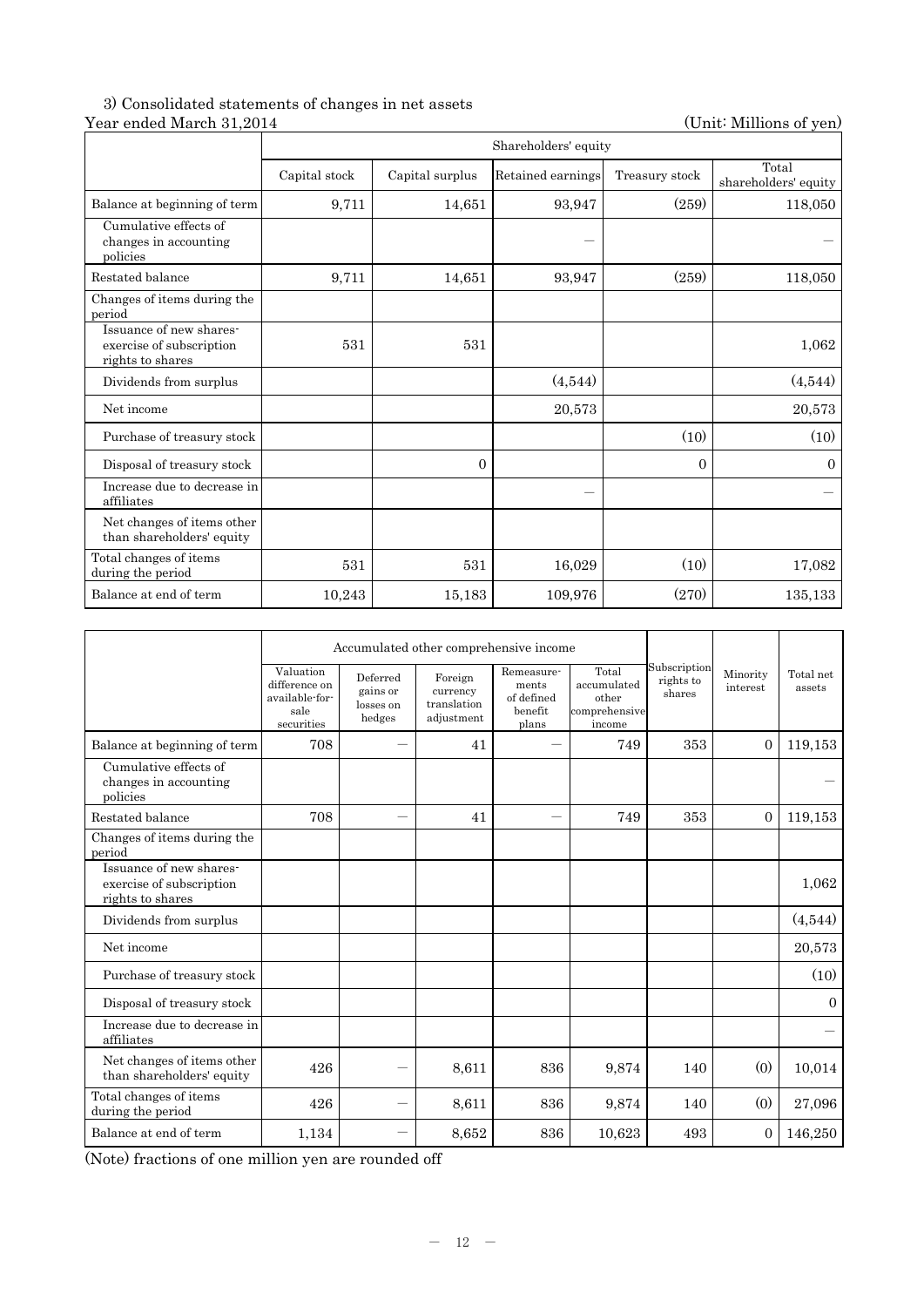## Year ended March 31,2015 (Unit: Millions of yen)

|                                                                         |               |                 | Shareholders' equity |                          |                               |
|-------------------------------------------------------------------------|---------------|-----------------|----------------------|--------------------------|-------------------------------|
|                                                                         | Capital stock | Capital surplus | Retained earnings    | Treasury stock           | Total<br>shareholders' equity |
| Balance at beginning of term                                            | 10,243        | 15,183          | 109,976              | (270)                    | 135,133                       |
| Cumulative effects of<br>changes in accounting<br>policies              |               |                 | (195)                |                          | (195)                         |
| Restated balance                                                        | 10,243        | 15,183          | 109,781              | (270)                    | 134,938                       |
| Changes of items during the<br>period                                   |               |                 |                      |                          |                               |
| Issuance of new shares-<br>exercise of subscription<br>rights to shares | 240           | 240             |                      |                          | 480                           |
| Dividends from surplus                                                  |               |                 | (6,734)              |                          | (6,734)                       |
| Net income                                                              |               |                 | 26,638               |                          | 26,638                        |
| Purchase of treasury stock                                              |               |                 |                      | (10)                     | (10)                          |
| Disposal of treasury stock                                              |               |                 |                      | $\overline{\phantom{0}}$ |                               |
| Increase due to decrease in<br>affiliates                               |               |                 | 19                   |                          | 19                            |
| Net changes of items other<br>than shareholders' equity                 |               |                 |                      |                          |                               |
| Total changes of items<br>during the period                             | 240           | 240             | 19,922               | (10)                     | 20,392                        |
| Balance at end of term                                                  | 10,483        | 15,423          | 129,703              | (280)                    | 155,330                       |

|                                                                         | Accumulated other comprehensive income                             |                                             |                                                  |                                                       |                                                          |                                     |                      |                     |
|-------------------------------------------------------------------------|--------------------------------------------------------------------|---------------------------------------------|--------------------------------------------------|-------------------------------------------------------|----------------------------------------------------------|-------------------------------------|----------------------|---------------------|
|                                                                         | Valuation<br>difference on<br>available-for-<br>sale<br>securities | Deferred<br>gains or<br>losses on<br>hedges | Foreign<br>currency<br>translation<br>adjustment | Remeasure-<br>ments<br>of defined<br>benefit<br>plans | Total<br>accumulated<br>other<br>comprehensive<br>income | Subscription<br>rights to<br>shares | Minority<br>interest | Total net<br>assets |
| Balance at beginning of term                                            | 1,134                                                              |                                             | 8,652                                            | 836                                                   | 10,623                                                   | 493                                 | $\Omega$             | 146,250             |
| Cumulative effects of<br>changes in accounting<br>policies              |                                                                    |                                             |                                                  |                                                       |                                                          |                                     |                      | (195)               |
| Restated balance                                                        | 1,134                                                              |                                             | 8,652                                            | 836                                                   | 10,623                                                   | 493                                 | $\overline{0}$       | 146,054             |
| Changes of items during the<br>period                                   |                                                                    |                                             |                                                  |                                                       |                                                          |                                     |                      |                     |
| Issuance of new shares-<br>exercise of subscription<br>rights to shares |                                                                    |                                             |                                                  |                                                       |                                                          |                                     |                      | 480                 |
| Dividends from surplus                                                  |                                                                    |                                             |                                                  |                                                       |                                                          |                                     |                      | (6,734)             |
| Net income                                                              |                                                                    |                                             |                                                  |                                                       |                                                          |                                     |                      | 26,638              |
| Purchase of treasury stock                                              |                                                                    |                                             |                                                  |                                                       |                                                          |                                     |                      | (10)                |
| Disposal of treasury stock                                              |                                                                    |                                             |                                                  |                                                       |                                                          |                                     |                      |                     |
| Increase due to decrease in<br>affiliates                               |                                                                    |                                             |                                                  |                                                       |                                                          |                                     |                      | 19                  |
| Net changes of items other<br>than shareholders' equity                 | 232                                                                | $\overline{0}$                              | 1,775                                            | 563                                                   | 2,572                                                    | 530                                 | (0)                  | 3,103               |
| Total changes of items<br>during the period                             | 232                                                                | $\overline{0}$                              | 1,775                                            | 563                                                   | 2,572                                                    | 530                                 | (0)                  | 23,496              |
| Balance at end of term                                                  | 1,366                                                              | 0                                           | 10,428                                           | 1,400                                                 | 13,196                                                   | 1,024                               |                      | 169,550             |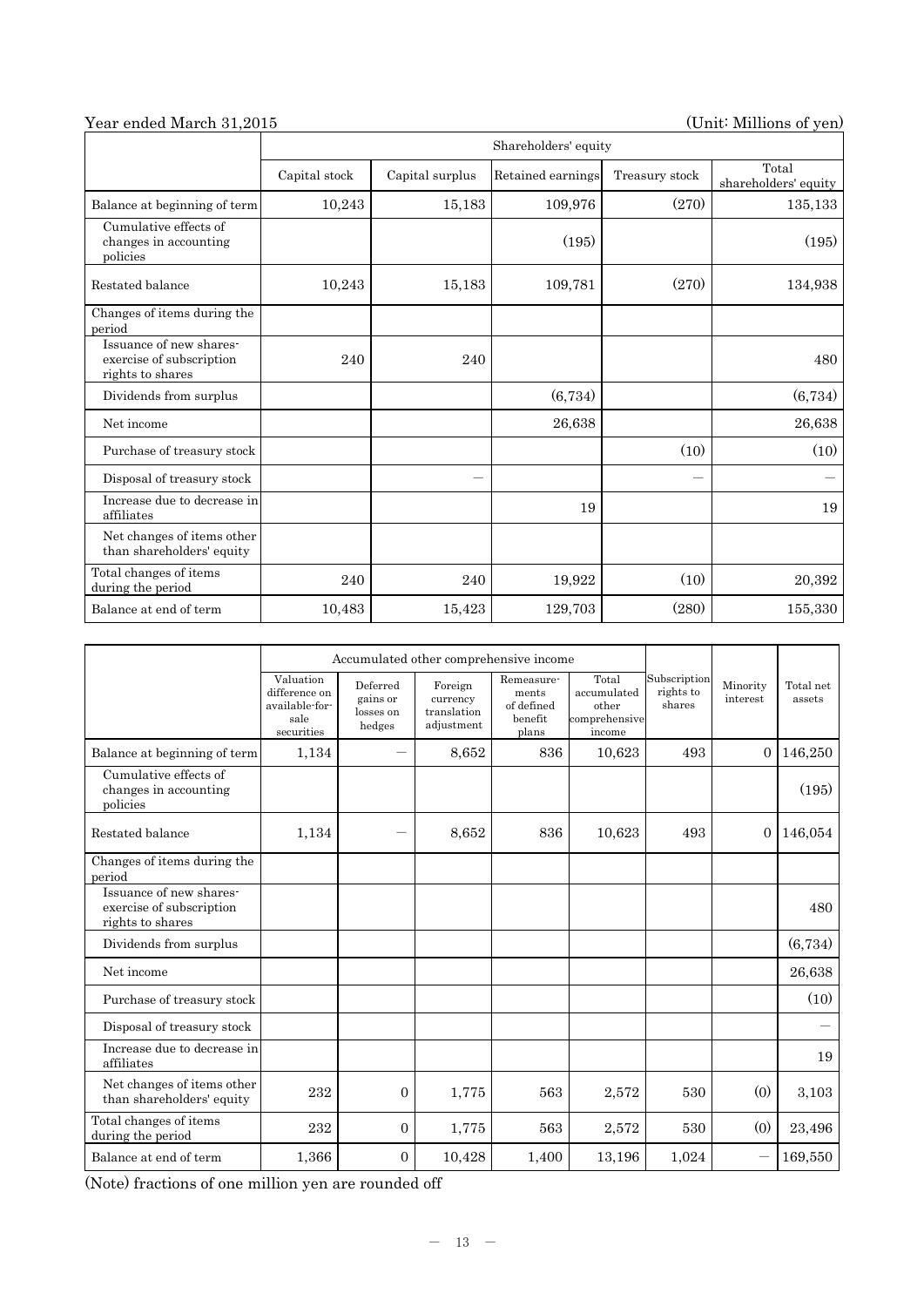## 4) Consolidated statements of cash flows

(Unit: Millions of yen)

| Items                                                               | Year ended<br>Mar. 31, 2014 | Year ended<br>Mar. 31, 2015 |
|---------------------------------------------------------------------|-----------------------------|-----------------------------|
| Net cash provided by (used in) operating activities                 |                             |                             |
| Income before income taxes                                          | 33,451                      | 45,727                      |
| Depreciation and amortization                                       | 9,960                       | 11,258                      |
| Impairment loss                                                     | 231                         | 111                         |
| Amortization of goodwill                                            | 1,435                       | 1,695                       |
| Increase (decrease) in provision for bonuses                        | 723                         | 931                         |
| Increase (decrease) in provision for directors' bonuses             | $\overline{4}$              | 141                         |
| Increase (decrease) in provision for retirement benefits            | (1,803)                     |                             |
| Increase (decrease) in provision for directors' retirement benefits | (57)                        |                             |
| Increase (decrease) in allowance for doubtful accounts              | 251                         | (368)                       |
| Increase (decrease) in net defined benefit liability                | 1,895                       | (640)                       |
| Interest and dividends income                                       | (229)                       | (308)                       |
| Interest expenses                                                   | 41                          | 44                          |
| Equity in (earnings) losses of affiliates                           | 30                          | 83                          |
| Loss (gain) on valuation of investment securities                   | 46                          |                             |
| Loss on retirement of noncurrent assets                             | 204                         | 143                         |
|                                                                     | (246)                       |                             |
| Insurance income                                                    |                             |                             |
| Loss on transport accident                                          | 116                         |                             |
| Decrease (increase) in notes and accounts receivable-trade          | 713                         | (6, 849)                    |
| Decrease (increase) in inventories                                  | 1,644                       | (1,785)                     |
| Increase (decrease) in notes and accounts payable-trade             | (2,936)                     | 2,517                       |
| Increase (decrease) in consumption taxes payable (receivable)       | 93                          | (1,619)                     |
| Others                                                              | 780                         | 2,826                       |
| Subtotal                                                            | 46,348                      | 53,911                      |
| Interest and dividends received                                     | 217                         | 306                         |
| Interest expenses paid                                              | (15)                        | (24)                        |
| Insurance received                                                  | 246                         |                             |
| Income taxes paid                                                   | (10, 232)                   | (15,551)                    |
| Net cash provided by (used in) operating activities                 | 36,563                      | 38,640                      |
| Net cash provided by (used in) investment activities                |                             |                             |
| Payments into time deposits                                         | (146)                       | (147)                       |
| Proceeds from withdrawal of time deposits                           | 84                          | 157                         |
| Purchase of property, plant and equipment                           | (13,282)                    | (13,033)                    |
| Proceeds from sales of property, plant and equipment                | 268                         | 91                          |
| Purchase of intangible assets                                       | (3,812)                     | (3, 455)                    |
| Purchase of investment securities                                   | (42)                        | (2,349)                     |
| Purchase of investments in subsidiaries                             | (16, 643)                   | (341)                       |
| Others                                                              | (365)                       | (464)                       |
| Net cash provided by (used in) investment activities                | (33,940)                    | (19,544)                    |
| Net cash provided by (used in) financing activities                 |                             |                             |
| Net increase (decrease) in short-term loans payable                 | 854                         | (1,000)                     |
| Repayments of long-term loans payable                               | (12)                        | (148)                       |
| Repayments of lease obligations                                     | (62)                        | (57)                        |
| Proceeds from issuance of common stock                              | 877                         | 396                         |
| Purchase of treasury stock                                          | (10)                        | (10)                        |
| Cash dividends paid                                                 | (4,544)                     | (6,734)                     |
| Net cash provided by (used in) financing activities                 | (2,897)                     | (7,554)                     |
| Effect of exchange rate change on cash and cash equivalents         | 2,514                       | 2,129                       |
| Net increase (decrease) in cash and cash equivalents                | 2,240                       | 13,672                      |
| Cash and cash equivalents at beginning of term                      | 34,306                      | 36,547                      |
| Cash and cash equivalents at end of term                            | 36,547                      | 50,219                      |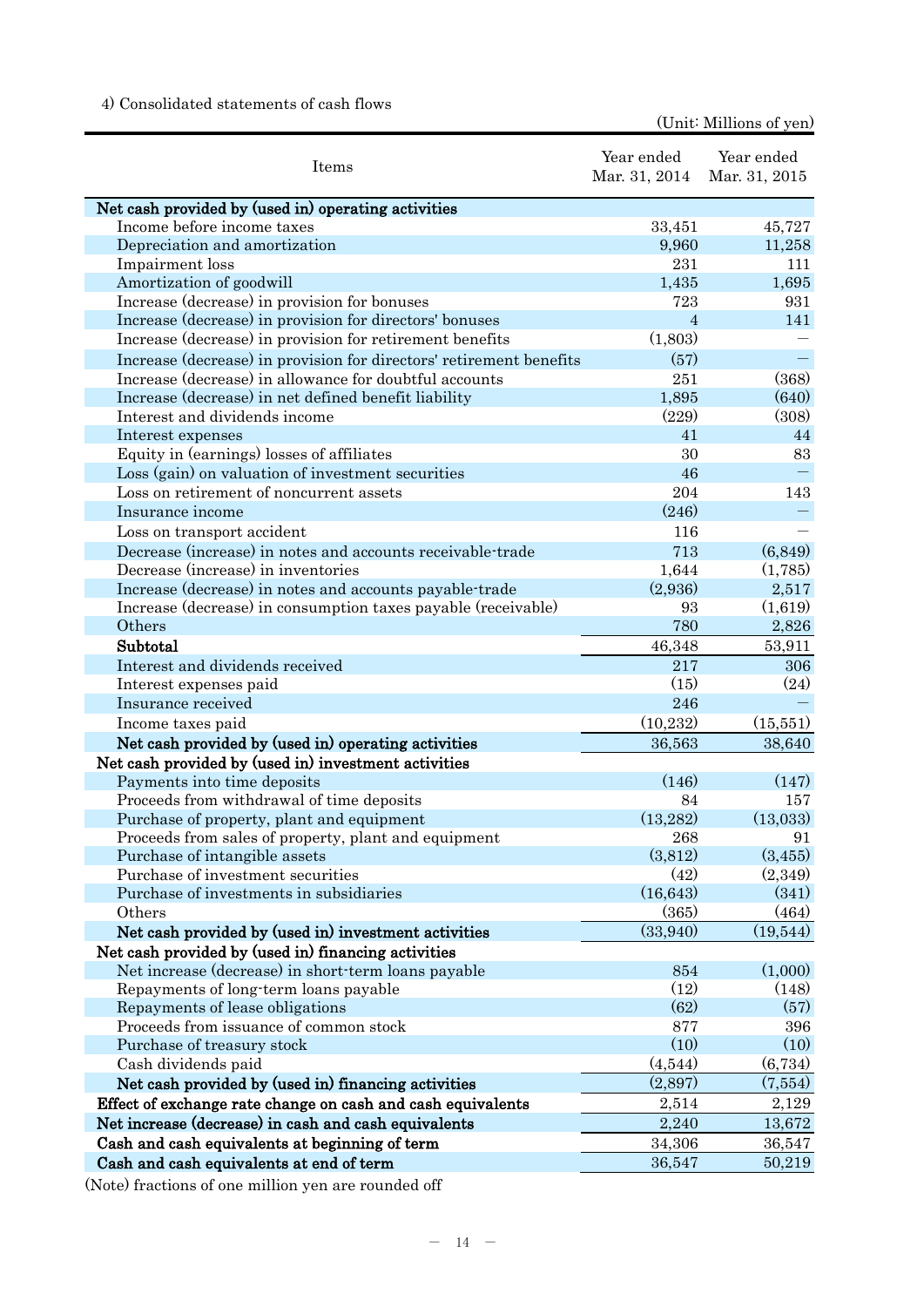5) Notes to consolidated financial statements

(Notes regarding going concern assumptions)

Nothing to report.

(Significant items concerning the basis for preparing consolidated financial statements)

- 1. Items related to the scope of consolidation
	- (1) Number of consolidated subsidiaries: 59
		- 1) Domestic subsidiaries: 7
			- Names of principal consolidated subsidiaries
			- ・Sysmex International Reagents Co., Ltd.

As Sysmex Engineering Co., Ltd., was established during the fiscal year under review, this company was newly included in the scope of consolidation.

- 2) Overseas subsidiaries: 52
	- Names of principal consolidated subsidiaries
	- ・Sysmex America, Inc.
	- ・Sysmex Europe GmbH
	- ・Sysmex Shanghai Ltd.
	- ・Sysmex Asia Pacific Pte Ltd.

During the fiscal year under review, the Company established Sysmex Colombia SAS and four other companies, which were newly included in the scope of consolidation. Saxonia Biocell GmbH and Partec GmbH Münster were merged into Sysmex Partec GmbH (formerly Partec GmbH Görlitz), and were therefore excluded from the scope of consolidation. Partec S.A.R.L. France was merged into Sysmex France S.A.S., and was therefore excluded from the scope of consolidation.

(2) Names of principal nonconsolidated subsidiaries, etc.

Names of principal nonconsolidated subsidiaries

・Partec East Africa Ltd.

(Reason for exclusion from the scope of consolidation)

Four nonconsolidated subsidiaries are excluded from the scope of consolidation because their operations are small in scale, and the amount of their total assets, net sales, net income (amounts commensurate with equity) and retained earnings (amounts commensurate with equity) do not have a significant impact on the consolidated financial statements.

- 2. Items related to equity method application
	- (1) Number of nonconsolidated subsidiaries to which the equity method is applied Nothing to report.
	- (2) Number of affiliated companies to which the equity method is applied
		- Number of affiliated companies: 3
		- Names of principal affiliated companies
		- ・Sysmex bioMérieux Co., Ltd.

 In the current fiscal year, the Company acquired shares in RIKEN GENESIS Co., Ltd., bringing this company into the scope of equity method application. KIFMEC Specific Purpose Co. was excluded from the scope of equity method application, as a third-party allocation of new shares reduced the Company's voting rights in KIFMEC, which ceased to be an affiliated company.

- (3) Names, etc., of nonconsolidated subsidiaries to which the equity method is not applied
	- Names of principal nonconsolidated subsidiaries

・Partec East Africa Ltd.

(Reasons for not applying the equity method)

 The four nonconsolidated subsidiaries to which the equity method is not applied are excluded from application of the equity method because in view of their net income (amounts commensurate with equity) and retained earnings (amounts commensurate with equity), doing so is determined to have no significant impact on the consolidated financial statements and because their overall importance is not significant.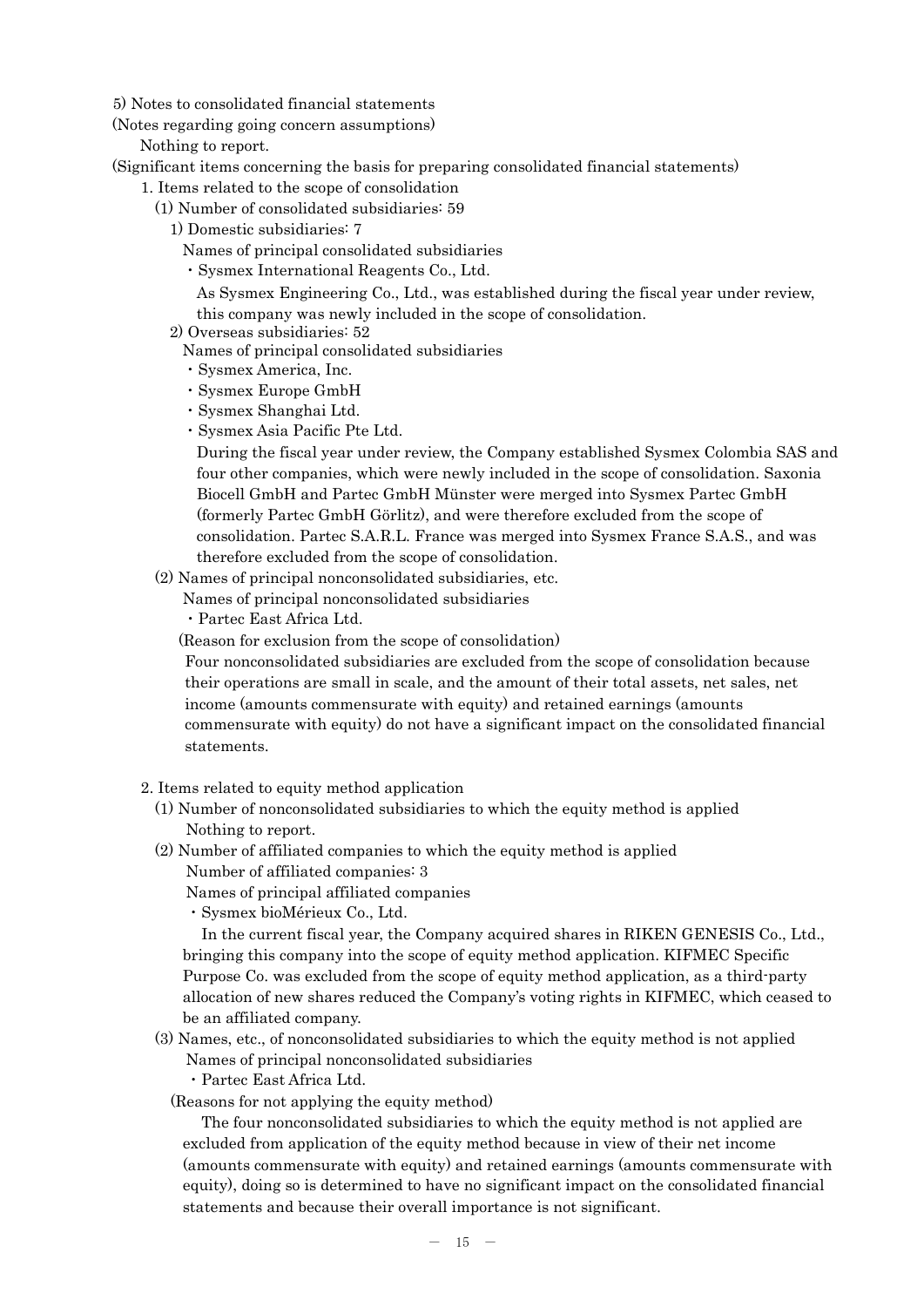- (4) Particular items of note with regard to procedures for applying the equity method Financial statements for the most recent business years are used for those companies to which the equity method is applied that have year-end dates different from the consolidated fiscal year-end.
- 3. Items related to fiscal years of consolidated subsidiaries

Among consolidated subsidiaries, for Sysmex Shanghai Ltd. and five other overseas subsidiaries having fiscal year-ends on December 31, when preparing the consolidated financial statements, provisional financial statements were prepared for these companies as of the consolidated financial year-end. For Sysmex Partec GmbH and eight other overseas subsidiaries having fiscal year-ends on December 31, financial statements with that closing date were used in preparing the consolidated financial statements, with any necessary adjustments made on a consolidated basis to reflect significant transactions occurring between those companies' fiscal year-end and the consolidated fiscal year-end.

4. Items related to standards for accounting processes

(1) Significant asset valuation standards and valuation methods

- 1) Marketable securities
	- Bonds held to maturity

Amortized cost method (straight-line method)

Other available-for-sale securities

Securities with market values

Market value method based on market values as of the fiscal year-end. (Valuation differences are all reported as a component of net assets and calculated under the moving-average method.)

Securities without market values

Cost method by the moving-average method

2) Derivatives

Market value method

3) Inventories

The Company and domestic consolidated subsidiaries

…Mainly, the cost method using the gross average method (the method of marking down balance sheet amounts to book values based on reduced profitability)

Overseas consolidated subsidiaries

…Mainly, the lower of cost or market using the moving-average method

(2) Method of amortizing or depreciating significant amortizable assets

1) Property, plant and equipment (excluding lease assets)

Straight-line method

Principal years of service life are as follows.

Buildings and structures 31–50 years

Machinery, equipment  $\frac{5}{-11}$  years and vehicles

Tools, furniture and fixtures 2–15 years

2) Intangible assets (excluding lease assets)

Straight-line method

Software

Software to be sold

Software to be sold is amortized at the greater of either the proportional amortization amount based on the estimated sales volume over the estimated salable period (3 years) or the average proportional amount based on the remaining salable period. Software for internal use

Software for internal use is amortized over the internal usable period (3–5 years) 3) Lease assets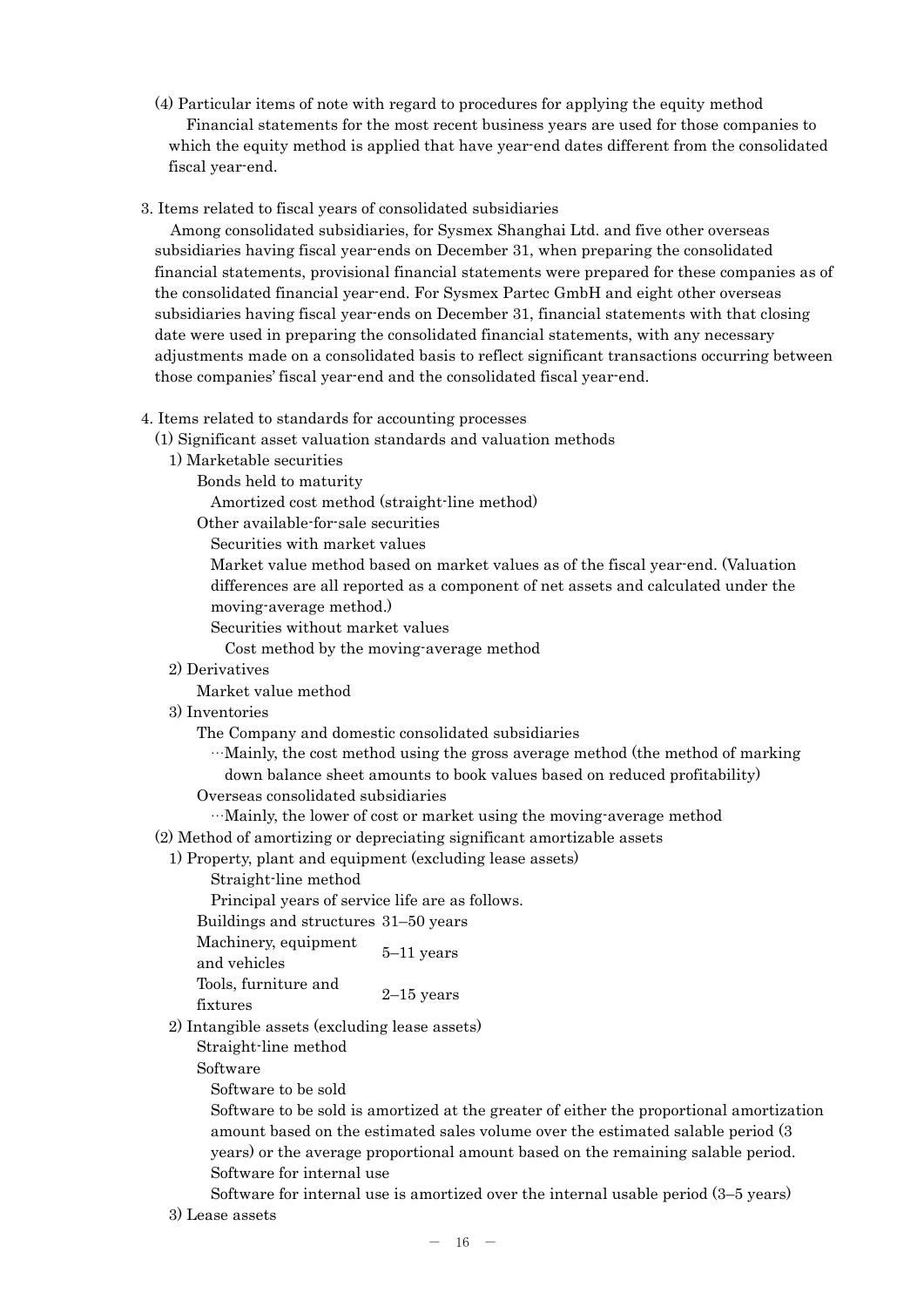Lease assets in finance lease transactions that do not transfer ownership The straight-line method is employed, depreciating these assets down to zero over the lease period, which is used as the service life.

- (3) Significant bases for recording reserves
	- 1) Allowance for doubtful accounts

The Company and domestic consolidated subsidiaries

- …Estimated non-recoverable amounts are posted as a provision against losses on receivables. This amount is estimated by applying actual loss ratios to general receivables and taking into consideration the individual recoverability of doubtful accounts receivable and other specific receivables.
- Overseas consolidated subsidiaries

…Non-recoverable amounts are recorded, taking individual recoverability into consideration.

2) Provision for bonuses

As a provision for employee bonuses, the Company records that portion of the expected payment amount corresponding to the obligation for the current fiscal year.

3) Provision for directors' bonuses

As a provision for directors' bonuses, the Company records an amount based on the expected payment amount for the current fiscal year.

4) Provision for product warranties

As a provision for the payment of after-sales service expenses on instruments, the Company and certain consolidated subsidiaries record expected service expenses within the warranty period based on past performance.

5) Provision for directors' retirement benefits

As a provision for directors' retirement benefits, in the past the Company recovered an expected payment amount based on internal regulations. However, as the Company discontinued its system of providing director retirement benefits on June 24, 2005, no new provisions have been recorded since that date. Consequently, the balance as of March 31, 2015, corresponds to allocations for the period during which current directors were appointed prior to the system's discontinuation.

(4) Method of accounting for retirement benefits

As a provision for employee' retirement benefits, the Company has recorded liabilities and assets related to retirement benefits based on estimated retirement benefit liabilities and pension assets as of March 31, 2015. Certain consolidated subsidiaries record expected yearend payment amounts based on retirement regulations.

1) Method of attributing expected retirement benefits to periods

For calculating retirement benefit liabilities, the Company uses the benefit formula basis for attributing expected retirement benefits to the period ended March 31, 2015.

2) Method of accounting for expenses for actuarial differences and prior service costs

The Company records expenses for prior service costs according to the straight-line method at the time they are incurred over a fixed number of years within employees' average remaining service period (5 years).

The Company records expenses for actuarial differences as proportionally distributed amounts according to the straight-line method at the time they are incurred during each consolidated fiscal year over a fixed number of years within employees' average remaining service period (5 years). Expenses for actuarial differences are recorded in the consolidated fiscal year after they are incurred.

3) Application of short-cut methods, such as for small-scale companies

Certain consolidated subsidiaries employ short-cut methods for calculating liabilities related to retirement benefits and retirement benefit expenses, using the expected year-end payment amount for retirement benefits as retirement benefit liabilities.

(5) Basis for recording significant income and expenses

1) Basis for recording the amount of completed work and the cost of completed work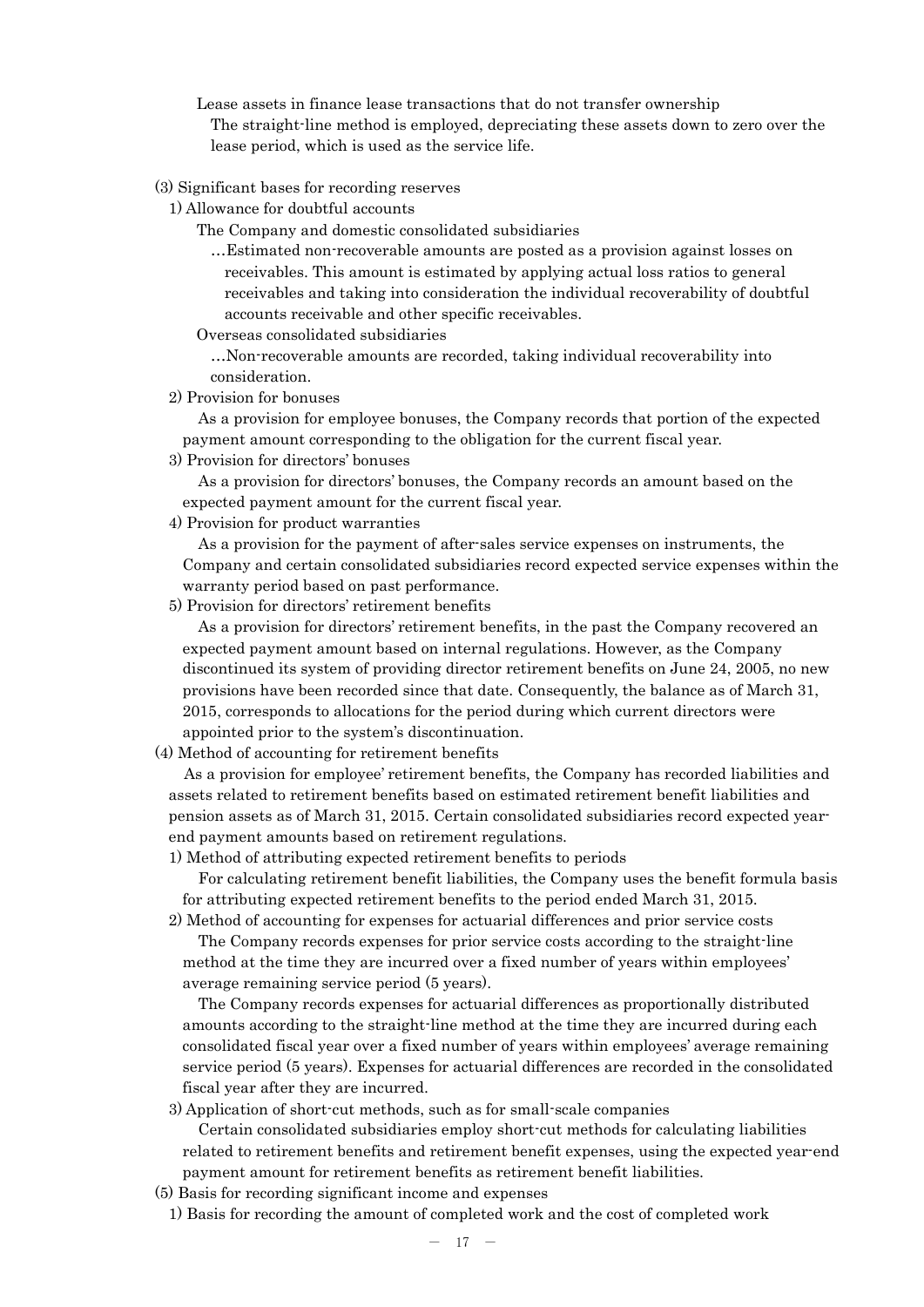i. Contracts with in-progress portions recognized as certain to be completed by March 31, 2015

Based on construction in progress (cost-to-cost method using an estimated progression rate on construction)

- ii. Other contracts
	- Based on construction completed

2) Basis for recording income related to finance lease transactions

Sales and cost of sales are recorded as of the date lease transactions commence.

(6) Basis for translating significant foreign currency assets and liabilities to Japanese yen Monetary assets and liabilities denominated in foreign currencies are translated to Japanese yen at the spot exchange rate on the consolidated closing date, and translation adjustments are recorded as income or losses. Assets and liabilities of overseas subsidiaries are translated to Japanese yen at the spot exchange rate on their closing dates, with profits, losses and expenses translated at the average rate during the accounting period, and translation adjustments are recorded within foreign currency translation adjustments and minority interests within net assets.

- (7) Significant hedge accounting methods
	- 1) Hedge accounting methods

The Company employs deferral hedge accounting. In principle, "Accounting Standards for Financial Instruments" are used for forward exchange contracts on monetary assets and liabilities denominated in foreign currencies. Exceptional accounting is used for interest rate swaps that satisfy the conditions for exceptional accounting.

2) Hedging instruments and hedged items

Hedging instruments…Interest rate swaps, forward exchange contracts, etc.

Hedged items…Payables, foreign currency transactions (monetary claims, forecast transactions, etc.)

3) Hedging method

Hedging is used within the amount of hedged assets and liabilities to reduce interest rate fluctuation risk and exchange rate fluctuation risk.

4) Method of assessing hedging effectiveness

Assessment of effectiveness is conducted by comparing cumulative market fluctuations or cash-flow fluctuations of the hedged item against cumulative market fluctuations or cash-flow fluctuations of the hedging instrument during the period from the start of the hedge to the point when effectiveness is assessed, and determined based on the amount of fluctuation of the two.

(8) Goodwill amortization method and amortization period

Goodwill is amortized using the straight-line method over a period of five years or 20 years. (9) Scope of cash in the consolidated statements of cash flows

Cash in these statements includes cash on hand, deposits drawable at any time or readily convertible to cash, and price-change-insensitive short-term investments whose maturity comes due within three months.

(10) Other significant items concerning the basis for preparing consolidated financial statements

Accounting treatment of consumption taxes, etc. The tax exclusion method is used.

## (Changes in accounting policies)

(Application of accounting standard for retirement benefits)

From the fiscal year ended March 31, 2015, the Company has applied the "Accounting Standard for Retirement Benefits" (ASBJ Statement No. 26, May 17, 2012) and the "Guidance on Accounting Standard for Retirement Benefits" (ASBJ Guidance No. 25, March 26, 2015), excluding, however, the provisions found in the body text of Paragraph 35 of the Accounting Standard for Retirement Benefits and Paragraph 67 of the Guidance on Accounting Standard for Retirement Benefits. Accordingly, the Company revised its method of accounting for liabilities for retirement benefits and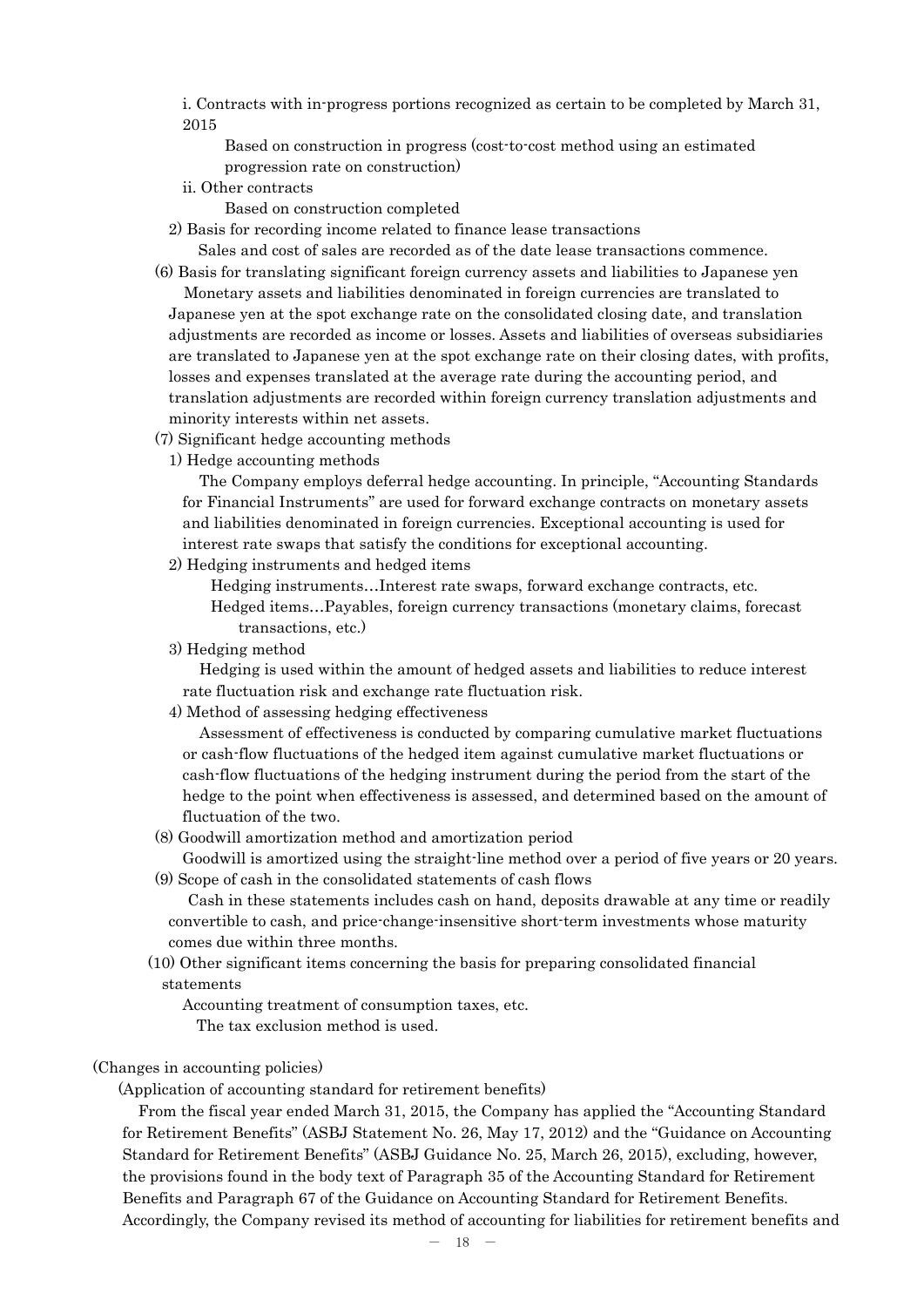service costs, changing its method of attributing expected retirement benefits to periods from a point basis to a benefit formula basis. Also, the method of determining the discount rate has been changed from one of using as the basis for calculation the yield on bonds for a number of years corresponding closely to the average remaining service period of employees to a method based on a single weighted average discount period reflecting each expected period for payment of retirement benefits and expected amount of benefits paid.

Regarding the application of the Accounting Standard for Retirement Benefits, in accordance with the transitional treatment stipulated in Paragraph 37, from the beginning of the fiscal year under review the amount of change resulting from the method of calculating liabilities for retirement benefits and service costs is added to or deducted from retained earnings.

As a result, liabilities related to retirement benefits increased ¥303 million at the beginning of the fiscal year under review, and retained earnings fell ¥195 million. During the fiscal year under review, the effect on operating income, ordinary income and income before income taxes was slight.

During the year, the impact on net assets per share, net income per share and diluted net income per share was also slight.

#### (After-sales service expense)

In the past, expenses related to after-sales service on instruments have been recorded as selling, general and administrative expenses. This has been changed from the fiscal year under review to the method of recording these expenses in cost of sales.

This change was made to reflect the fact that increasing customer demand has made after-sales services a more material part of sales. Furthermore, during the fiscal year ended March 31, 2015 the Company introduced a new system for calculating expenses related to after-sales service, thereby clarifying the relationship between sales and cost of sales and allowing gross profit to be described more clearly. Accordingly, we have adopted this approach in order to state gross profit more appropriately.

As the Company adopted this new system for calculating after-sales services consistently across the Group at the start of the fiscal year under review, and as gathering sufficient information to apply this method to the fiscal year ended March 31, 2014, is problematic, this methodology has not been applied retroactively. Rather, the approach is applied only to financial statements from the beginning of the fiscal year under review. As no after-sales services were in progress as of March 31, 2014, this change had no effect on the retained earnings category of net assets.

Compared with the previous method, the effects of adopting this method on the consolidated statements of income for the fiscal year under review include ¥13,045 million higher cost of sales and ¥13,045 million lower amounts for gross profit and selling, general and administrative expenses. However, operating income, ordinary income and income before income taxes and minority interests were not affected.

#### (Transport costs for delivering products to customers)

In the past, the Company and some of its consolidated subsidiaries recorded the cost of transporting products that had been sold to customers under selling, general and administrative expenses, while other subsidiaries recorded these costs within cost of sales. From the fiscal year ended March 31, 2015, we have adopted consistently throughout the Group the practice of recording these costs in cost of sales.

This change is one aspect of the Company's efforts to reform its product supply process to handle the increase in overseas business. This change coincides with the introduction during the fiscal year ended March 31, 2015 of revised terms of trade between the parent company and subsidiaries. After taking into consideration the origin of transport costs and the method of handling them, the decision was made to include transport costs in cost of sales in order to reflect corporate conditions more appropriately in the financial statements.

This change in accounting policy has been applied retroactively, and the consolidated financial statements for the preceding fiscal year reflect this retroactive application.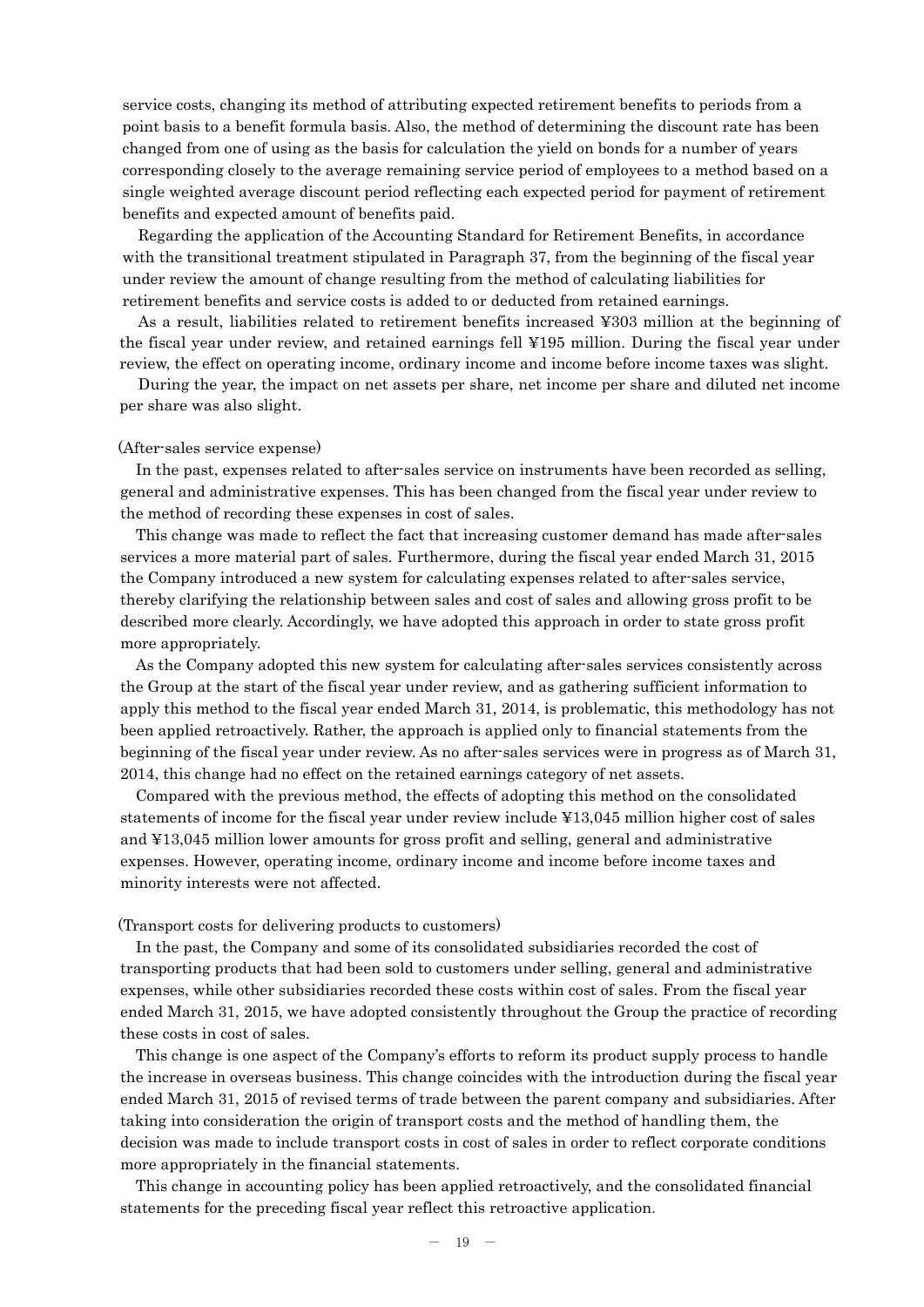As a result, the effects of adopting this method on the consolidated statements of income for the fiscal year ended March 31, 2014, were to increase cost of sales ¥1,128 million and reduce gross profit and selling, general and administrative expenses by ¥1,128 million. This change had no effect on operating income, ordinary income or income before income taxes and minority interests for the fiscal year ended March 31, 2014. Furthermore, this change of accounting method had no cumulative effect from periods prior to those shown.

#### (Changes in presentation method)

(Consolidated statements of cash flows)

Due to the increased financial significance of "purchase of investment securities," which was included in "others" within "cash flows from investing activities" in the preceding fiscal year, this amount was stated as an independent line item from the fiscal year ended March 31, 2015. The consolidated financial statements for the previous fiscal year have been retroactively adjusted to reflect this change in presentation method.

As a result, the negative ¥407 million that was presented in "others" within "cash flows from investing activities" in the consolidated statements of cash flows in the previous fiscal year was revised to show a negative ¥42 million in "purchase of investment securities" and a negative ¥365 million in "others."

### (Segment information)

#### 1. Overview of reportable segments

The Company's reportable segments are the constituent business units of the Company for which separate financial data are available and that are examined on a regular basis for the purpose of enabling the Company's Management Board to allocate resources and evaluate results of operations.

The Company is primarily engaged in the manufacture and sale of *in-vitro* diagnostic instruments and *in-vitro* diagnostic reagents. These businesses are conducted in Japan by the Company, and in the Americas, EMEA, China and the Asia Pacific by regional headquarters established in those regions. These companies formulate overarching strategies tailored to regional characteristics and conduct business activities accordingly. Regional headquarters and other domestic and overseas subsidiaries are independent management units that handle production and sales for each region.

Accordingly, the Company has five reportable segments comprising regional segments based on manufacturing and sales systems. These are "Japan," the "Americas," "EMEA," "China" and the "Asia Pacific."

2. Methods for calculating sales, income or losses, assets and other items for reportable segments The methods of accounting for reportable business segments are generally the same as is

described in "Significant Items Concerning the Basis for Preparing the Consolidated Financial Statements," and operating income figures are used for reportable segment income. Intersegment sales and transfers are based primarily on prevailing market prices and cost of manufacturing. (Application of Accounting Standard for Retirement Benefits)

As is mentioned in "Changes in Accounting Policies," during the year the Company changed its method of calculating liabilities for retirement benefits and service costs. The effect of this change on segment income for the year ended March 31, 2015, is slight.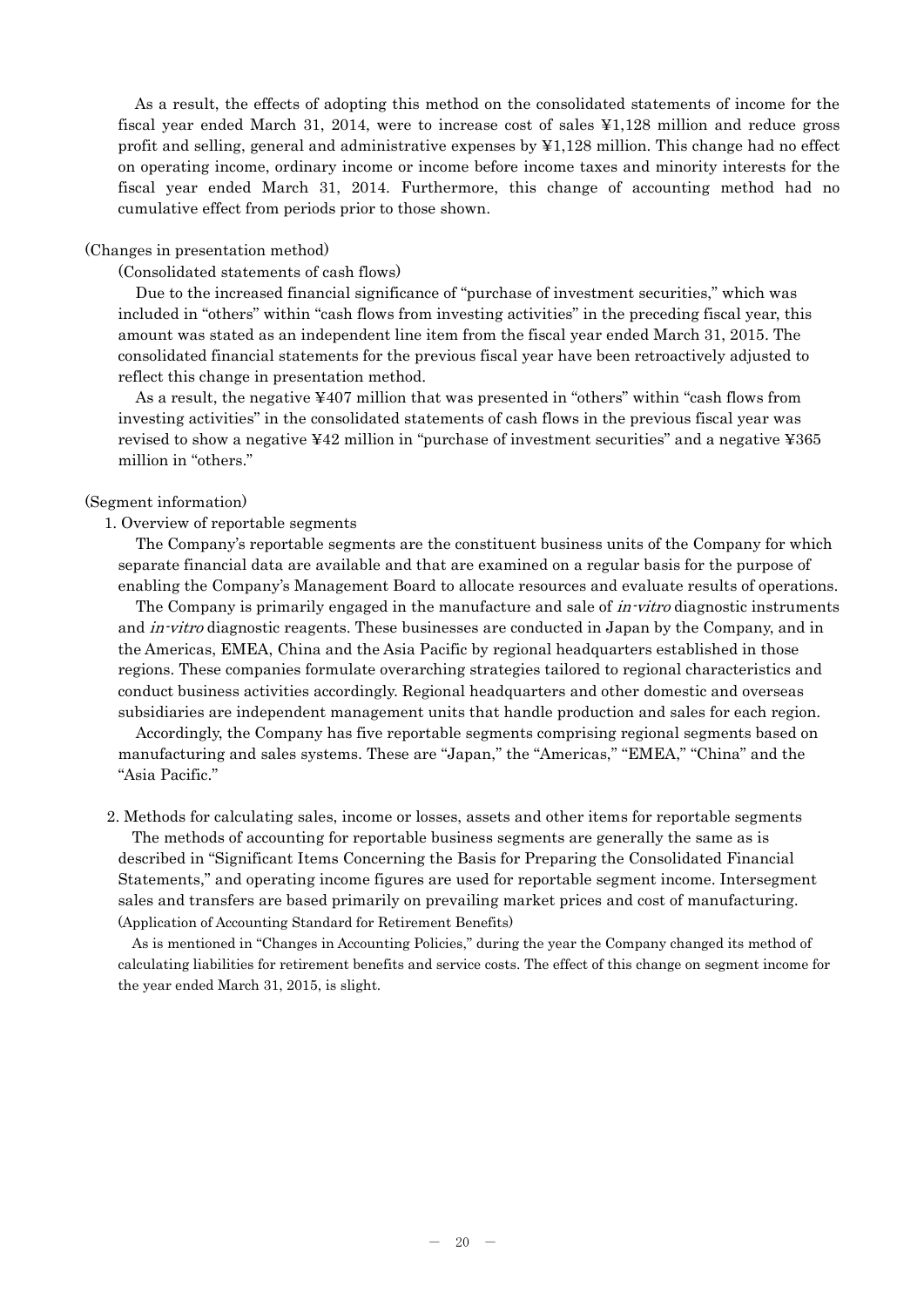| $\mathfrak{c}$ or the <i>j</i> car end a march $\sigma$ <sub>1</sub> , $\sigma$ is a | Japan   | Americas | <b>EMEA</b> | China        | Asia<br>Pacific | Total   | Reconcili-<br>ations <sup>1</sup> | $\sum_{i=1}^{n}$<br>Consolidated |
|--------------------------------------------------------------------------------------|---------|----------|-------------|--------------|-----------------|---------|-----------------------------------|----------------------------------|
| Sales                                                                                |         |          |             |              |                 |         |                                   |                                  |
| Outside sale                                                                         | 41,758  | 38,594   | 53,195      | 36,258       | 14,730          | 184,538 |                                   | 184,538                          |
| Intersegment sales                                                                   | 62,058  | 24       | 785         | $\mathbf{5}$ | 164             | 63,038  | (63,038)                          |                                  |
| Total sales                                                                          | 103,816 | 38,618   | 53,981      | 36,263       | 14,895          | 247,576 | (63,038)                          | 184,538                          |
| Segment income                                                                       | 20,137  | 2,477    | 8,604       | 4,195        | 1,386           | 36,800  | (3,929)                           | 32,870                           |
| Segment assets                                                                       | 100,887 | 29,743   | 65,359      | 23,467       | 16,198          | 235,655 | (24, 896)                         | 210,758                          |
| Other items                                                                          |         |          |             |              |                 |         |                                   |                                  |
| Depreciation                                                                         | 4,672   | 1,841    | 3,290       | 267          | 985             | 11,056  | (1,096)                           | 9,960                            |
| Amortization of<br>goodwill                                                          | 280     |          | 640         |              | 514             | 1,435   |                                   | 1,435                            |
| Investment to equity-<br>method affiliates                                           | 390     |          |             |              |                 | 390     |                                   | 390                              |
| Increase in property,<br>plant and equipment<br>and intangible assets <sup>2</sup>   | 10,143  | 1,857    | 4,487       | 164          | 1,936           | 18,590  | (1, 412)                          | 17,178                           |

3. Information on sales and income, identifiable assets, and other items by segment reported For the year ended March 31, 2014 (Unit: Millions of yen)

Notes:

1. Reconciliation amounts are as follows.

(1) The negative ¥3,929 million reconciliation of segment income includes a ¥112 million elimination of intersegment transactions, a negative ¥3,633 million in inventory adjustments and a negative ¥279 million in adjustments of noncurrent assets.

(2) The negative ¥24,896 million reconciliation of segment assets includes ¥3,740 million of the Company's long-term investment funds (investment securities) and a negative ¥28,636 million in eliminations of receivables among reportable segments.

(3) The negative ¥1,096 million reconciliation in depreciation and amortization is an adjustment related to intersegment transactions.

(4) The reconciliation of a negative ¥1,412 million in increase in property, plant and equipment and intangible assets is an adjustment related to intersegment transactions.

2. Increases in property, plant and equipment and intangible assets include increases in long-term prepaid expenses.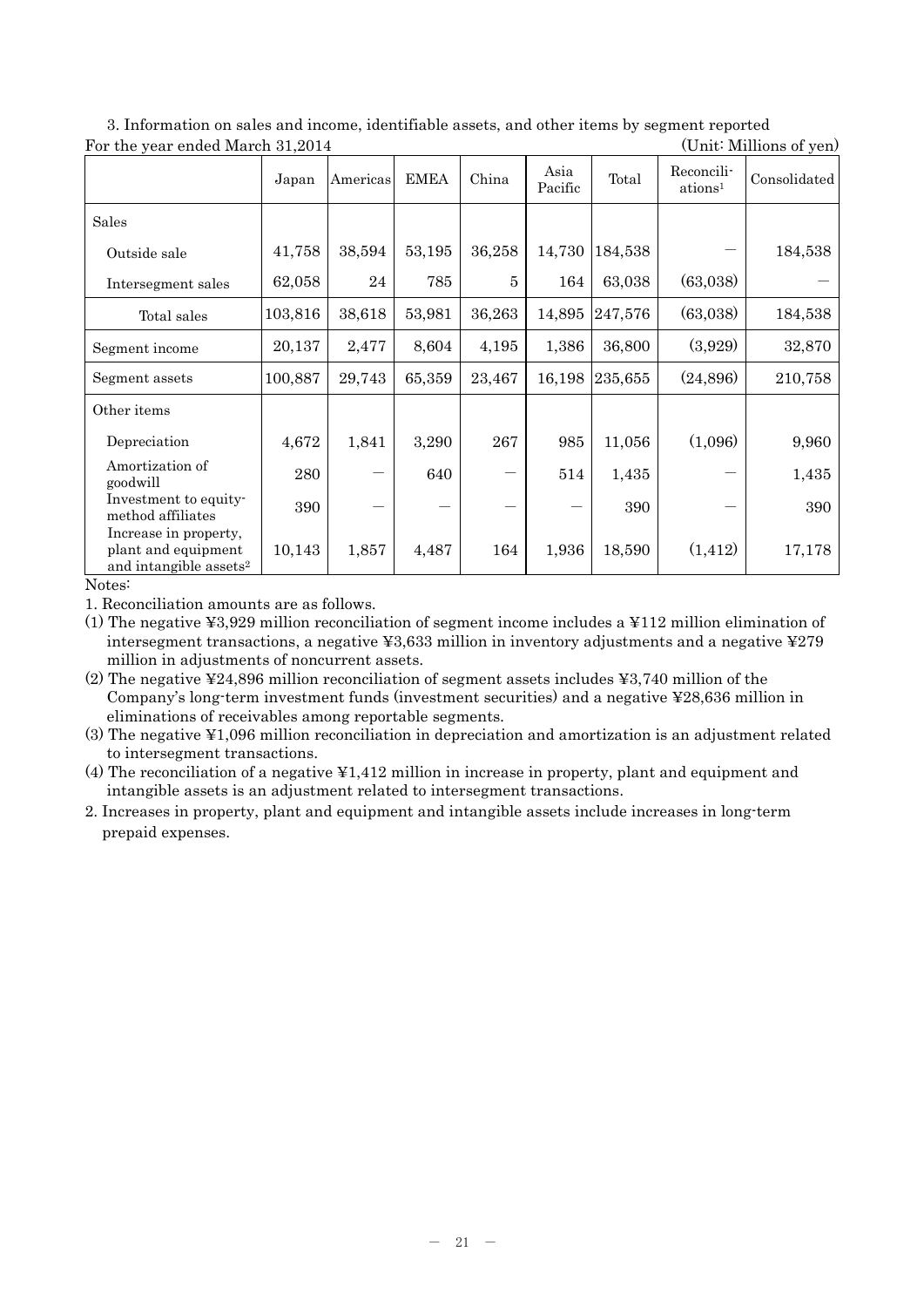| For the year ended March 31,2015<br>(Unit: Millions of yen)                        |         |          |             |        |                   |         |                                   |              |
|------------------------------------------------------------------------------------|---------|----------|-------------|--------|-------------------|---------|-----------------------------------|--------------|
|                                                                                    | Japan   | Americas | <b>EMEA</b> | China  | Asia<br>Pacific   | Total   | Reconcili-<br>ations <sup>1</sup> | Consolidated |
| Sales                                                                              |         |          |             |        |                   |         |                                   |              |
| Outside sale                                                                       | 43,399  | 47,013   | 63,257      | 49,839 | 17,866            | 221,376 |                                   | 221,376      |
| Intersegment sales                                                                 | 79,536  | 300      | 1,173       | 7      | 157               | 81,174  | (81, 174)                         |              |
| Total sales                                                                        | 122,936 | 47,313   | 64,430      | 49,846 | 18,023            | 302,551 | (81, 174)                         | 221,376      |
| Segment income                                                                     | 31,163  | 2,401    | 5,198       | 6,802  | 1,226             | 46,793  | (2,382)                           | 44,411       |
| Segment assets                                                                     | 130,888 | 34,521   | 69,094      | 35,611 | 18,386            | 288,500 | (40,517)                          | 247,983      |
| Other items                                                                        |         |          |             |        |                   |         |                                   |              |
| Depreciation                                                                       | 4,926   | 2,191    | 3,816       | 269    | 1,176             | 12,380  | (1,121)                           | 11,258       |
| Amortization of<br>goodwill                                                        | 280     |          | 841         |        | 573               | 1,695   |                                   | 1,695        |
| Investment to equity-<br>method affiliates                                         | 1,931   |          |             |        | $\qquad \qquad -$ | 1,931   |                                   | 1,931        |
| Increase in property,<br>plant and equipment<br>and intangible assets <sup>2</sup> | 8,900   | 1,702    | 5,802       | 233    | 1,899             | 18,539  | (1,175)                           | 17,363       |

Notes:

1. Reconciliation amounts are as follows.

(1) The negative ¥2,382 million reconciliation of segment income includes a ¥125 million elimination of intersegment transactions, a negative  $\text{\textsterling}2,464$  million in inventory adjustments and a negative  $\text{\textsterling}44$ million in adjustments of noncurrent assets.

(2) The negative ¥40,517 million reconciliation of segment assets includes ¥4,728 million of the Company's long-term investment funds (investment securities) and a negative ¥45,246 million in eliminations of receivables among reportable segments.

(3) The negative ¥1,121 million reconciliation in depreciation and amortization is an adjustment related to intersegment transactions.

(4) The reconciliation of a negative ¥1,175 million in increase in property, plant and equipment and intangible assets is an adjustment related to intersegment transactions.

2. Increases in property, plant and equipment and intangible assets include increases in long-term prepaid expenses.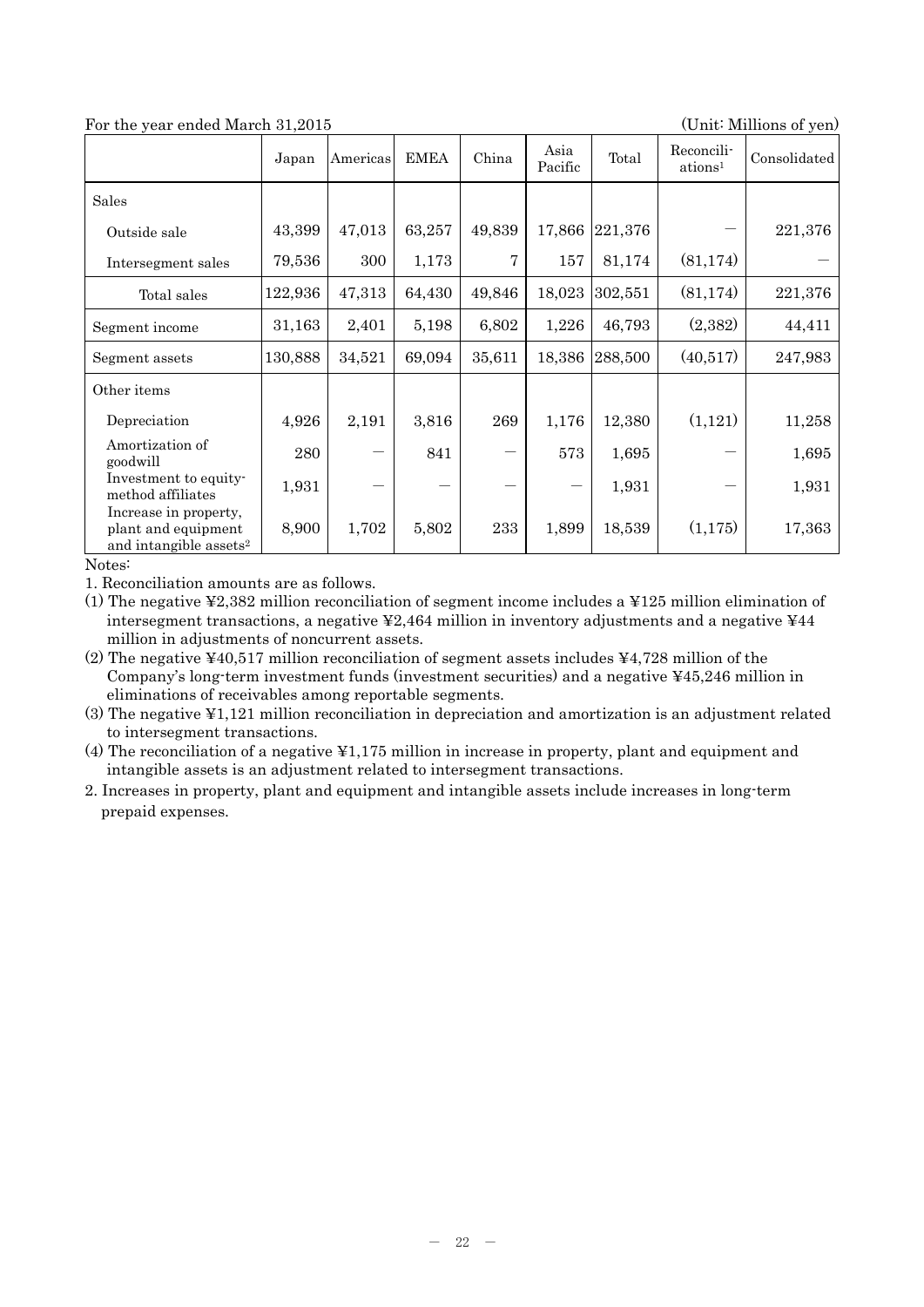## [Related information] Previous fiscal year (April 1, 2013 to March 31, 2014) 1. Information by product and service

|                               |             |          |                                      |        | (Millions of yen) |
|-------------------------------|-------------|----------|--------------------------------------|--------|-------------------|
|                               | Instruments | Reagents | Maintenance<br>services and<br>parts | Others | Total sales       |
| Sales to outside<br>customers | 57.088      | 88.163   | 18.078                               | 21,207 | 184,538           |

## 2. Information by region

(1) Sales

(Millions of yen)

| Japan  | The United States | China  | $0$ thers | Total Sales |
|--------|-------------------|--------|-----------|-------------|
| 40,317 | 33,211            | 36,268 | 74,741    | 184,538     |

(Note) Sales are classified by country according to customers' geographic locations.

## (2) Property, plant and equipment

|        |        | (Millions of yen) |
|--------|--------|-------------------|
| Japan  | Others | Total             |
| 34,426 | 19,347 | 53,774            |

## 3. Information by principal customer

This information has been omitted, as the Company has no specific customers accounting for 10% or more of net sales recorded in the consolidated statements of income.

# Current fiscal year (April 1, 2014 to March 31, 2015)

## 1. Information by product and service

(Millions of yen) Instruments Reagents Maintenance services and parts Others | Total sales Sales to outside customers 71,460 105,378 21,804 22,733 221,376

## 2. Information by region

(1) Sales

|        |                   |        |           | (Millions of yen) |
|--------|-------------------|--------|-----------|-------------------|
| Japan  | The United States | China  | $0$ thers | Total Sales       |
| 40,553 | 45,854            | 49.849 | 85,118    | 221,376           |

(Note) Sales are classified by country according to customers' geographic locations.

## (2) Property, plant and equipment

|        |        | (Millions of yen) |
|--------|--------|-------------------|
| Japan  | Others | Total             |
| 37,549 | 21,512 | 59,061            |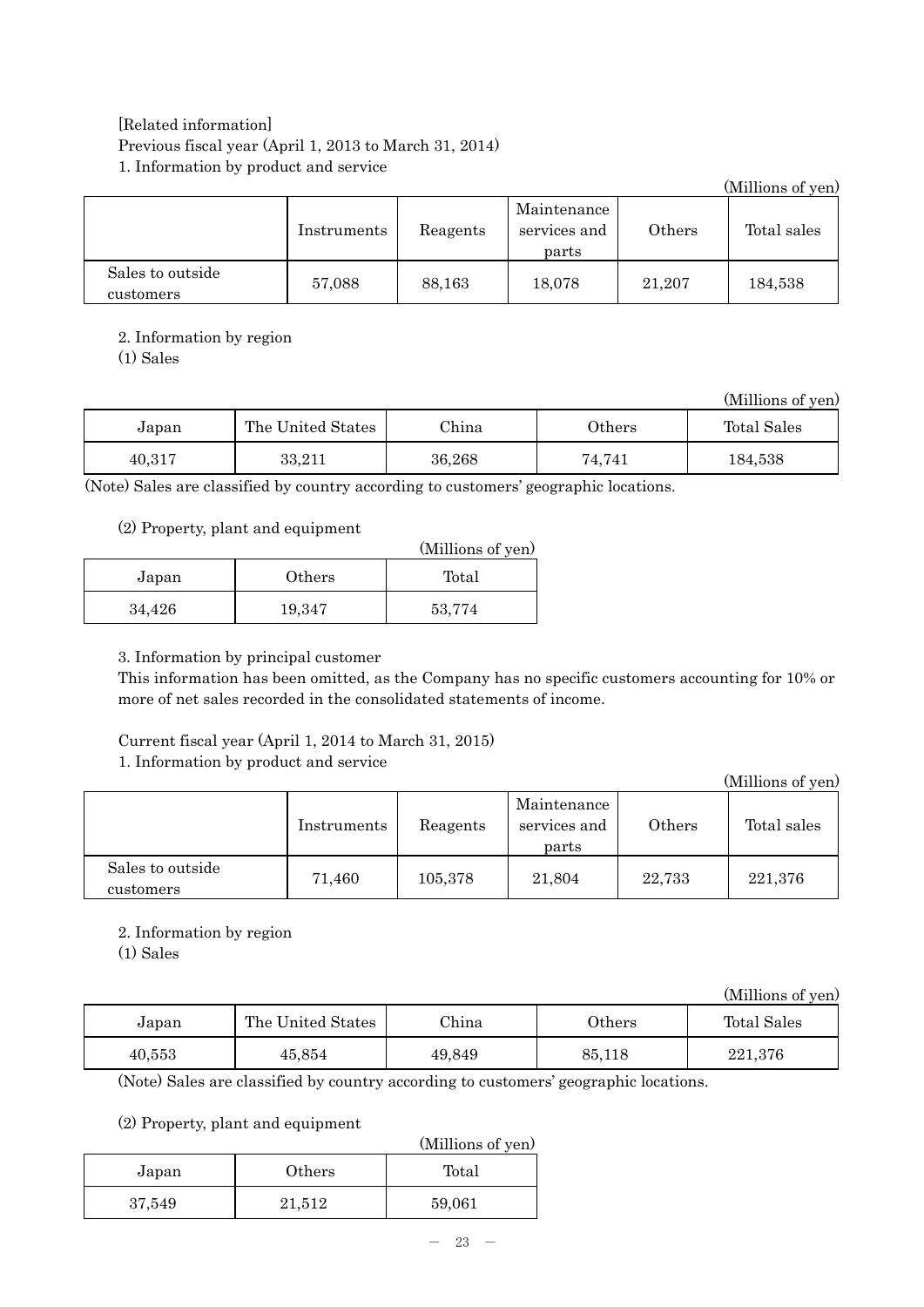3. Information by principal customer

This information has been omitted, as the Company has no specific customers accounting for 10% or more of net sales recorded in the consolidated statements of income.

[Information related to impairment losses on noncurrent assets attributable to reportable segments]

Previous fiscal year (April 1, 2013 to March 31, 2014) Nothing to report.

Current fiscal year (April 1, 2014 to March 31, 2015) Nothing to report.

[Information related to goodwill amortization amount and unamortized amount by reportable segment]

Previous fiscal year (April 1, 2013 to March 31, 2014)

(Millions of yen)

|                                        | Japan | Americas | <b>EMEA</b> | China | Asia Pacific | Corporate and<br>eliminations | Total  |
|----------------------------------------|-------|----------|-------------|-------|--------------|-------------------------------|--------|
| As of<br>March <sub>31</sub> ,<br>2014 | 561   |          | 10,414      |       | 2,139        | $\overline{\phantom{m}}$      | 13,115 |

(Note) Goodwill amortization amounts are omitted here, as the same information is presented in the segment information.

Current fiscal year (April 1, 2014 to March 31, 2015)

(Millions of yen)

|                                        | Japan | Americas | <b>EMEA</b> | China | Asia Pacific | Corporate and<br>Eliminations | Total  |
|----------------------------------------|-------|----------|-------------|-------|--------------|-------------------------------|--------|
| As of<br>March <sub>31</sub> ,<br>2015 | 281   |          | 10,029      |       | 1,803        | $\overline{\phantom{m}}$      | 12,114 |

(Note) Goodwill amortization amounts are omitted here, as the same information is presented in the segment information.

[Information on negative goodwill generated, by reportable segment] Previous fiscal year (From April 1, 2013 to March 31, 2014) Nothing to report.

Current fiscal year (From April 1, 2014 to March 31, 2015) Nothing to report.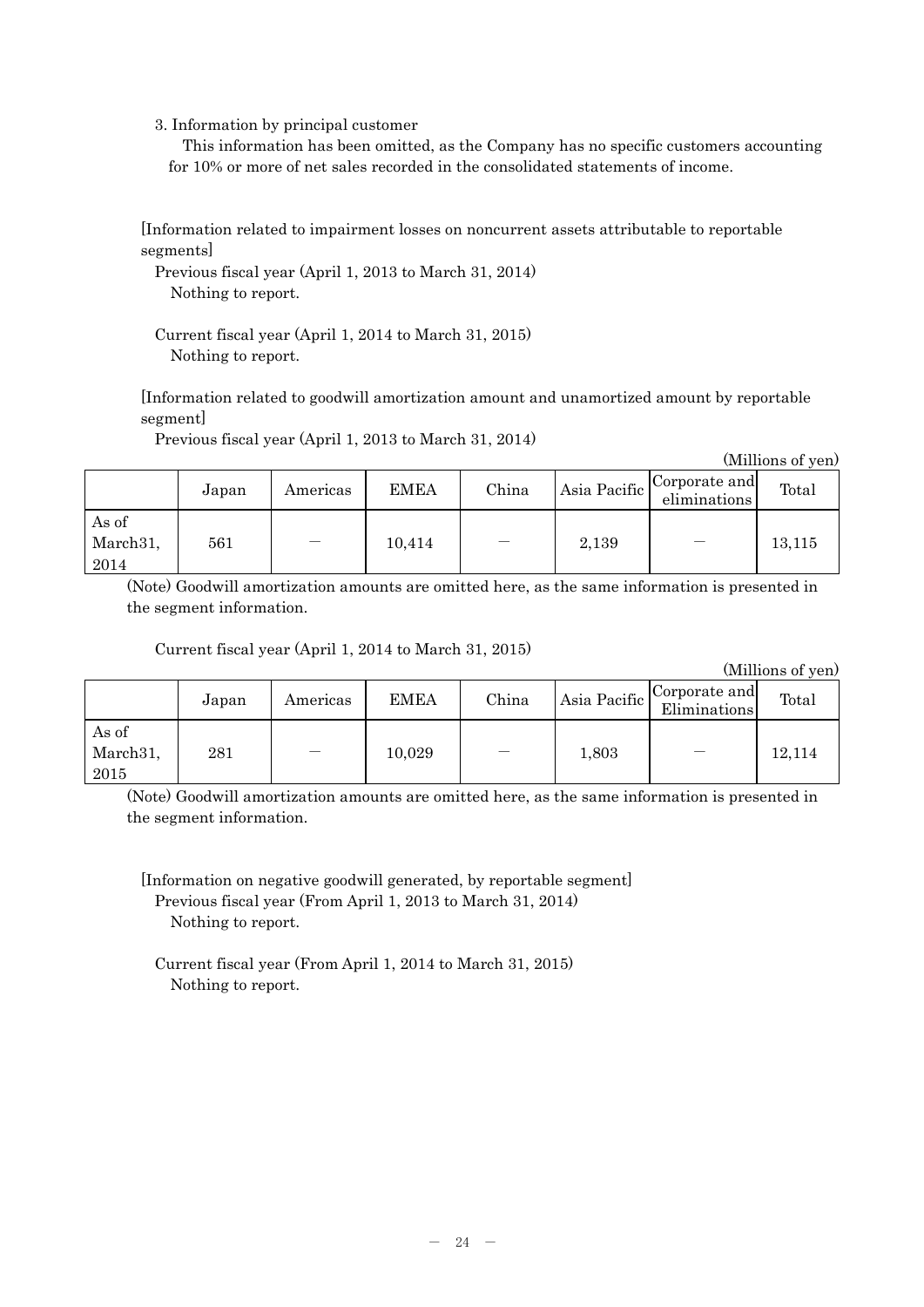(Per-share information)

|                              | Year ended March 31, 2014 | Year ended March 31, 2015 |
|------------------------------|---------------------------|---------------------------|
| Net assets per share         | ¥703.76                   | ¥812.37                   |
| Net income per share         | 499.47                    | ¥128.49                   |
| Diluted net income per share | $\text{Y}99.16$           | ¥128.02                   |

(Note) 1. The Company performed a two-for-one stock split on common stock on April 1, 2014. Net assets per share, net income per share and diluted net income per share are calculated as if the stock split had been conducted at the beginning of the fiscal year ended March 31, 2014. 2. The basis for calculating net income per share and diluted net income per share is as follows.

|                                                                                                                                      | Year ended March 31, 2014                                                                                                              | Year ended March 31, 2015 |
|--------------------------------------------------------------------------------------------------------------------------------------|----------------------------------------------------------------------------------------------------------------------------------------|---------------------------|
| Net income per share                                                                                                                 |                                                                                                                                        |                           |
| Net income (Millions of yen)                                                                                                         | 20,573                                                                                                                                 | 26,638                    |
| Amount not available to common<br>shareholders (Millions of yen)                                                                     |                                                                                                                                        |                           |
| Net income for common stock<br>(Millions of yen)                                                                                     | 20,573                                                                                                                                 | 26,638                    |
| Average number of shares<br>outstanding in fiscal year<br>(Thousands of shares)                                                      | 206,828                                                                                                                                | 207,311                   |
|                                                                                                                                      |                                                                                                                                        |                           |
| Diluted net income per share                                                                                                         |                                                                                                                                        |                           |
| Net income adjustment (Millions of<br>yen)                                                                                           |                                                                                                                                        |                           |
| Increase in common stock<br>(Thousands of shares)                                                                                    | 644                                                                                                                                    | 764                       |
| (Of which, subscription rights to<br>shares)                                                                                         | (644)                                                                                                                                  | (764)                     |
| Overview of issuable shares not<br>included in the calculation of diluted<br>net income per share as they have no<br>dilutive effect | Subscription rights to shares<br>resolved by the Managing<br>Board on August 29, 2013<br>$(1,452)$ thousand shares of<br>common stock) |                           |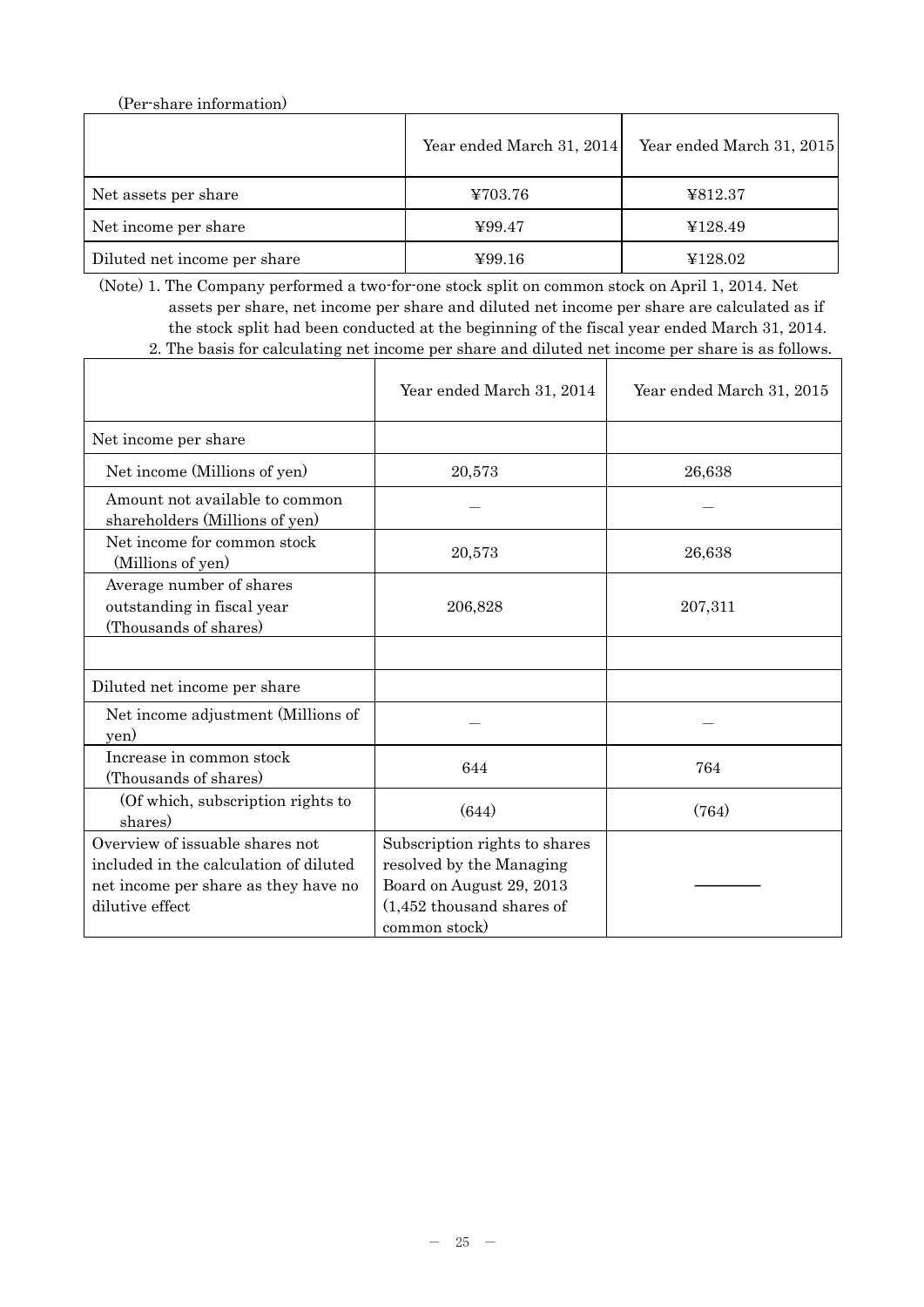|                                                                                                                   | Year ended March 31, 2014 | Year ended March 31, 2015 |
|-------------------------------------------------------------------------------------------------------------------|---------------------------|---------------------------|
| Total net assets (Millions of yen)                                                                                | 146,250                   | 169,550                   |
| Deductions from total net assets (Millions<br>of yen)                                                             | 493                       | 1,024                     |
| (Of which, subscription rights to shares)<br>(Millions of yen))                                                   | (493)                     | (1,024)                   |
| (Of which, held by minority interests)<br>(Millions of yen))                                                      | (0)                       | $(-)$                     |
| Net assets for common stock at year-end<br>(Millions of yen)                                                      | 145,757                   | 168,526                   |
| Number of shares of common stock at<br>year-end used in calculating net assets per<br>share (Thousands of shares) | 207,113                   | 207,451                   |

3. The basis for calculating net assets per share is as follows.

(Important subsequent events)

Nothing to report.

(Omissions from presentation)

Notes related to the consolidated balance sheets, consolidated statements of income, consolidated statements of comprehensive income, consolidated statements of changes in net assets, consolidated statements of cash flows, lease transactions, financial instruments, marketable securities, derivatives transactions, retirement benefits, stock options, tax-effect accounting, related-party information and accounting standards not applied have been omitted from presentation here, as they are not considered of high importance to the summary of financial results.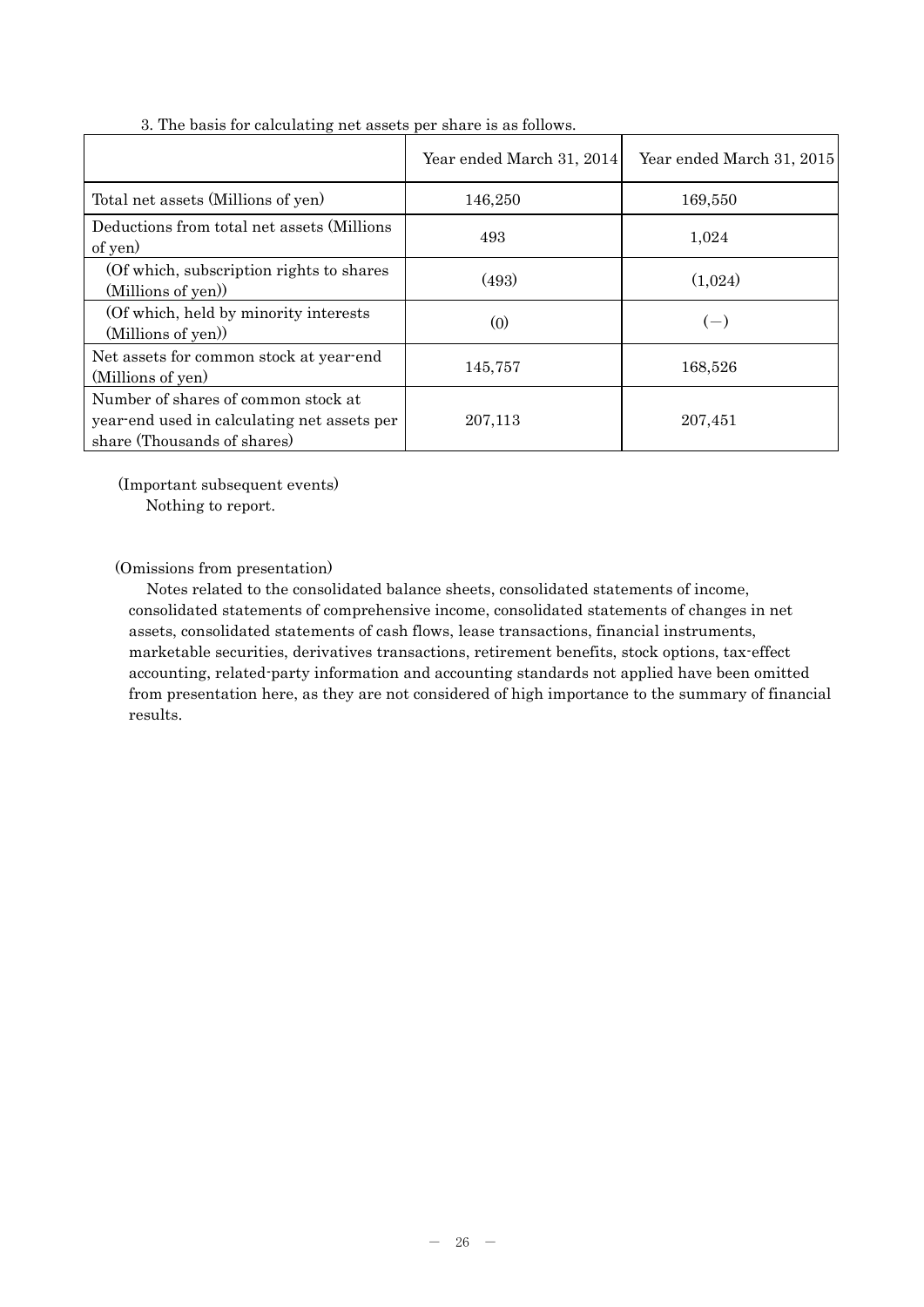## 5. Non-Consolidated Financial Statements

1) Non-consolidated balance sheets

| Items                               | As of Mar. 31, 2014 | As of Mar. 31, 2015 |
|-------------------------------------|---------------------|---------------------|
| (Assets)                            |                     |                     |
| Current assets                      |                     |                     |
| Cash and deposits                   | 9,526               | 24,532              |
| Notes receivable-trade              | 2,651               | 2,734               |
| Accounts receivable-trade           | 27,923              | 31,887              |
| Lease investment assets             | 594                 | 514                 |
| Merchandise and finished goods      | 6,836               | 7,458               |
| Work in process                     | 890                 | 1,264               |
| Raw materials and supplies          | 1,836               | 2,254               |
| Prepaid expenses                    | 772                 | 1,019               |
| Deferred tax assets                 | 1,843               | 1,920               |
| Accounts receivable - other         | 3,260               | 5,394               |
| Short-term loans receivable         | 162                 | 3,022               |
| Others                              | 178                 | 219                 |
| Total current assets                | 56,477              | 82,223              |
| Noncurrent assets                   |                     |                     |
| Property, plant and equipment       |                     |                     |
| <b>Buildings</b>                    | 10,736              | 13,711              |
| Structures                          | 860                 | 1,080               |
| Machinery and equipment             | 141                 | 131                 |
| Tools, furniture and fixtures       | 3,262               | 4,267               |
| Land                                | 8,604               | 8,599               |
| Construction in progress            | 3,025               | 2,120               |
| Total Property, plant and equipment | 26,632              | 29,910              |
| Intangible assets                   |                     |                     |
| Software                            | 4,625               | 5,402               |
| Goodwill                            | 562                 | 281                 |
| Others                              | 625                 | 658                 |
| Total Intangible assets             | 5,813               | 6,342               |
| Investments and other assets        |                     |                     |
| Investment securities               | 3,740               | 4,728               |
| Shares in affiliated company        | 24,106              | 26,122              |
| Investments in affiliated company   | 19,128              | 19,070              |
| Long-term loans receivable          | 1,864               | 792                 |
| Long-term prepaid expenses          | 180                 | 278                 |
| Deferred tax assets                 | 704                 | 697                 |
| Deposits                            | 738                 | 736                 |
| Others                              | 358                 | 334                 |
| Total investments and other assets  | 50,821              | 52,761              |
| <b>Total Noncurrent assets</b>      | 83,266              | 89,013              |
| Total assets                        | 139,743             | 171,237             |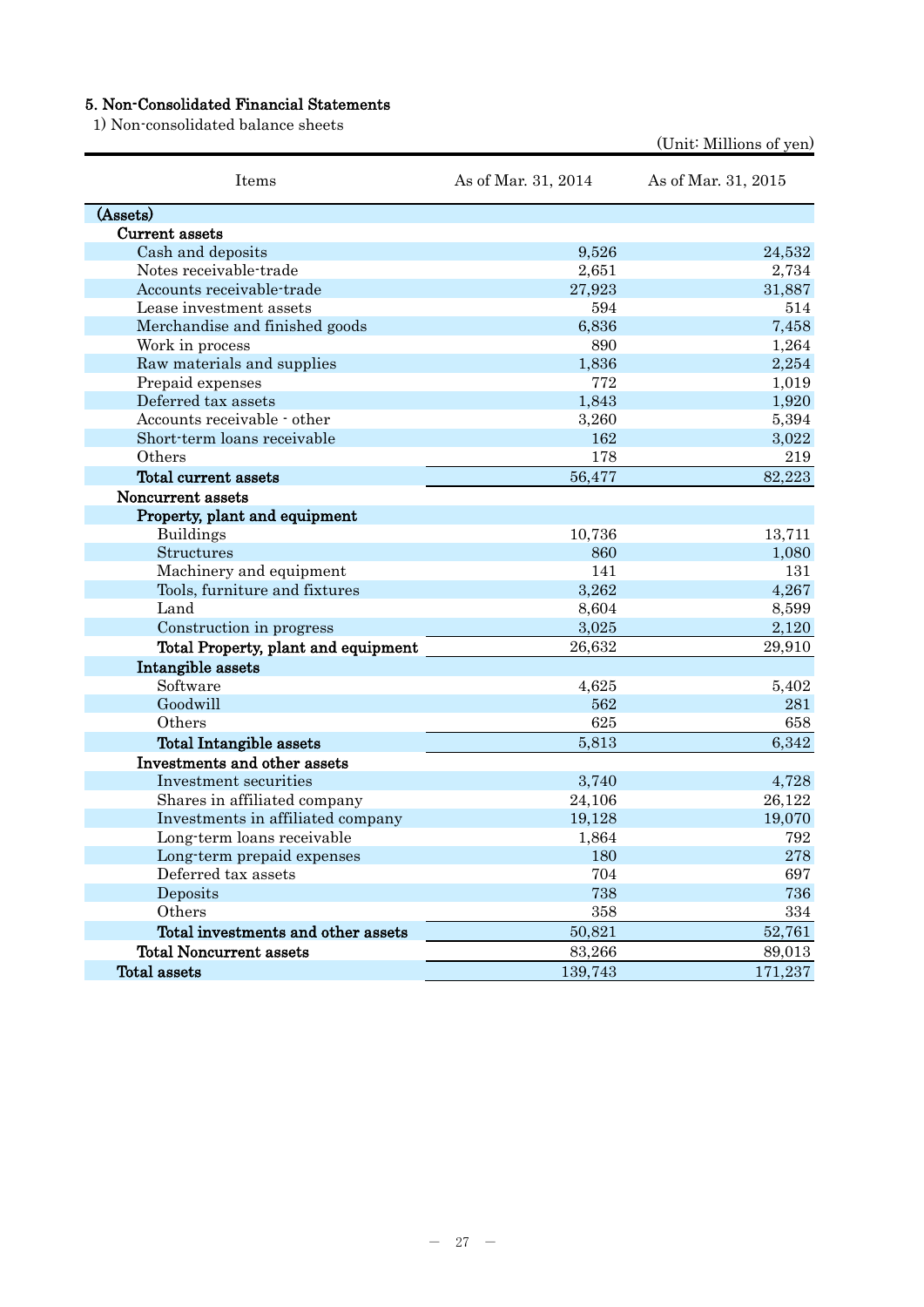|  | (Unit: nillions of yen) |  |
|--|-------------------------|--|
|--|-------------------------|--|

| Items                                                 |         | As of Mar. 31, 2014 As of Mar. 31, 2015 |
|-------------------------------------------------------|---------|-----------------------------------------|
| (Liabilities)                                         |         |                                         |
| <b>Current liabilities</b>                            |         |                                         |
| Notes payable-trade                                   | 74      | 41                                      |
| Accounts payable-trade                                | 13,211  | 17,139                                  |
| Short-term loans payable                              | 5,255   | 14,061                                  |
| Accrued payables                                      | 3,575   | 5,235                                   |
| Accrued expenses                                      | 608     | 723                                     |
| Income taxes payable                                  | 5,413   | 7,022                                   |
| Advance receipts                                      | 349     | 375                                     |
| Provision for bonuses                                 | 2,625   | 2,788                                   |
| Provision for directors' bonuses                      | 269     | 411                                     |
| Provision for product warranties                      | 118     | 161                                     |
| Others                                                | 144     | 204                                     |
| Total current liabilities                             | 31,647  | 48,166                                  |
| Noncurrent liabilities                                |         |                                         |
| Provision for retirement benefits                     | 1,285   | 1,110                                   |
| Provision for directors' retirement benefits          | 102     | 102                                     |
| Long-term guarantee deposits received                 | 489     | 489                                     |
| Long-term deposits payable                            | 316     | 394                                     |
| Others                                                | 11      | 3                                       |
| Total noncurrent liabilities                          | 2,204   | 2,100                                   |
| <b>Total liabilities</b>                              | 33,852  | 50,267                                  |
| (Net assets)                                          |         |                                         |
| Shareholders' equity                                  |         |                                         |
| Capital stock                                         | 10,243  | 10,483                                  |
| Capital surplus                                       |         |                                         |
| Legal capital surplus                                 | 16,108  | 16,348                                  |
| Other capital surplus                                 | 6       | 6                                       |
| Total capital surplus                                 | 16,114  | 16,354                                  |
| Retained earnings                                     |         |                                         |
| Legal retained earnings                               | 389     | 389                                     |
| Other retained earnings                               | 77,824  | 91,676                                  |
| Experiment and research reserve                       | 9,800   | 9,800                                   |
| Special reserve                                       | 27,715  | 27,715                                  |
| Retained earnings brought forward                     | 40,309  | 54,161                                  |
| Total retained earnings                               | 78,214  | 92,066                                  |
| Treasury stock                                        | (270)   | (280)                                   |
| Total shareholders' equity                            | 104,302 | 118,623                                 |
| Valuation, translation adjustments and others         |         |                                         |
| Valuation difference on available for sale securities | 1,095   | 1,321                                   |
| Deferred gains or losses on hedges                    |         | $\theta$                                |
| Total valuation, translation adjustments and others   | 1,095   | 1,322                                   |
| Subscription rights to shares                         | 493     | 1,024                                   |
| Total net assets                                      | 105,891 | 120,970                                 |
| Total liabilities and net assets                      | 139,743 | 171,237                                 |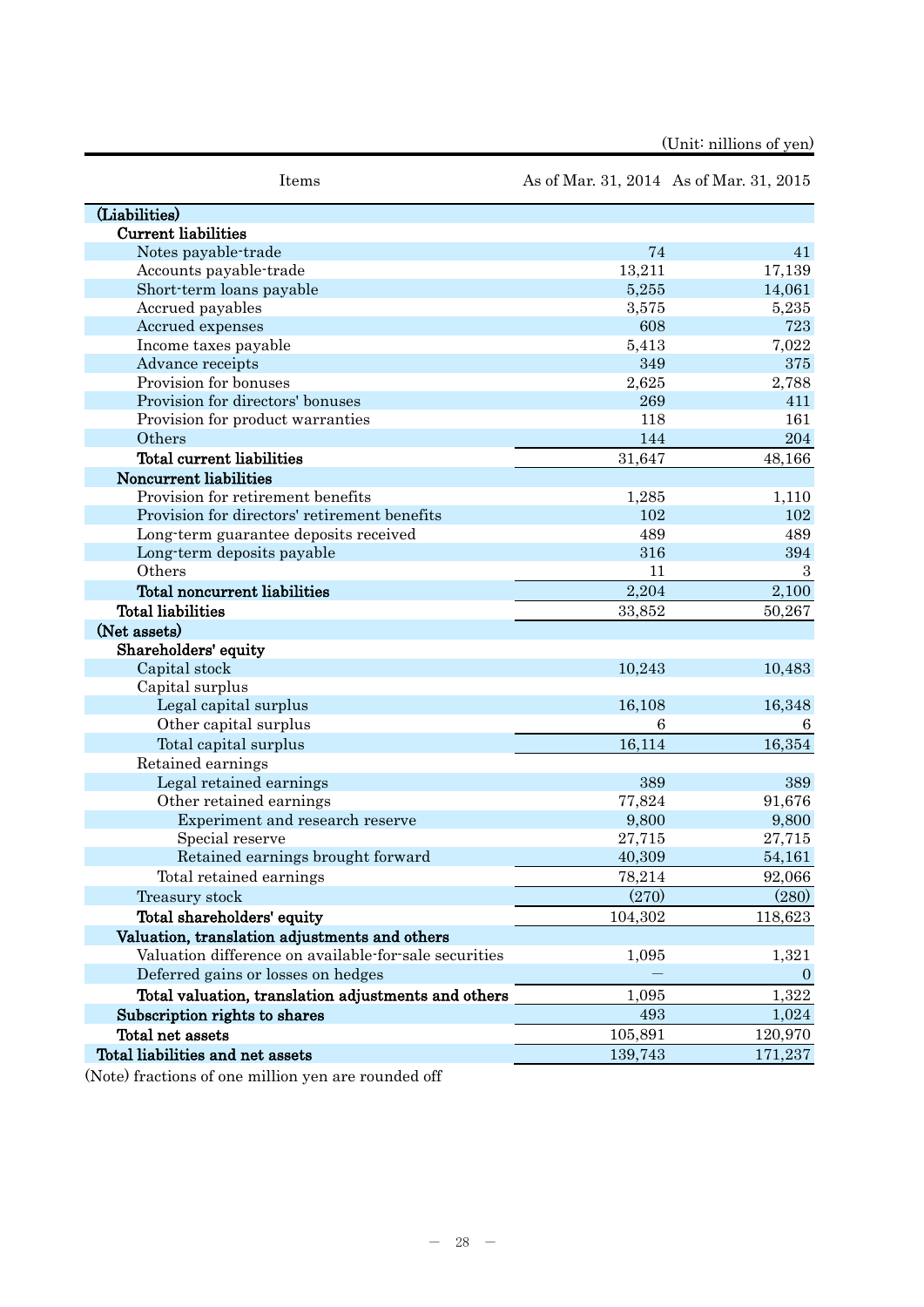## 2) Non-consolidated statements of income

(Unit: Millions of yen)

| Items                                             | Year ended<br>Mar. 31, 2014 | Year ended<br>Mar. 31, 2015 |
|---------------------------------------------------|-----------------------------|-----------------------------|
| Net sales                                         | 102,617                     | 121,894                     |
| Cost of sales                                     | 44,864                      | 53,666                      |
| Gross profit                                      | 57,753                      | 68,227                      |
| Selling, general and administrative expenses      | 38,694                      | 38,684                      |
| Operating income                                  | 19,058                      | 29,543                      |
| Non-operating income                              |                             |                             |
| Interest and dividend income                      | 5,399                       | 1,420                       |
| Foreign exchange gains                            | 556                         | 729                         |
| Others                                            | 276                         | 277                         |
| Total non-operating income                        | 6,232                       | 2,427                       |
| Non-operating expenses                            |                             |                             |
| Interest expenses                                 | 22                          | 134                         |
| Others                                            | 52                          | 76                          |
| Total non-operating expenses                      | 75                          | 211                         |
| Ordinary income                                   | 25,215                      | 31,758                      |
| <b>Extraordinary profits</b>                      |                             |                             |
| Gain on sales of noncurrent assets                | 1                           | $\overline{0}$              |
| Gain on sales of investment securities            | $\mathbf{0}$                | $\overline{0}$              |
| Gain on reversal of subscription rights to shares | $\overline{0}$              |                             |
| Total extraordinary profits                       | 3                           | $\boldsymbol{0}$            |
| <b>Extraordinary loss</b>                         |                             |                             |
| Loss on sales of noncurrent assets                | $\overline{0}$              | $\Omega$                    |
| Loss on retirement of noncurrent assets           | 32                          | 64                          |
| Impairment loss                                   | 231                         |                             |
| Loss on valuation of investment securities        | 46                          |                             |
| Loss on valuation of membership                   |                             | $\mathbf{1}$                |
| Total extraordinary loss                          | 310                         | 65                          |
| Income before income taxes                        | 24,908                      | 31,693                      |
| Income taxes-current                              | 7,887                       | 10,898                      |
| Income taxes-deferred                             | (335)                       | 13                          |
| Total income taxes                                | 7,551                       | 10,912                      |
| Net income                                        | 17,356                      | 20,781                      |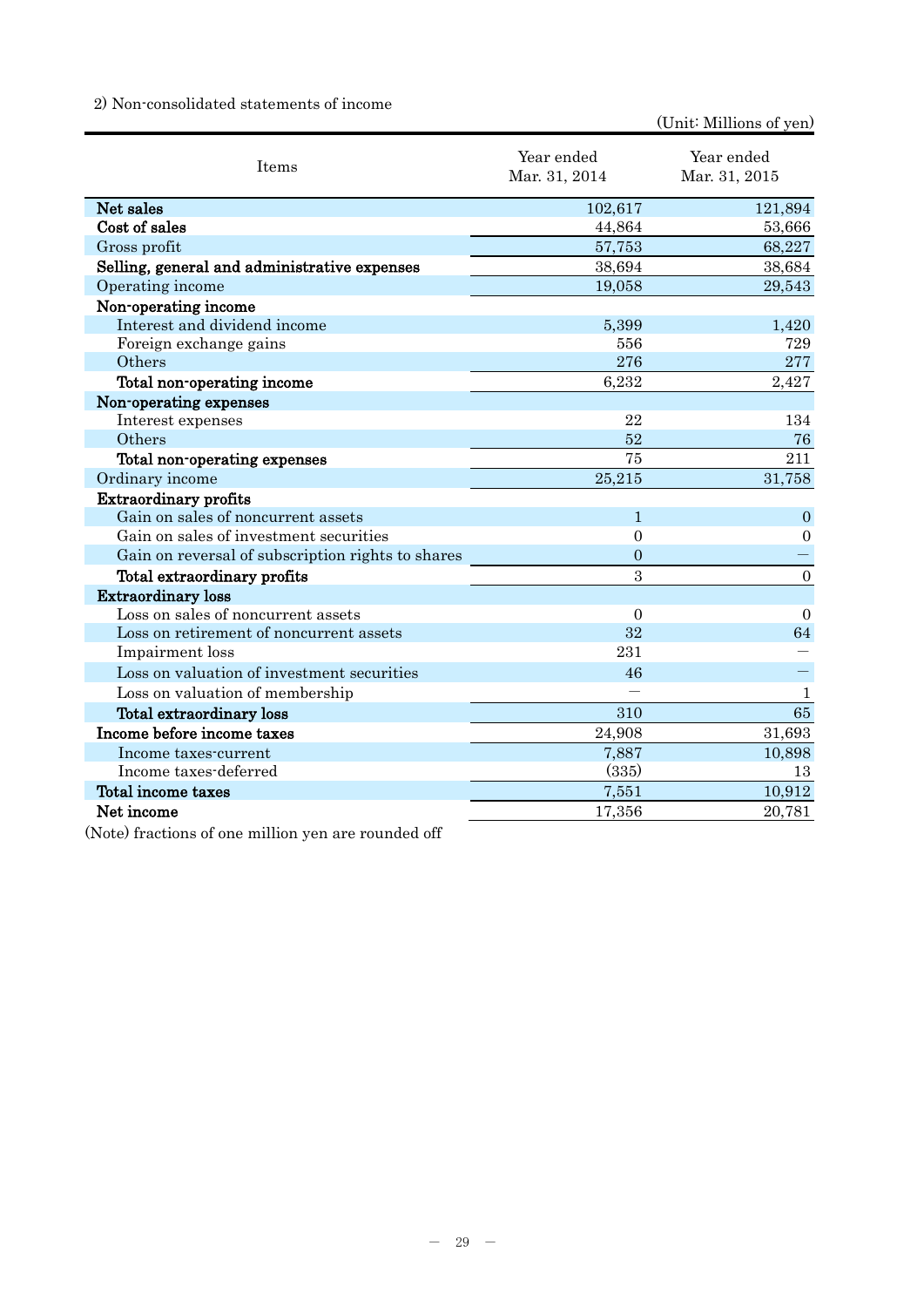## 3) Non-consolidated statements of changes in net assets Year ended March 31,2014 (Unit: Millions of yen)

|                                                                         | Shareholders' equity |                             |                             |                             |                               |                                           |                    |                                            |                                   |  |
|-------------------------------------------------------------------------|----------------------|-----------------------------|-----------------------------|-----------------------------|-------------------------------|-------------------------------------------|--------------------|--------------------------------------------|-----------------------------------|--|
|                                                                         | Capital surplus      |                             |                             |                             | Retained earnings             |                                           |                    |                                            |                                   |  |
|                                                                         |                      |                             |                             |                             |                               | Other retained earnings                   |                    |                                            |                                   |  |
|                                                                         | Capital<br>stock     | Legal<br>capital<br>surplus | Other<br>capital<br>surplus | Total<br>capital<br>surplus | Legal<br>retained<br>earnings | Experimen<br>t and<br>research<br>reserve | Special<br>reserve | Retained<br>earnings<br>brought<br>forward | Total<br>retained<br>earning<br>s |  |
| Balance at beginning of term                                            | 9,711                | 15,577                      | 5                           | 15.582                      | 389                           | 9,800                                     | 27,715             | 27,496                                     | 65,402                            |  |
| Cumulative effects of<br>changes in accounting<br>policies              |                      |                             |                             |                             |                               |                                           |                    |                                            |                                   |  |
| Restated balance                                                        | 9.711                | 15.577                      | 5                           | 15,582                      | 389                           | 9,800                                     | 27,715             | 27,496                                     | 65,402                            |  |
| Changes of items during the<br>period                                   |                      |                             |                             |                             |                               |                                           |                    |                                            |                                   |  |
| Issuance of new shares-<br>exercise of subscription<br>rights to shares | 531                  | 531                         |                             | 531                         |                               |                                           |                    |                                            |                                   |  |
| Dividends from surplus                                                  |                      |                             |                             |                             |                               |                                           |                    | (4,544)                                    | (4,544)                           |  |
| Net income                                                              |                      |                             |                             |                             |                               |                                           |                    | 17,356                                     | 17,356                            |  |
| Purchase of treasury stock                                              |                      |                             |                             |                             |                               |                                           |                    |                                            |                                   |  |
| Disposal of treasury stock                                              |                      |                             | $\Omega$                    | $\Omega$                    |                               |                                           |                    |                                            |                                   |  |
| Net changes of items other<br>than shareholders' equity                 |                      |                             |                             |                             |                               |                                           |                    |                                            |                                   |  |
| Total changes of items<br>during the period                             | 531                  | 531                         | $\overline{0}$              | 531                         |                               |                                           |                    | 12,812                                     | 12,812                            |  |
| Balance at end of term                                                  | 10,243               | 16,108                      | 6                           | 16,114                      | 389                           | 9,800                                     | 27,715             | 40,309                                     | 78,214                            |  |

|                                                                         | Shareholders' equity |                                  | Valuation, translation adjustments and others                   |                                             |                                                                 |                                               |          |
|-------------------------------------------------------------------------|----------------------|----------------------------------|-----------------------------------------------------------------|---------------------------------------------|-----------------------------------------------------------------|-----------------------------------------------|----------|
|                                                                         | Treasury<br>stock    | Total<br>shareholders'<br>equity | Valuation<br>difference on<br>available-for-<br>sale securities | Deferred<br>gains or<br>losses on<br>hedges | Total<br>valuation.<br>translation<br>adjustments<br>and others | Subscription Total net<br>rights to<br>shares | assets   |
| Balance at beginning of term                                            | (259)                | 90,437                           | 678                                                             |                                             | 678                                                             | 353                                           | 91,469   |
| Cumulative effects of<br>changes in accounting<br>policies              |                      |                                  |                                                                 |                                             |                                                                 |                                               |          |
| Restated balance                                                        | (259)                | 90,437                           | 678                                                             |                                             | 678                                                             | 353                                           | 91,469   |
| Changes of items during the<br>period                                   |                      |                                  |                                                                 |                                             |                                                                 |                                               |          |
| Issuance of new shares-<br>exercise of subscription<br>rights to shares |                      | 1,062                            |                                                                 |                                             |                                                                 |                                               | 1,062    |
| Dividends from surplus                                                  |                      | (4,544)                          |                                                                 |                                             |                                                                 |                                               | (4,544)  |
| Net income                                                              |                      | 17,356                           |                                                                 |                                             |                                                                 |                                               | 17,356   |
| Purchase of treasury stock                                              | (10)                 | (10)                             |                                                                 |                                             |                                                                 |                                               | (10)     |
| Disposal of treasury stock                                              | $\overline{0}$       | $\Omega$                         |                                                                 |                                             |                                                                 |                                               | $\Omega$ |
| Net changes of items other<br>than shareholders' equity                 |                      |                                  | 416                                                             |                                             | 416                                                             | 140                                           | 556      |
| Total changes of items<br>during the period                             | (10)                 | 13,865                           | 416                                                             |                                             | 416                                                             | 140                                           | 14,422   |
| Balance at end of term                                                  | (270)                | 104,302                          | 1,095                                                           | —<br>—                                      | 1,095                                                           | 493                                           | 105,891  |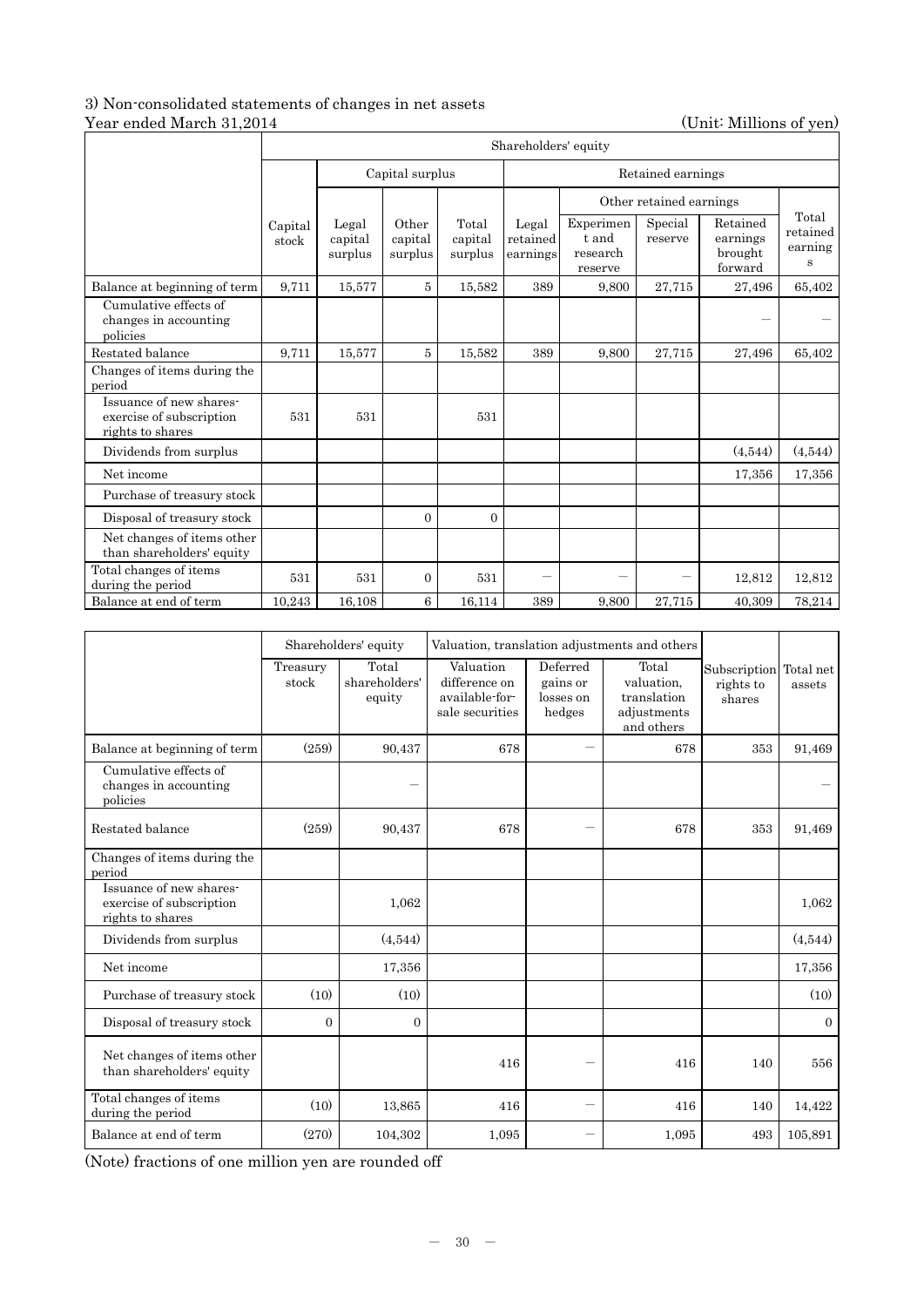# Year ended March 31,2015 (Unit: Millions of yen)

|                                                                         | Shareholders' equity |                             |                             |                             |                               |                                           |                         |                                            |                               |  |
|-------------------------------------------------------------------------|----------------------|-----------------------------|-----------------------------|-----------------------------|-------------------------------|-------------------------------------------|-------------------------|--------------------------------------------|-------------------------------|--|
|                                                                         |                      |                             | Capital surplus             |                             | Retained earnings             |                                           |                         |                                            |                               |  |
|                                                                         |                      |                             |                             |                             |                               |                                           | Other retained earnings |                                            |                               |  |
|                                                                         | Capital<br>stock     | Legal<br>capital<br>surplus | Other<br>capital<br>surplus | Total<br>capital<br>surplus | Legal<br>retained<br>earnings | Experimen<br>t and<br>research<br>reserve | Special<br>reserve      | Retained<br>earnings<br>brought<br>forward | Total<br>retained<br>earnings |  |
| Balance at beginning of term                                            | 10,243               | 16,108                      | 6                           | 16,114                      | 389                           | 9,800                                     | 27,715                  | 40,309                                     | 78,214                        |  |
| Cumulative effects of<br>changes in accounting<br>policies              |                      |                             |                             |                             |                               |                                           |                         | (195)                                      | (195)                         |  |
| Restated balance                                                        | 10,243               | 16,108                      | 6                           | 16,114                      | 389                           | 9.800                                     | 27,715                  | 40,114                                     | 78,019                        |  |
| Changes of items during the<br>period                                   |                      |                             |                             |                             |                               |                                           |                         |                                            |                               |  |
| Issuance of new shares-<br>exercise of subscription<br>rights to shares | 240                  | 240                         |                             | 240                         |                               |                                           |                         |                                            |                               |  |
| Dividends from surplus                                                  |                      |                             |                             |                             |                               |                                           |                         | (6,734)                                    | (6,734)                       |  |
| Net income                                                              |                      |                             |                             |                             |                               |                                           |                         | 20,781                                     | 20,781                        |  |
| Purchase of treasury stock                                              |                      |                             |                             |                             |                               |                                           |                         |                                            |                               |  |
| Disposal of treasury stock                                              |                      |                             |                             |                             |                               |                                           |                         |                                            |                               |  |
| Net changes of items other<br>than shareholders' equity                 |                      |                             |                             |                             |                               |                                           |                         |                                            |                               |  |
| Total changes of items<br>during the period                             | 240                  | 240                         |                             | 240                         |                               |                                           |                         | 14,047                                     | 14,047                        |  |
| Balance at end of term                                                  | 10.483               | 16,348                      | 6                           | 16,354                      | 389                           | 9,800                                     | 27,715                  | 54,161                                     | 92,066                        |  |

|                                                                         |                          | Shareholders' equity             | Valuation, translation adjustments and others                   |                                             |                                                                 |                                     |                     |
|-------------------------------------------------------------------------|--------------------------|----------------------------------|-----------------------------------------------------------------|---------------------------------------------|-----------------------------------------------------------------|-------------------------------------|---------------------|
|                                                                         | Treasury<br>stock        | Total<br>shareholders'<br>equity | Valuation<br>difference on<br>available-for-<br>sale securities | Deferred<br>gains or<br>losses on<br>hedges | Total<br>valuation,<br>translation<br>adjustments<br>and others | Subscription<br>rights to<br>shares | Total net<br>assets |
| Balance at beginning of term                                            | (270)                    | 104,302                          | 1,095                                                           | $\overline{\phantom{0}}$                    | 1,095                                                           | 493                                 | 105,891             |
| Cumulative effects of<br>changes in accounting<br>policies              |                          | (195)                            |                                                                 |                                             |                                                                 |                                     | (195)               |
| Restated balance                                                        | (270)                    | 104,107                          | 1,095                                                           |                                             | 1,095                                                           | 493                                 | 105,695             |
| Changes of items during the<br>period                                   |                          |                                  |                                                                 |                                             |                                                                 |                                     |                     |
| Issuance of new shares-<br>exercise of subscription<br>rights to shares |                          | 480                              |                                                                 |                                             |                                                                 |                                     | 480                 |
| Dividends from surplus                                                  |                          | (6,734)                          |                                                                 |                                             |                                                                 |                                     | (6,734)             |
| Net income                                                              |                          | 20,781                           |                                                                 |                                             |                                                                 |                                     | 20,781              |
| Purchase of treasury stock                                              | (10)                     | (10)                             |                                                                 |                                             |                                                                 |                                     | (10)                |
| Disposal of treasury stock                                              | $\overline{\phantom{0}}$ |                                  |                                                                 |                                             |                                                                 |                                     |                     |
| Net changes of items other<br>than shareholders' equity                 |                          |                                  | 225                                                             | $\overline{0}$                              | 226                                                             | 530                                 | 757                 |
| Total changes of items during<br>the period                             | (10)                     | 14,516                           | 225                                                             | $\mathbf{0}$                                | 226                                                             | 530                                 | 15,274              |
| Balance at end of term                                                  | (280)                    | 118,623                          | 1,321                                                           | $\Omega$                                    | 1,322                                                           | 1,024                               | 120,970             |